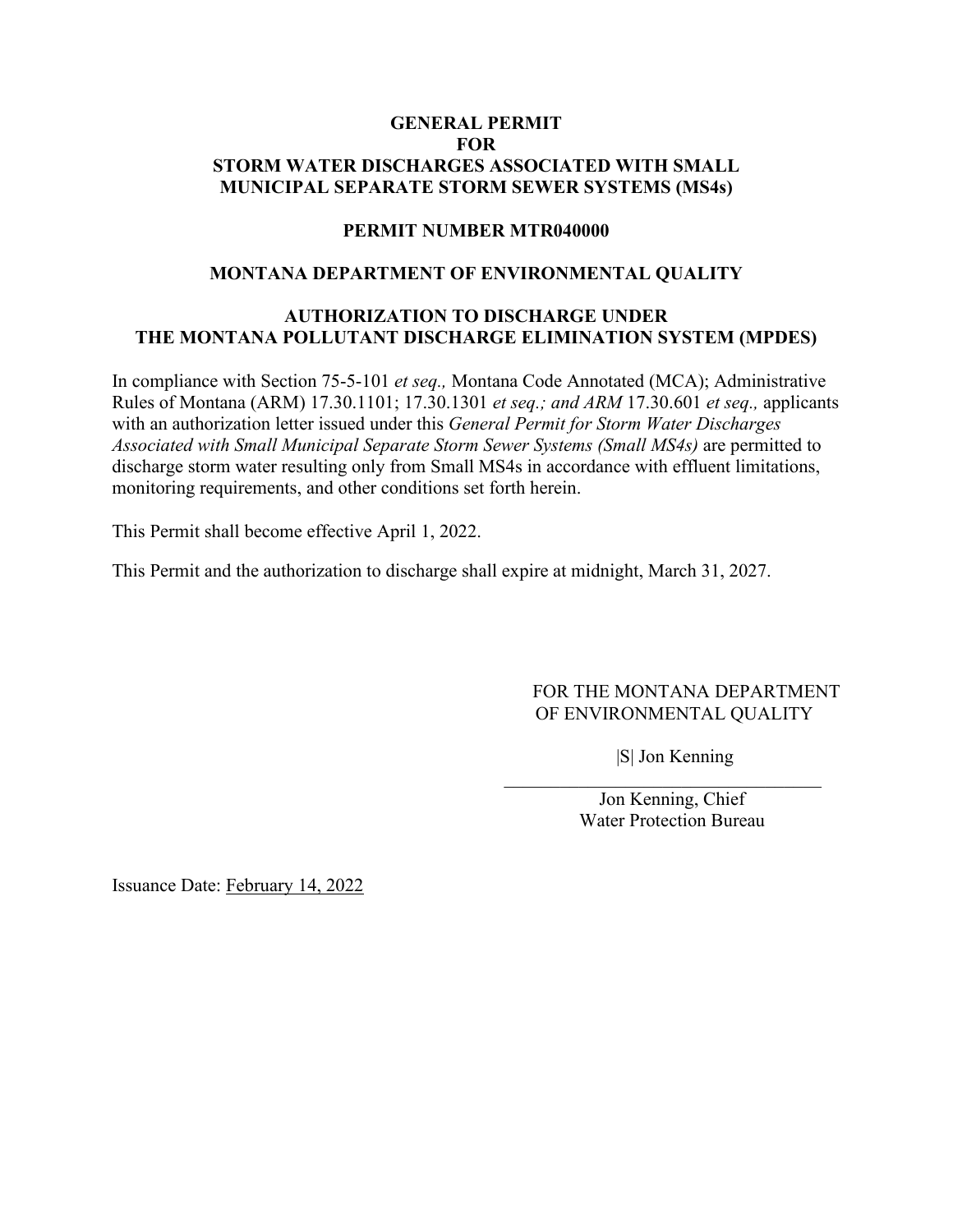| <b>Contents</b> |
|-----------------|
|-----------------|

| L. |             |  |
|----|-------------|--|
|    |             |  |
|    |             |  |
|    |             |  |
|    |             |  |
|    |             |  |
|    |             |  |
|    |             |  |
|    |             |  |
|    |             |  |
|    |             |  |
|    |             |  |
|    |             |  |
|    | <b>B.</b>   |  |
|    | C.          |  |
|    |             |  |
|    | E.          |  |
|    | F.          |  |
|    |             |  |
|    |             |  |
|    |             |  |
|    |             |  |
|    |             |  |
|    | Ε.          |  |
|    | F.          |  |
|    |             |  |
|    |             |  |
|    | Ι.          |  |
|    | J.          |  |
|    |             |  |
|    |             |  |
|    |             |  |
|    |             |  |
|    |             |  |
|    | $P_{\perp}$ |  |
|    | Q.          |  |
|    |             |  |
|    | S.          |  |
|    | T.          |  |
|    | U.          |  |
|    |             |  |
|    |             |  |
|    |             |  |
|    |             |  |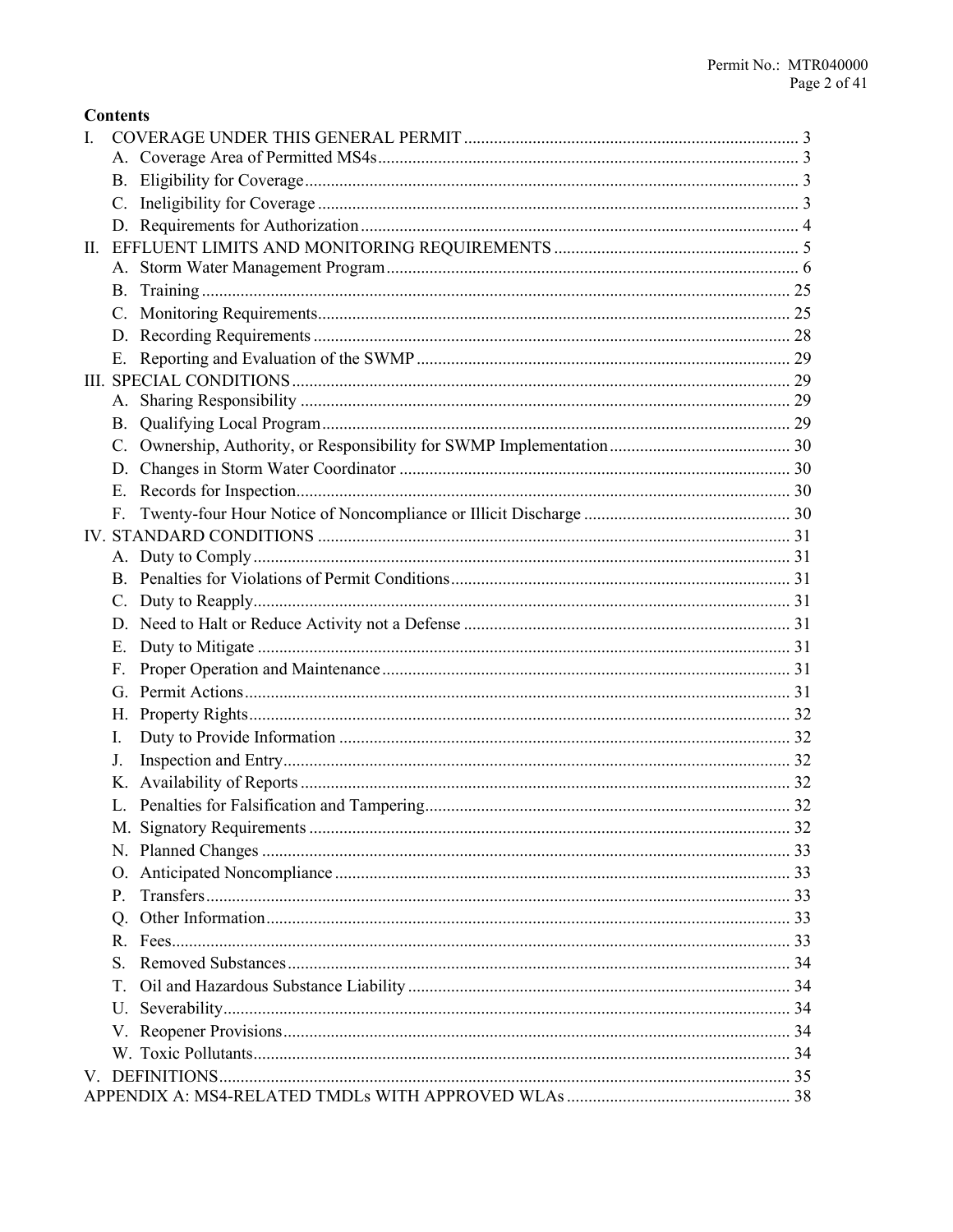## <span id="page-2-0"></span>**I. COVERAGE UNDER THIS GENERAL PERMIT**

Montana Pollutant Discharge Elimination System (MPDES) General Permit MTR040000 is a fifth generation Comprehensive General Permit for storm water discharges associated with Small Municipal Separate Storm Sewer Systems (MS4s).

#### <span id="page-2-1"></span>**A. Coverage Area of Permitted MS4s**

This permit covers areas that are served by, or contribute to, municipal separate storm sewers that discharge to state waters as follows:

#### **1. Traditional MS4s**

Geographic areas of permit coverage for cities and counties listed in ARM 17.30.1102(23)(a) include the U.S. Census designated urbanized areas in accordance with the most recent census. For cities listed in ARM 17.30.1102(23)(b), the area of coverage includes the entirety of the municipal incorporated boundary.

#### **2. Non-Traditional MS4s**

For all other permitted MS4s as identified in accordance with ARM 17.30.1102(23)(d), the geographic areas of permit coverage are the portion of the permittee's jurisdiction that is within the permitted Traditional MS4.

#### <span id="page-2-2"></span>**B. Eligibility for Coverage**

Regulated Small MS4s are required to apply for, and obtain, authorization for discharge of storm water into state waters. This General Permit does not authorize or supersede permitting requirements for storm water discharges associated with industrial or construction activity, or discharges covered under another MPDES permit. This General Permit does not relieve the permittee from any other statute, regulation, permit, or other regulatory requirements for activities occurring within their area, not associated with permitted storm water discharges from Small MS4s.

## <span id="page-2-3"></span>**C. Ineligibility for Coverage**

DEQ may deny an application for discharge under this General Permit for any of the following:

- 1. The discharge is unable to comply with:
	- a. Effluent limits or other terms and conditions of the permit, including those listed in the Special Conditions;
	- b. Water quality standards; or
	- c. Discharges that the regional administrator has objected to in writing.
- 2. The discharge is different in degree or nature than those reasonably expected from sources or activities described in this General Permit.
- 3. The same operation has previously been denied or revoked an MPDES permit or authorization.
- 4. The discharge is also included within an application, or is subject to review under, the Major Facility Siting Act.
- 5. The point source is, or will be, located in an area of unique ecological or recreational significance based upon:
	- a. Montana stream classifications;
	- b. Impacts on fishery resources;
	- c. Local conditions at proposed discharge sites; and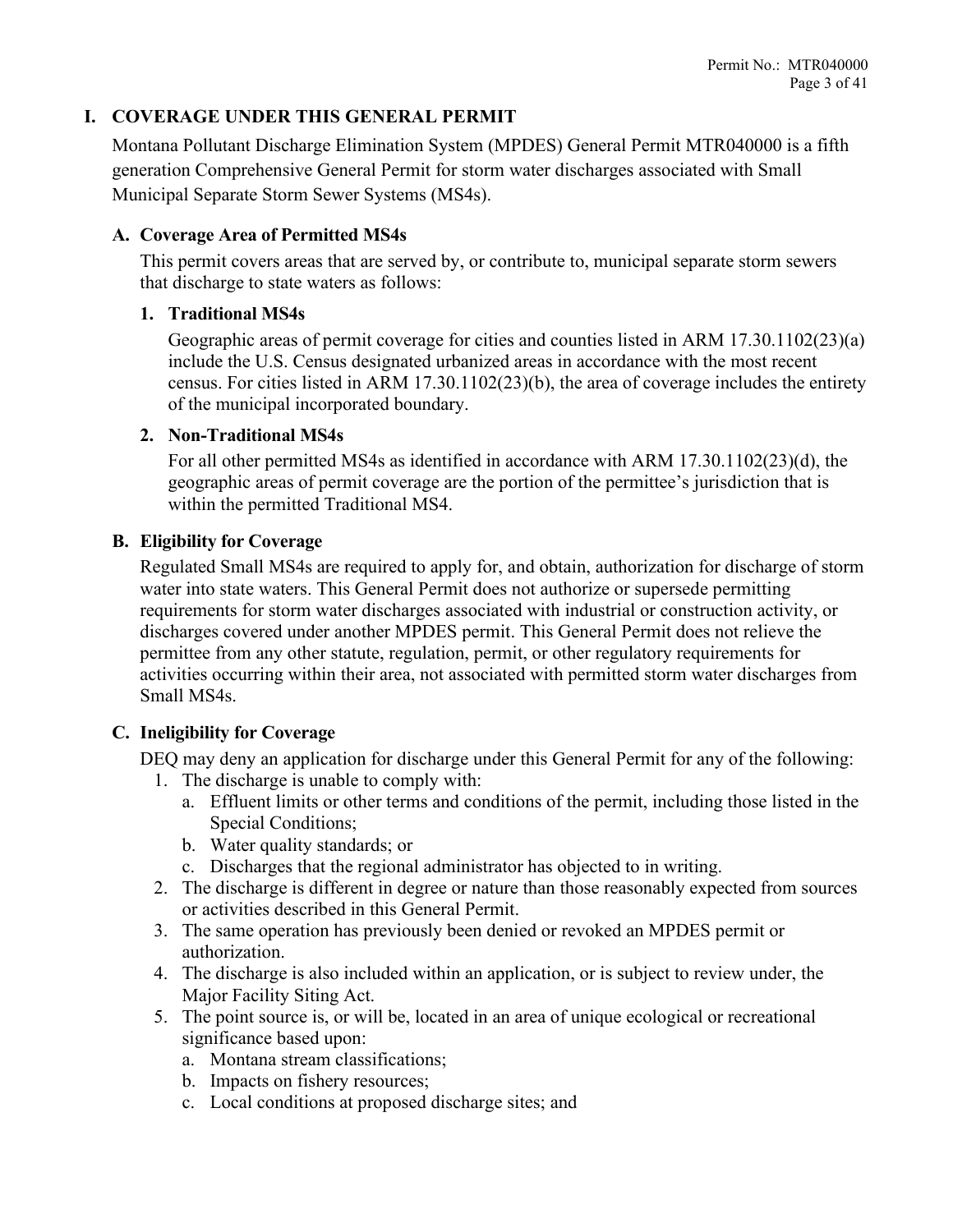- d. Areas designated wilderness or wild and scenic rivers.
- 6. The discharge is from process wastewater regulated by federal effluent limit guidelines or new source performance standards. Process wastewater is defined as any water, which during manufacturing or processing, comes into direct contact with, or results from the production or use of, any raw material, intermediate product, finished product, byproduct, or waste product.
- 7. Any additional requirements DEQ determines are necessary to carry out the provisions of 75-5-101, et seq., MCA.

DEQ may require any authorized Small MS4 to obtain an individual permit instead, citing one or more of the following reasons:

- 1. A water quality management plan has been approved that contains requirements applicable to categories or subcategories of discharges or facilities covered in a general permit.
- 2. DEQ has determined the Small MS4 is a significant contributor of pollution.
- 3. A change has occurred in the availability of demonstrated technology or practices for the control or abatement of pollutants applicable to the Small MS4.
- 4. The discharger is not in compliance with the conditions of this General Permit.
- 5. Circumstances have changed since the time of request for coverage so that the Small MS4 is no longer appropriately controlled under the General Permit.
- 6. Effluent limitations guidelines (ELGs) have been promulgated for facilities covered under this General Permit.
- 7. A change has occurred in any condition that requires either a temporary or permanent reduction or elimination of the discharge authorized under this General Permit.

If an individual MPDES permit is issued to any regulated Small MS4, coverage under this General Permit is terminated on the effective date of the finalized individual MPDES permit.

#### <span id="page-3-0"></span>**D. Requirements for Authorization**

Owners or operators of Small MS4s must apply for coverage under a MPDES General Permit by completing a Notice of Intent (NOI) application package. A complete NOI application package includes an NOI form (provided by DEQ), applicable fees (specified in ARM 17.30.201), and any additional items listed in 1-3, below. The package shall be completed and submitted to:

> Montana Department of Environmental Quality Water Protection Bureau P.O. Box 200901 Helena, Montana 59620-0901

If there are deficiencies with the NOI application package, DEQ may deny authorization under this permit or contact the MS4 for additional information necessary to meet requirements. If the request for coverage is denied, the applicant may withdraw the request or modify the MS4's operations to meet the conditions of this permit and re-apply. If the permittee is denied authorization and the NOI application package is not withdrawn or modified, DEQ shall proceed to process the application through individual MPDES permit requirements. DEQ will contact the applicant regarding ineligibility and request more information, as needed.

Small MS4s eligible for coverage will be issued a letter of authorization confirming coverage under this 2022 General Permit. Submittal of the NOI application package and receipt of an authorization letter does not eliminate a permittee's obligation to obtain other necessary permits,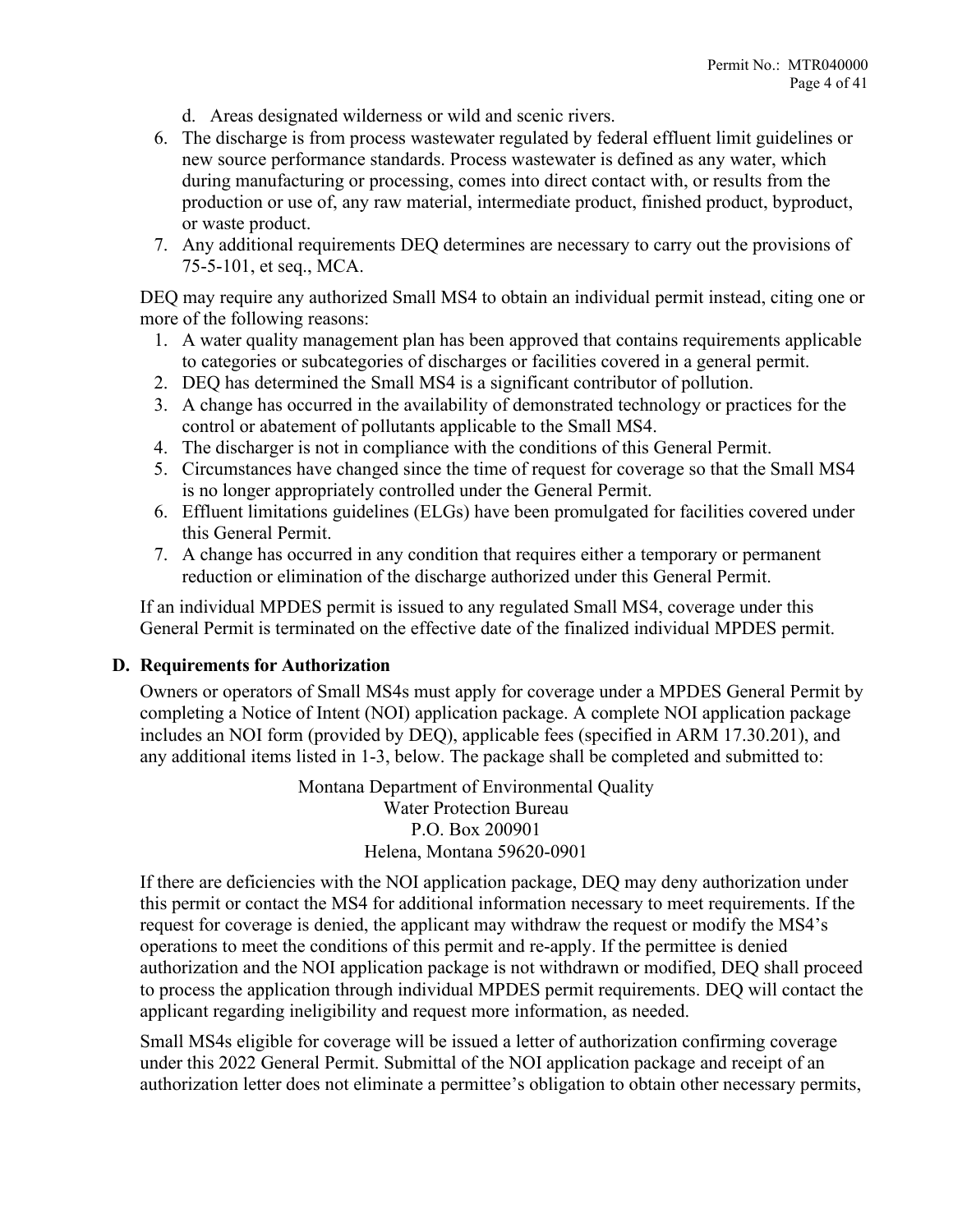including MS4-related activities that utilize the storm sewer system as a conveyance for nonstorm water discharges.

Permittees may apply as co-permittees. Co-permittee authorizations are when multiple Small MS4s apply for coverage under a single permit authorization number. They shall be jointly responsible for compliance under the General Permit. Each co-permittee must submit a separate application package to obtain authorization.

## **1. New Applicants**

New MS4s must submit a complete NOI package within 180 days of designation including:

- A completed *Storm Water Discharge Associated with MS4s Notice of Intent Application Form* (NOI-04);
- Applicable application fees; and
- A copy of the storm sewer map(s) extending one mile beyond MS4 boundaries submitted electronically via GIS shapefiles, hard copy PDFs, or reference to available online maps.

Based on the status of the newly designated MS4's storm water program, DEQ will provide a compliance schedule regarding the comprehensive requirements in this General Permit. At a minimum, an unregulated MS4 seeking coverage that has not been previously authorized will be required to:

- Develop, implement, and enforce a Storm Water Management Program in accordance with the compliance schedule no later than five years from the initial date of permit authorization.
- Self-monitor starting three years from the date of authorization, providing flexibility for the permittee to establish a storm water monitoring program.

# **2. Continued Coverage**

Permittees seeking continued coverage shall submit a complete NOI package within 30 days of the effective date of this General Permit including:

- A completed *Storm Water Discharge Associated with MS4s Notice of Intent Application Form* (NOI-04);
- Applicable renewal fees;
- A copy of the storm sewer map(s) extending one mile beyond MS4 boundaries submitted electronically via GIS shapefiles, hard copy PDFs, or reference to available online maps; and
- A link to the MS4s current storm water website and the most current version of the Storm Water Management Program.

# <span id="page-4-0"></span>**II. EFFLUENT LIMITS AND MONITORING REQUIREMENTS**

Under this General Permit, discharges containing pollutants associated with Small MS4s will be controlled through the development, implementation, and enforcement of a written Storm Water Management Program (SWMP). The SWMP shall be designed to implement Best Management Practices (BMPs) and reduce the discharge of pollutants from the permitted Small MS4 to the maximum extent practicable (MEP). Implementation of the SWMP consistent with the requirements of this General Permit shall constitute compliance with reduction of pollutants to the MEP and satisfy the appropriate water quality requirements of the Montana Water Quality Act (MWQA).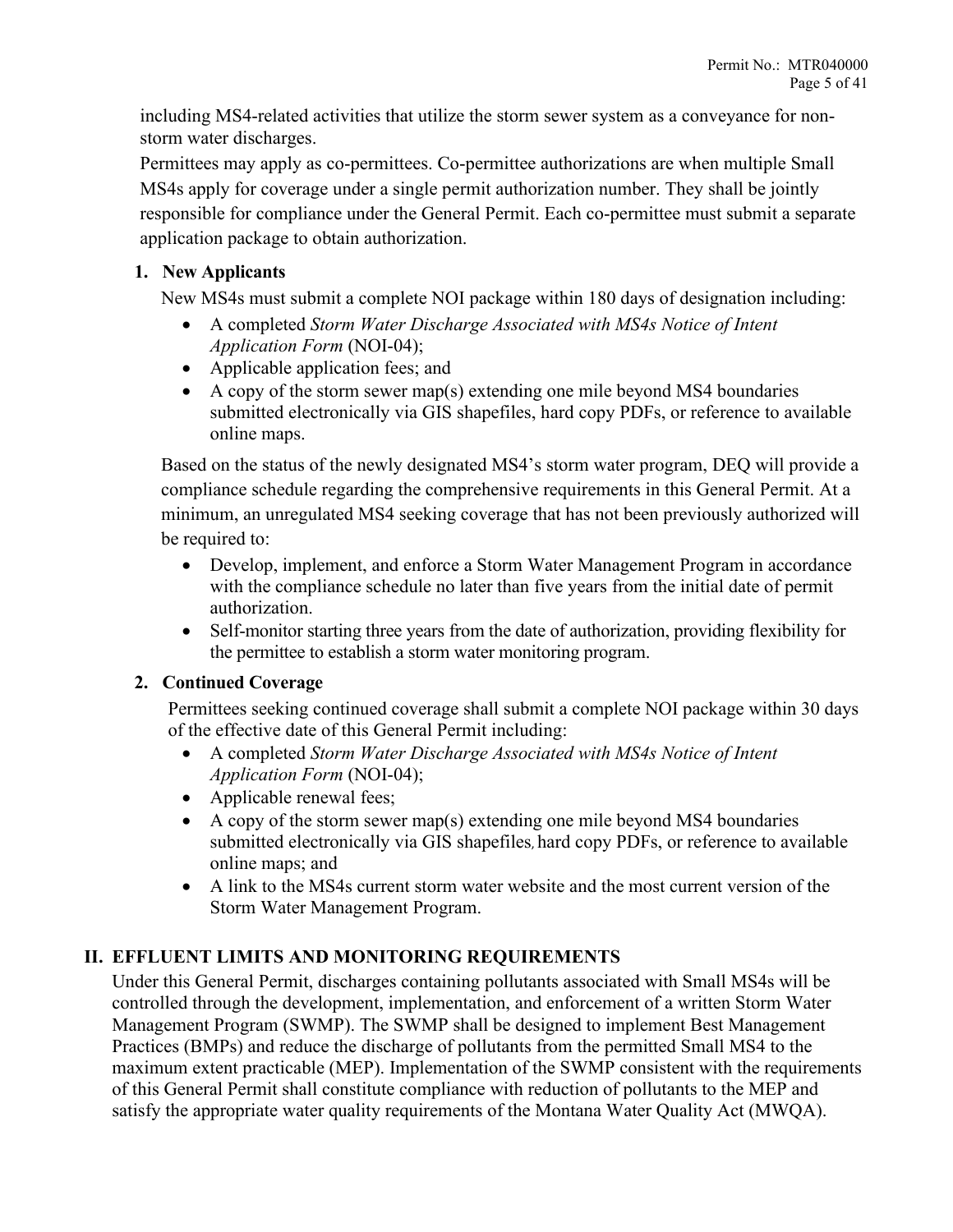#### <span id="page-5-0"></span>**A. Storm Water Management Program**

The permittee must develop, document, maintain and implement a SWMP which includes management practices, control techniques, system designs, good standard engineering practices, and such other provisions necessary to reduce the discharge of pollutants from the permitted Small MS4 to the MEP. This section describes the minimum required BMPs for implementation. DEQ requires BMPs that are selected, designed, installed, implemented, inspected, and maintained (or replaced based on inspections) in accordance with good engineering, hydrologic, and pollution control practices.

The permittee shall effectively manage a storm water program inclusive of the six minimum control measures (MCMs): Public Education and Outreach; Public Involvement and Participation; Illicit Discharge Detection & Elimination; Construction Site Storm Water Management; Post-Construction Site Storm Water Management in New and Redevelopment; and Pollution Prevention/Good Housekeeping for Permittee Operations. Permittees must retain documentation, specifications, and standard operating procedures used for BMP selection in accordance with the MCMs listed below.

The permittee shall effectively implement a storm water program inclusive of a storm water management team, comprised of persons responsible for implementation of the SWMP. During the entire permit term, all permittees must establish, document, and execute formalized mechanisms for regular communication (meetings, email updates, etc.) between storm water management team members to allow for exchange and submittal of information necessary to ensure permit compliance and timely reporting. The storm water management team shall be developed to include a primary SWMP coordinator, as well as an organizational chart which identifies the position(s) responsible for implementing each minimum measure. The team organization shall be reviewed annually, and any updates shall be submitted with annual reports (section II.E.1).

The Department may require changes to the SWMP as needed to:

- Address impacts on receiving water quality caused, or contributed to, by discharges from the Small MS4.
- Include more stringent requirements necessary to comply with new federal statutory or regulatory requirements.
- Include other conditions deemed necessary by the Department to comply with the goals and requirements of the Montana Water Quality Act.
- Update BMPs to improve program effectiveness based on information and/or data submitted in permittees' annual reports.

Changes requested by the Department must be made in writing, provide a schedule for the permittee to develop the changes and update their program, and offer the permittee the opportunity to propose alternatives to meet the objective of the requested changes.

All permittees shall comply with the following MCMs and document any updates annually in a report submitted to the Department by March 1<sup>st</sup> of each year (see section II.E.1. *Annual Report and SWMP Updates*). Implementation of required BMPs shall be documented in the permittee's SWMP, including updates and rationale for decision making.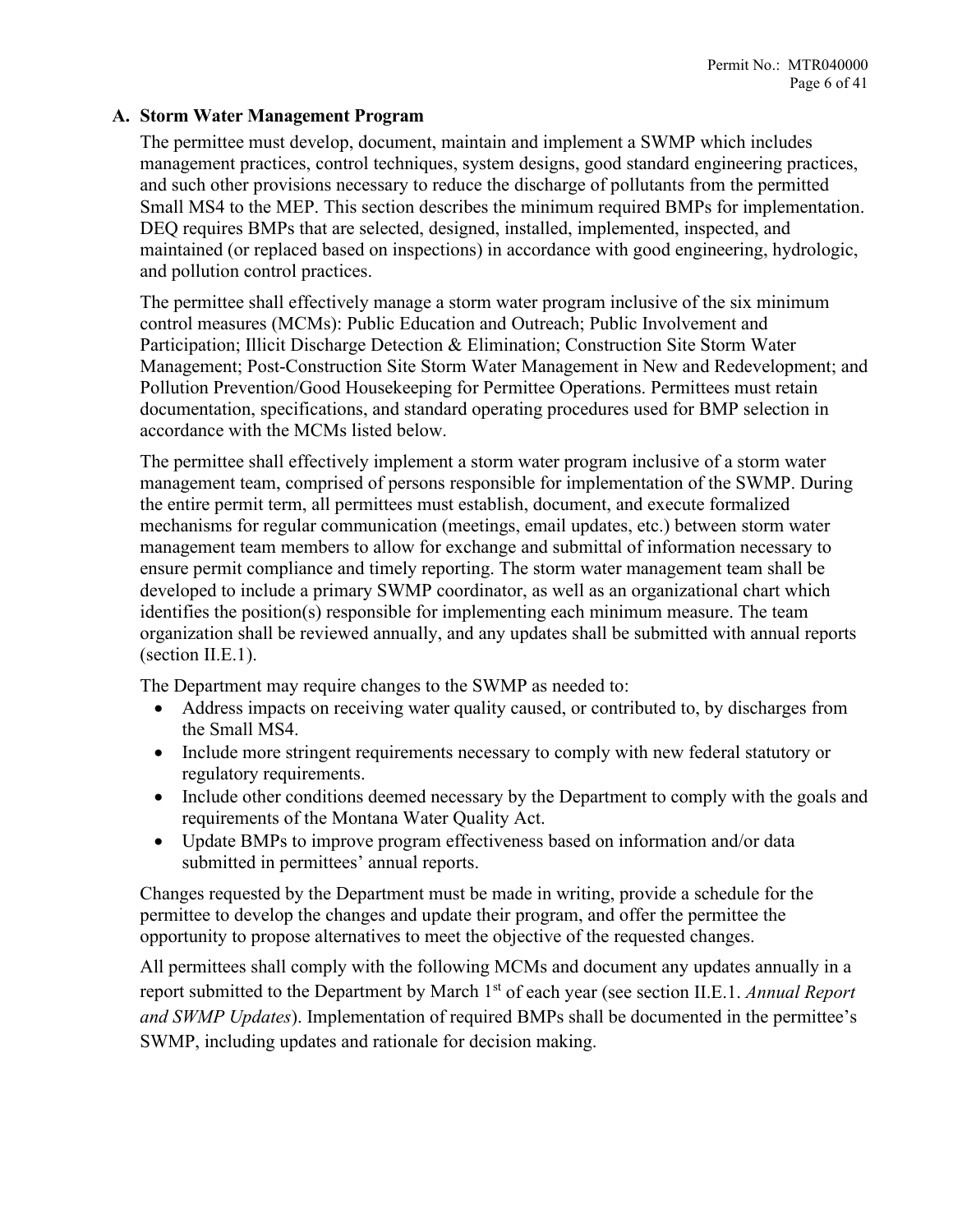| <b>Minimum Measure</b>                                                                                                                                                                                                                                                                                                                                                                                                                                                                           | <b>Required BMP</b>                                                                                                                                                                                                                                                                                                                                                                                                                                                                                                                                                                                                                                                                                                                                                                                                                                                                                                                                                                                                                                                                                                                                                                                                                                                                                                                          |  |  |
|--------------------------------------------------------------------------------------------------------------------------------------------------------------------------------------------------------------------------------------------------------------------------------------------------------------------------------------------------------------------------------------------------------------------------------------------------------------------------------------------------|----------------------------------------------------------------------------------------------------------------------------------------------------------------------------------------------------------------------------------------------------------------------------------------------------------------------------------------------------------------------------------------------------------------------------------------------------------------------------------------------------------------------------------------------------------------------------------------------------------------------------------------------------------------------------------------------------------------------------------------------------------------------------------------------------------------------------------------------------------------------------------------------------------------------------------------------------------------------------------------------------------------------------------------------------------------------------------------------------------------------------------------------------------------------------------------------------------------------------------------------------------------------------------------------------------------------------------------------|--|--|
| 1. MCMs 1 and 2: Public Education, Outreach, Involvement, and Participation                                                                                                                                                                                                                                                                                                                                                                                                                      |                                                                                                                                                                                                                                                                                                                                                                                                                                                                                                                                                                                                                                                                                                                                                                                                                                                                                                                                                                                                                                                                                                                                                                                                                                                                                                                                              |  |  |
| • Implement a public education program to distribute educational materials to the community or conduct equivalent outreach activities about<br>the impacts of storm water discharges on water bodies and the steps the public can take to reduce pollutants in storm water runoff.<br>• Implement a public involvement/participation program to involve key target audiences in the development and implementation of the<br>SWMP that complies with state and local public notice requirements. |                                                                                                                                                                                                                                                                                                                                                                                                                                                                                                                                                                                                                                                                                                                                                                                                                                                                                                                                                                                                                                                                                                                                                                                                                                                                                                                                              |  |  |
| Develop and continue to<br>a.<br>utilize the permittee's<br>storm water website for<br>public involvement.                                                                                                                                                                                                                                                                                                                                                                                       | Annually review and update a storm water website that, at a minimum, includes the following:<br>$\mathbf{i}$ .<br>• A copy of, or link to, this General Permit<br>• A copy of the Notice of Intent application form submitted to DEQ including all supplemental<br>information<br>Access to outreach strategy information and materials<br>$\bullet$<br>Applicable outreach event information<br>Most current version of the SWMP and any supporting documents<br>$\bullet$<br>At a minimum, five years of most recent annual reports submitted to DEQ<br>٠<br>• A mechanism for providing public input for the SWMP including contact information and directions<br>for comments, questions, and complaints<br>• Information regarding how to identify and report illicit discharges<br>Permittee requirements for construction activities and how to submit related complaints<br>٠<br>The Notice of Intent application form and supplemental application information, the updated General<br>Permit and a minimum of five years of annual reports must be posted on the website within 90 days of<br>the effective dates of this General Permit.<br>ii. Provide a minimum of one opportunity annually for the public to provide comments on the SWMP.<br>Document all relevant input, responses, and SWMP modifications made as a result. |  |  |
| b. Determine key target<br>audiences most<br>appropriate for storm<br>water education and<br>outreach.                                                                                                                                                                                                                                                                                                                                                                                           | Based on the permittee's local knowledge of storm water pollutant generating activity within their MS4,<br>$i$ .<br>document which business types and/or residential behaviors from the list below are common sources of<br>pollutants, illicit discharges, spills, and/or dumping within the permitted MS4 boundaries. Select a minimum<br>of four applicable key target audiences to address pollutant generating behavior through storm water<br>education and outreach.<br><b>Residential Behaviors:</b><br>Car Washing/Care<br><b>General Common Education</b><br>• Hazardous Waste Disposal                                                                                                                                                                                                                                                                                                                                                                                                                                                                                                                                                                                                                                                                                                                                            |  |  |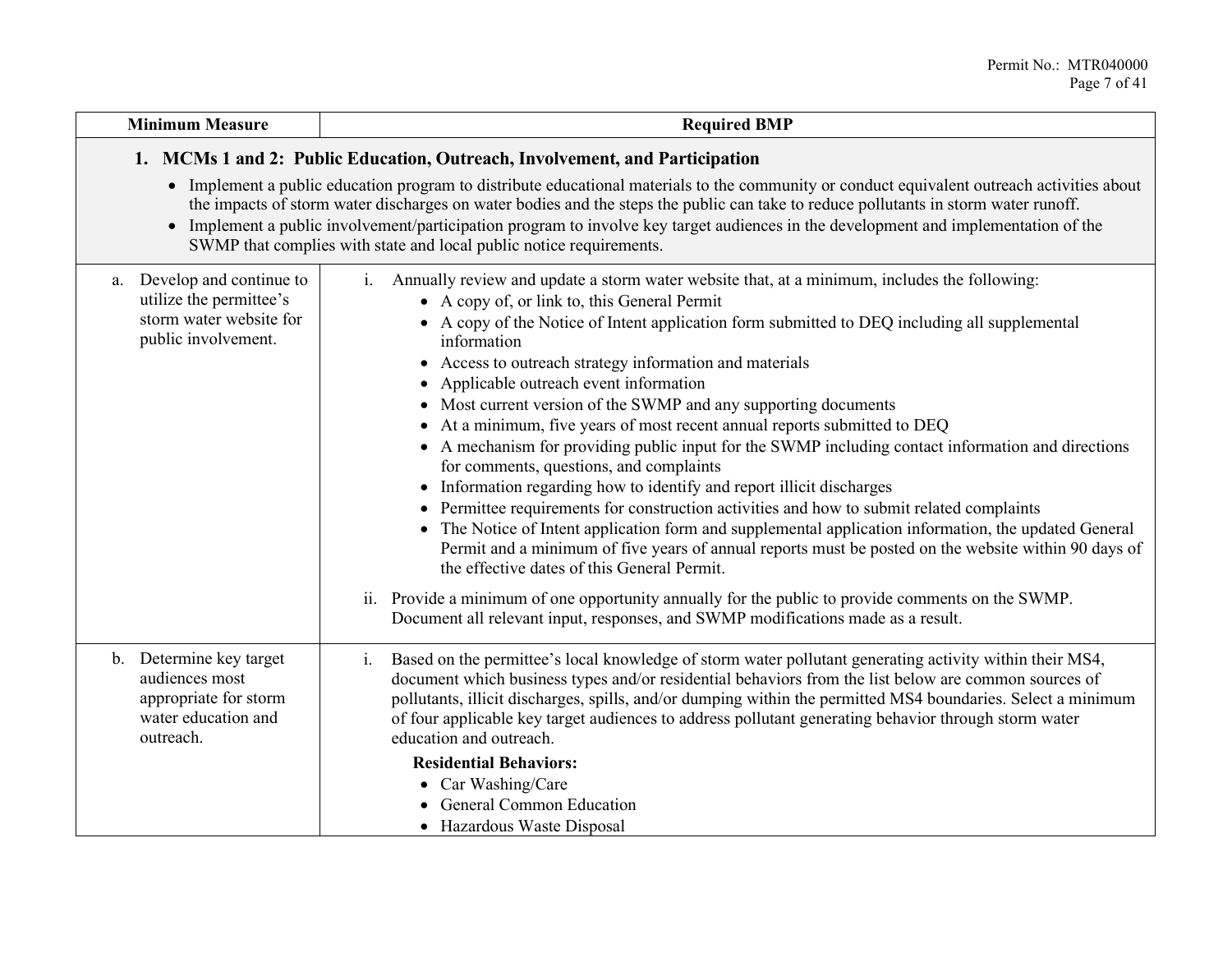|                                                                                                                                                                                                                                                                             | • Home Chemical Care<br>Lawn & Garden Care<br>• Pet Waste                                                                                                                                                                                                                                                                                                                                                                                                                                                                     |
|-----------------------------------------------------------------------------------------------------------------------------------------------------------------------------------------------------------------------------------------------------------------------------|-------------------------------------------------------------------------------------------------------------------------------------------------------------------------------------------------------------------------------------------------------------------------------------------------------------------------------------------------------------------------------------------------------------------------------------------------------------------------------------------------------------------------------|
|                                                                                                                                                                                                                                                                             | <b>Business Types:</b><br>• Carpet Cleaning/Restoration Companies<br><b>Construction Industry</b><br><b>Gas Stations</b><br>Industrial Facilities & Operations<br>• Landscapers<br>• Mobile Cleaning/ Pressure Washing<br><b>Post Construction Facility Owners</b><br>$\bullet$<br>• Restaurant or Food Trucks<br>Note: DEQ may approve or require additional key target audiences.<br>ii. Review key target audiences annually and identify the pollutants associated with each.                                             |
| c. Identify and develop<br>outreach formats,<br>distribution channels,<br>and messages for each<br>key target audience and<br>associated storm water<br>polluting behavior.<br>Include approaches for<br>involving the public in<br>SWMP development<br>and implementation. | For each key target audience, select a minimum of one outreach strategy listed below. At least two outreach<br>$\mathbf{i}$ .<br>strategies must be active.<br><b>Passive Outreach Strategies:</b><br>• Advertisements<br><b>Brochures/Fliers</b><br><b>Business Specific Emails</b><br>Community Artwork/Murals<br><b>Educational Signage</b><br><b>Informative Articles or Stories</b><br>Social Media<br>Sponsorship of Community Events<br><b>Targeted Door Hangers</b><br><b>Utility Bill Inserts</b><br>• Vehicle Wraps |
|                                                                                                                                                                                                                                                                             | <b>Active Outreach Strategies:</b><br>• Cleanup Days/ Events<br><b>Community Meetings/ Presentation</b><br>• Community Storm Water Surveys                                                                                                                                                                                                                                                                                                                                                                                    |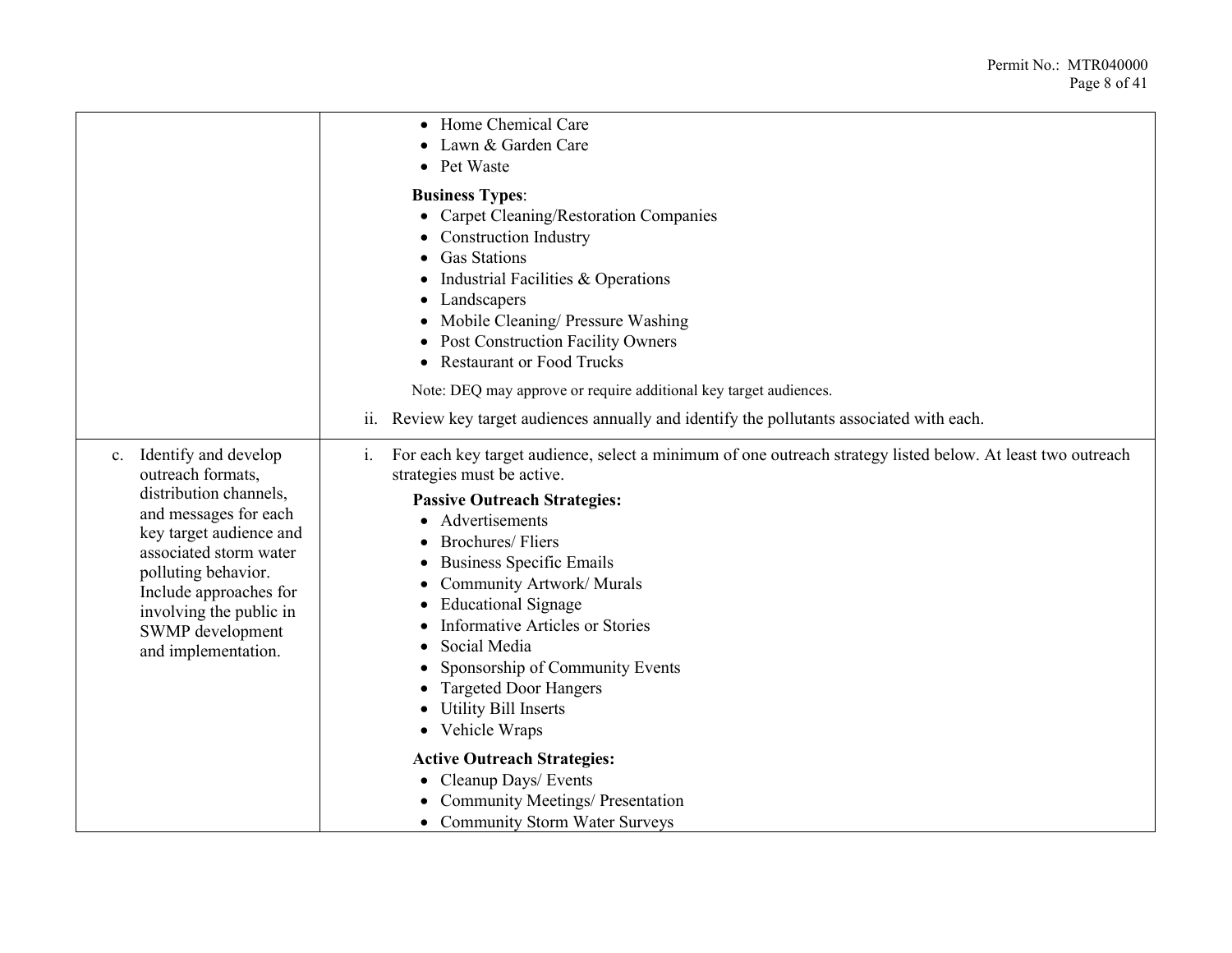|                                                                        | • Form a Citizen Storm Water Advisory Panel                                                                                                                                                                                                                                                                                 |
|------------------------------------------------------------------------|-----------------------------------------------------------------------------------------------------------------------------------------------------------------------------------------------------------------------------------------------------------------------------------------------------------------------------|
|                                                                        | • Host AmeriCorps Member                                                                                                                                                                                                                                                                                                    |
|                                                                        | • Industry Specific Training                                                                                                                                                                                                                                                                                                |
|                                                                        | Participation in Community Events<br>٠                                                                                                                                                                                                                                                                                      |
|                                                                        | <b>Pet Waste Stations</b>                                                                                                                                                                                                                                                                                                   |
|                                                                        | • Public Tours                                                                                                                                                                                                                                                                                                              |
|                                                                        | • Public Workshops                                                                                                                                                                                                                                                                                                          |
|                                                                        | • Rain Garden Adoption/ Building Program                                                                                                                                                                                                                                                                                    |
|                                                                        | <b>Storm Drain Adoption Program</b>                                                                                                                                                                                                                                                                                         |
|                                                                        | Student Outreach/ Class Work                                                                                                                                                                                                                                                                                                |
|                                                                        | • Water Quality Monitoring with Citizen Volunteers                                                                                                                                                                                                                                                                          |
|                                                                        | Note: DEQ may approve or require additional outreach strategies.                                                                                                                                                                                                                                                            |
|                                                                        | ii. Each year, the permittee must implement at least four activities. The activities can be the same or different<br>from year to year. For each key target audience, identify the outreach strategies and planned timeframe for<br>implementation for the upcoming year and include this information in the annual report. |
| Distribute and/or<br>d.<br>perform outreach to<br>target audiences and | Implement the identified outreach strategies (from Part II.A.1.c.i., above) for each key target audience.<br>1.<br>ii.<br>For each key target audience and their associated outreach strategy, document participation and feedback<br>using one or more of the performance tracking methods listed below:                   |
| track performance/                                                     | <b>Performance Tracking Methods:</b>                                                                                                                                                                                                                                                                                        |
| public involvement.                                                    | • Community Surveys                                                                                                                                                                                                                                                                                                         |
|                                                                        | • Illicit Discharge Events                                                                                                                                                                                                                                                                                                  |
|                                                                        | • Percent of Population Reached                                                                                                                                                                                                                                                                                             |
|                                                                        | • Performance Audits                                                                                                                                                                                                                                                                                                        |
|                                                                        | <b>Total Distribution</b>                                                                                                                                                                                                                                                                                                   |
|                                                                        | • Total Event Participants                                                                                                                                                                                                                                                                                                  |
|                                                                        | • Total Weight Collected                                                                                                                                                                                                                                                                                                    |
|                                                                        | • Website Analytics                                                                                                                                                                                                                                                                                                         |
|                                                                        | Note: DEQ may approve or require additional performance tracking methods.                                                                                                                                                                                                                                                   |
|                                                                        | iii. Maintain records on selected key target audiences, outreach strategies, and performance tracking methods.<br>Use the resulting information and/or measurements to direct education and outreach resources most<br>effectively and document modifications in the SWMP.                                                  |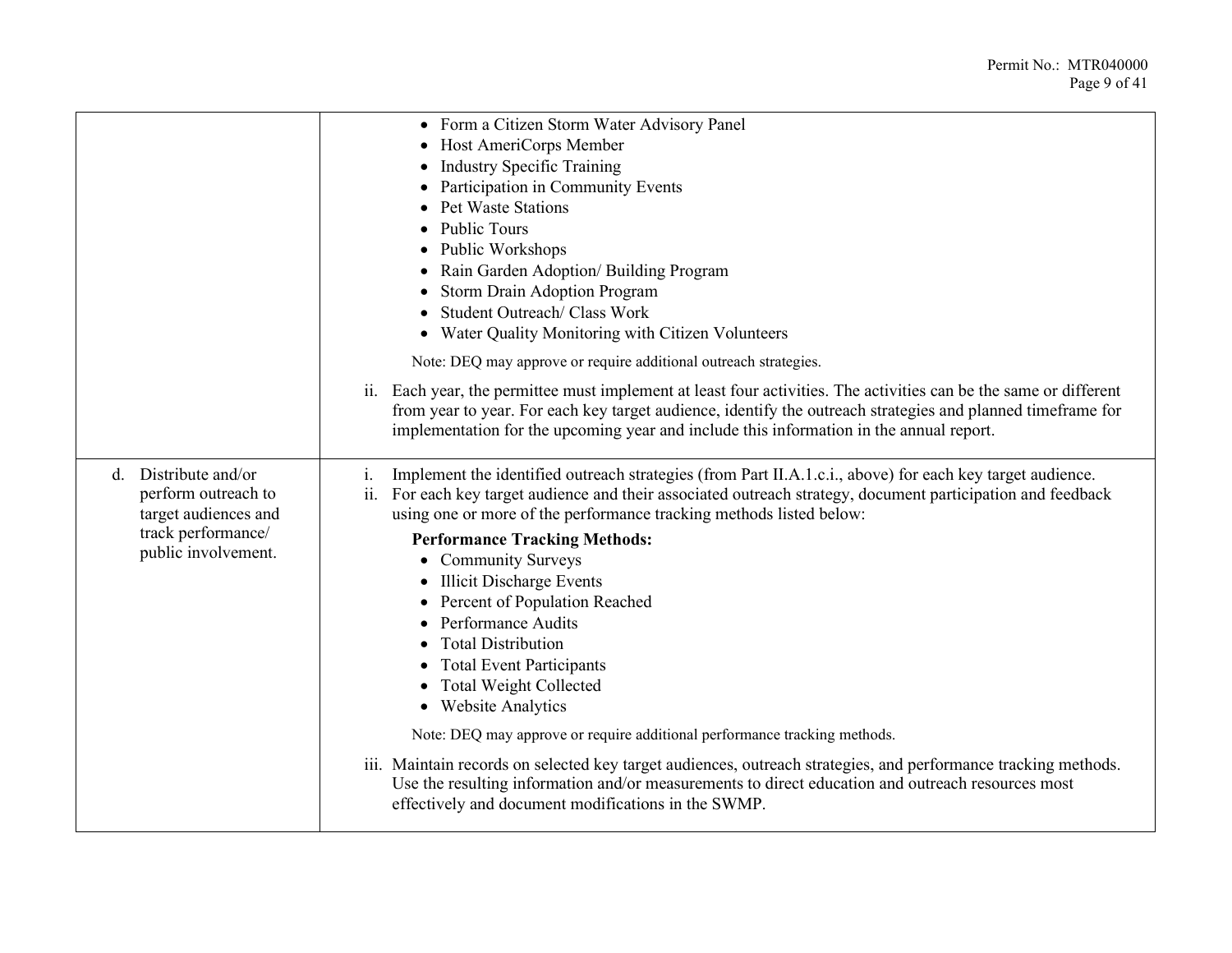| <b>Minimum Measure</b>                                                                                                                      | <b>Required BMP</b>                                                                                                                                                                                                                                                                                                                                                                                                                                                                                                                                                                                                                                                                                                                                                                                                                                                                                                                                                                                                                                                                                                                                                                                     |
|---------------------------------------------------------------------------------------------------------------------------------------------|---------------------------------------------------------------------------------------------------------------------------------------------------------------------------------------------------------------------------------------------------------------------------------------------------------------------------------------------------------------------------------------------------------------------------------------------------------------------------------------------------------------------------------------------------------------------------------------------------------------------------------------------------------------------------------------------------------------------------------------------------------------------------------------------------------------------------------------------------------------------------------------------------------------------------------------------------------------------------------------------------------------------------------------------------------------------------------------------------------------------------------------------------------------------------------------------------------|
|                                                                                                                                             | 2. MCM 3: Illicit Discharge Detection and Elimination<br>• Develop, implement, and enforce a program to detect and eliminate illicit discharges into the small MS4.<br>• Develop and annually update a storm sewer system map showing the location of all outfalls and the names/locations of all receiving waters.                                                                                                                                                                                                                                                                                                                                                                                                                                                                                                                                                                                                                                                                                                                                                                                                                                                                                     |
|                                                                                                                                             | • Through ordinance or other regulatory mechanism to the extent allowable under state or local law, effectively prohibit non-storm water<br>discharges into the MS4 and implement appropriate enforcement procedures and actions.<br>• Develop and implement a plan to detect and address non-storm water discharges, including illegal dumping, to the MS4.<br>• Inform employees, businesses, and the general public of hazards associated with illegal discharges and improper disposal of waste.                                                                                                                                                                                                                                                                                                                                                                                                                                                                                                                                                                                                                                                                                                    |
| Identify categories of<br>a.<br>non-storm water<br>discharges or flows that<br>are significant<br>contributors of<br>pollutants to the MS4. | Determine which potential non-storm water discharges or flows to the Small MS4, including but not limited<br>$\mathbf{i}$ .<br>to a consideration of those listed below, are significant contributors of pollutants.<br><b>Non-Storm Water Discharges or Flows:</b><br>• Water Line Flushing<br>• Landscape Irrigation<br>Diverted Stream Flows<br>Rising Ground water<br>$\bullet$<br>Uncontaminated Ground water Infiltration<br>Uncontaminated Pumped Ground water<br>$\bullet$<br>Discharges from Potable Water Sources<br>$\bullet$<br><b>Foundation Drains</b><br>• Air Conditioning Condensation<br><b>Irrigation Water</b><br>٠<br>Springs<br>$\bullet$<br>Water from Crawl Space Pumps<br><b>Footing Drains</b><br>Lawn Watering<br>$\bullet$<br>Individual Residential Car Washing<br>$\bullet$<br>Flows from Riparian Habitats and Wetlands<br>Dechlorinated Swimming Pool Discharges<br>$\bullet$<br><b>Street Wash Water</b><br>$\bullet$<br>Note: Discharges or flows from firefighting activities are excluded from the effective prohibition against non-storm<br>water and only need to be addressed where they are identified as significant sources of pollutants to surface waters. |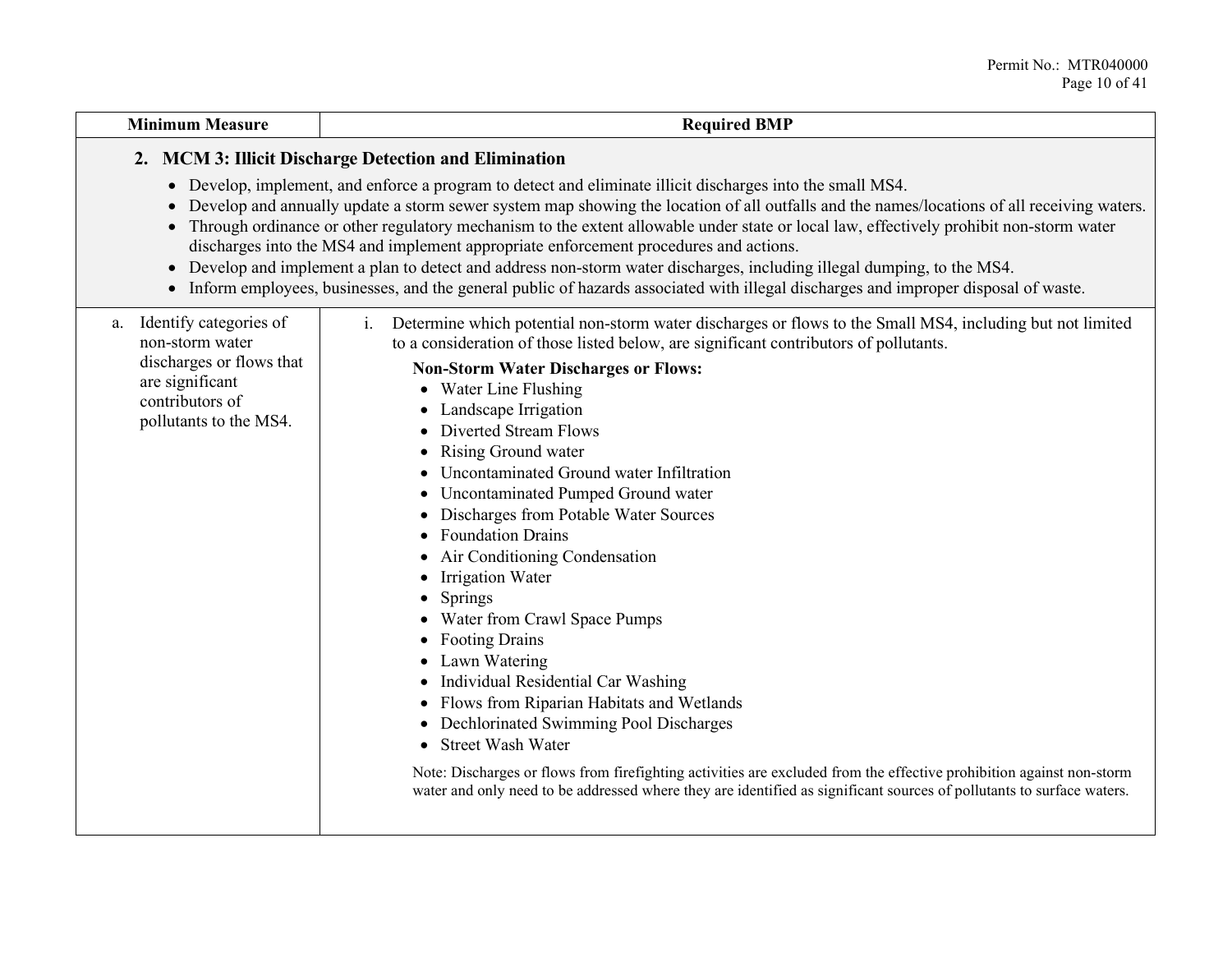|                                                                                                                                              | ii. In the SWMP, document and update annually:<br>• A list of potential non-storm water discharges the permittee has identified as significant contributors of<br>pollutants (i.e., illicit discharges). Include the pollutants associated with each illicit discharge, and any<br>local controls or conditions placed on these discharges.<br>A list of potential non-storm water discharges the permittee has determined as non-significant<br>contributors of pollutants (i.e., occasional incidental discharges) and will not be addressed as illicit<br>discharges, based on the information available to the permittee. Include the pollutants associated with<br>each type of discharge and any local controls or conditions placed on these discharges.                                                                                            |
|----------------------------------------------------------------------------------------------------------------------------------------------|------------------------------------------------------------------------------------------------------------------------------------------------------------------------------------------------------------------------------------------------------------------------------------------------------------------------------------------------------------------------------------------------------------------------------------------------------------------------------------------------------------------------------------------------------------------------------------------------------------------------------------------------------------------------------------------------------------------------------------------------------------------------------------------------------------------------------------------------------------|
| b. Inventory storm water<br>sewer infrastructure to<br>track illicit discharges,<br>contain spills, and<br>determine high priority<br>areas. | Annually review and update a map of the MS4's storm drainage system to accommodate the provisions of a<br>1.<br>comprehensive Illicit Discharge Detection and Elimination (IDDE) program and SWMP including, but not<br>limited to, the following:<br>• Outfall locations<br>$\bullet$ Inlets<br>• Open channels<br>• Subsurface conduits/pipes<br>• Dry wells (discharges to ground water directly)<br>• Manholes<br>• Other similar discrete conveyances<br>• Surface waters that receive discharges from outfalls                                                                                                                                                                                                                                                                                                                                       |
|                                                                                                                                              | Using inspection and screening results, storm sewer maps, and other appropriate data, list, label, or highlight<br>ii.<br>determined high priority outfalls. When determining high priority outfalls, permittees must consider, at a<br>minimum, the following:<br>• Industrial areas<br>• Areas with previous illicit discharges<br>• Known illegal dumping areas<br>• Oldest portions of storm sewer infrastructure<br>• Areas with onsite sewage disposal systems<br>• Areas discharging to an impaired water body<br>The permittee must identify a minimum number of high priority outfalls not equaling zero, based on the<br>knowledge of potential illicit discharges in their MS4. High priority outfalls shall be reviewed and updated<br>annually.<br>iii. Update the map annually and make available for review by the Department upon request. |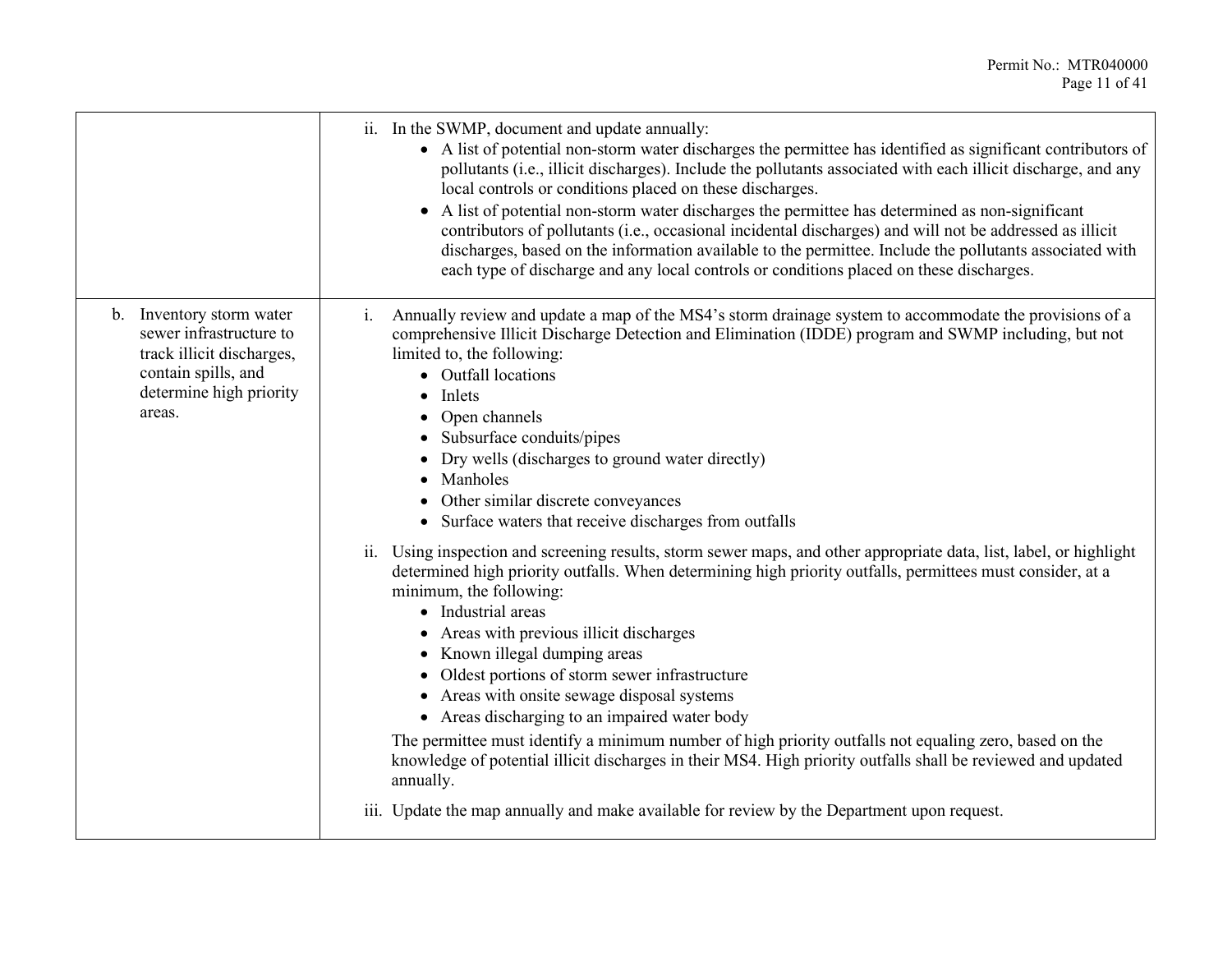| c. | Develop/update an Illicit<br>Discharge Investigation<br>and Corrective Action<br>Plan to consistently and<br>effectively investigate<br>suspected illicit<br>discharges and<br>connections and track<br>subsequent compliance<br>actions. | Maintain and annually update an Illicit Discharge Investigation and Corrective Action Plan. The plan should<br>$\mathbf{i}$ .<br>describe the processes that will be used to locate the source of an illicit discharge and refer to the permittee's<br>Enforcement Response Plan (in Part II.A.2.d.i, below) for execution of appropriate enforcement actions. At a<br>minimum, this plan shall include processes to:<br>• Investigate a suspected illicit discharge within seven calendar days. Document circumstances that<br>prevent this timeframe.<br>• Prioritize illicit discharges suspected of being sanitary sewage and/or significantly contaminated for<br>investigation first.<br>• Confirmed illicit discharges must be eliminated within a timeframe of six months from the date of<br>discovery. Where applicable, document circumstances that prevent this timeframe.<br>• Notify Montana DEQ and appropriate agencies of illicit discharges believed to be an immediate threat<br>to human health or the environment.<br>• Document that a good faith effort was made to find the source of the illicit discharge and document<br>each phase of the investigation in a case file.<br>• Resolve and document the conclusion of all investigations.<br>The outfall where any illicit discharge is detected shall continue to be considered high priority and should be<br>investigated as required in this permit. If further investigation and corrective action results show the incident<br>was isolated, with no indication of habitual illicit discharge, the outfall may be removed from the high<br>priority list during annual review, as required in section II.A.2.b.ii., above.<br>ii.<br>Implement the Illicit Discharge Investigation and Corrective Action Plan. When an illicit discharge is<br>identified, the permittee must cease, or require the cessation of, the discharge within a timeframe of six |
|----|-------------------------------------------------------------------------------------------------------------------------------------------------------------------------------------------------------------------------------------------|-------------------------------------------------------------------------------------------------------------------------------------------------------------------------------------------------------------------------------------------------------------------------------------------------------------------------------------------------------------------------------------------------------------------------------------------------------------------------------------------------------------------------------------------------------------------------------------------------------------------------------------------------------------------------------------------------------------------------------------------------------------------------------------------------------------------------------------------------------------------------------------------------------------------------------------------------------------------------------------------------------------------------------------------------------------------------------------------------------------------------------------------------------------------------------------------------------------------------------------------------------------------------------------------------------------------------------------------------------------------------------------------------------------------------------------------------------------------------------------------------------------------------------------------------------------------------------------------------------------------------------------------------------------------------------------------------------------------------------------------------------------------------------------------------------------------------------------------------------------------------------------------------------------------------------------------|
|    |                                                                                                                                                                                                                                           | months. After the illicit discharge has been eliminated, the permittee must also minimize surface<br>contamination by removing, or requiring the removal of, surface residue or other types of pollutant sources.<br>iii. Maintain documentation which describes investigations conducted and corrective actions taken per the Illicit<br>Discharge Investigation and Corrective Action Plan. Submit a summary with each annual report.                                                                                                                                                                                                                                                                                                                                                                                                                                                                                                                                                                                                                                                                                                                                                                                                                                                                                                                                                                                                                                                                                                                                                                                                                                                                                                                                                                                                                                                                                                   |
|    | d. Through ordinance or<br>other regulatory<br>mechanism to the extent<br>allowable under state or<br>local law, effectively<br>prohibit discharge of<br>non-storm water into the<br>regulated storm sewer<br>system and implement        | i.<br>Maintain, update, and implement a formal Enforcement Response Plan (ERP) for illicit discharges. At a<br>minimum, the ERP must describe or identify the following:<br>• Legal authority (through ordinance, formal policies, or memoranda of understanding) to eliminate and<br>abate illicit discharges<br>Staff with enforcement authority<br>Enforcement actions available<br>An enforcement escalation process<br>• A schedule utilized to quickly and consistently eliminate the source of the discharge, abate any                                                                                                                                                                                                                                                                                                                                                                                                                                                                                                                                                                                                                                                                                                                                                                                                                                                                                                                                                                                                                                                                                                                                                                                                                                                                                                                                                                                                            |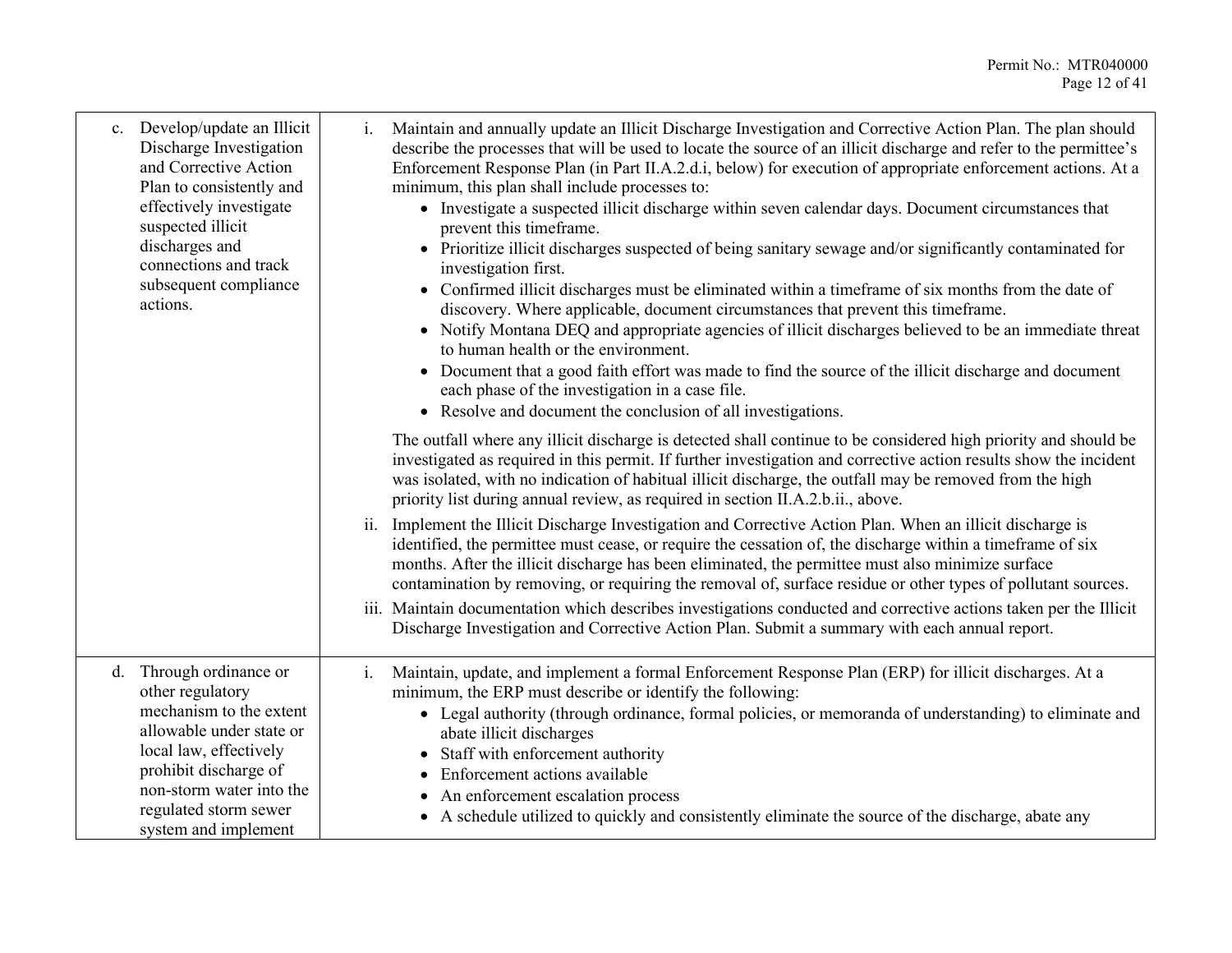| appropriate enforcement | damages, and reduce the chance of reoccurrence.                                                                                                                                                                                                                                                                                                                                                                                                                                                                                              |
|-------------------------|----------------------------------------------------------------------------------------------------------------------------------------------------------------------------------------------------------------------------------------------------------------------------------------------------------------------------------------------------------------------------------------------------------------------------------------------------------------------------------------------------------------------------------------------|
| procedures and actions. | To the extent allowable under local and state law, the ERP must include informal, formal, and judicial<br>responses, such as the following:                                                                                                                                                                                                                                                                                                                                                                                                  |
|                         | Informal:<br>• Telephone Notification<br>• Verbal/Written Notice<br>• Meetings                                                                                                                                                                                                                                                                                                                                                                                                                                                               |
|                         | Formal:<br>• Administrative Order<br>• Compliance Schedule<br>• Order to Show Cause<br>• Monetary Penalty (administrative)<br>• Suspended Service<br>• Notice of Violation (NOV)                                                                                                                                                                                                                                                                                                                                                             |
|                         | Judicial:<br>• Injunctive Relief<br>• Consent Decree<br>• Civil Penalties<br>• Criminal Penalties                                                                                                                                                                                                                                                                                                                                                                                                                                            |
|                         | ii. Permittees with legal authority must adopt an ordinance or other regulatory mechanism to prohibit illicit<br>discharges, which shall include a provision prohibiting any occasional incidental non-storm water discharge<br>event. Review the ordinance or regulatory mechanism once per permit cycle and update as needed.                                                                                                                                                                                                              |
|                         | Permittees without legal authority to enact an ordinance or other regulatory mechanism to prohibit illicit<br>discharges must develop and implement written policies and procedures to exert authority (to the extent<br>allowable) over MS4 users, such as employees, the traveling public, contractors, etc Review these written<br>policies and procedures once per permit cycle and update as needed.                                                                                                                                    |
|                         | iii. Solicit assistance from neighboring MS4s, as necessary, to detect and eliminate illicit discharges that may<br>originate within the neighboring MS4 and formalize in cooperative agreements (i.e. memoranda of<br>understanding). Agreements shall specify investigation and enforcement responsibilities and shall be<br>described in each permittee's ERP and Illicit Discharge Investigation and Corrective Action Plan. Formalize<br>cooperative agreements with all neighboring MS4s, as necessary, to implement the IDDE program. |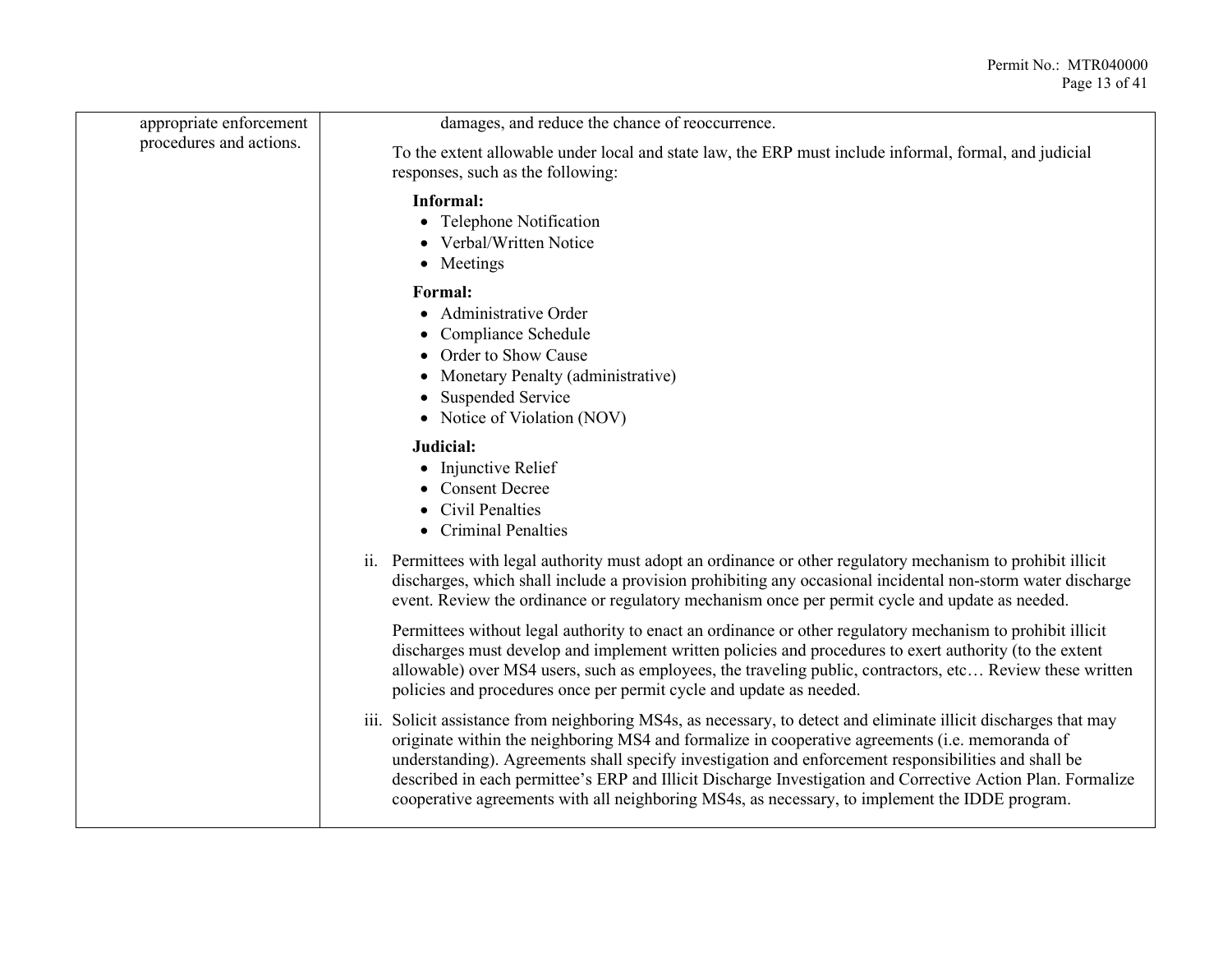| Inspect all outfalls<br>e.<br>during dry weather to<br>detect illicit discharges<br>and connections into the<br>MS4. | Inspect and screen all the permittee's outfalls during dry weather using the outfall field screening protocol<br>developed by the <i>Center for Watershed Protection</i> , or an equivalent process. Using the protocol, if illicit<br>discharge potential is determined, the permittee shall use the procedures identified above for tracing and<br>removing an illicit discharge. This process shall be completed by the end of the permit cycle. |
|----------------------------------------------------------------------------------------------------------------------|-----------------------------------------------------------------------------------------------------------------------------------------------------------------------------------------------------------------------------------------------------------------------------------------------------------------------------------------------------------------------------------------------------------------------------------------------------|
|                                                                                                                      | Inspect and screen identified high priority outfalls (from II.A.2.b.ii, above) during dry weather a minimum<br>11.<br>of once per year and submit a summary of screening results with each annual report.                                                                                                                                                                                                                                           |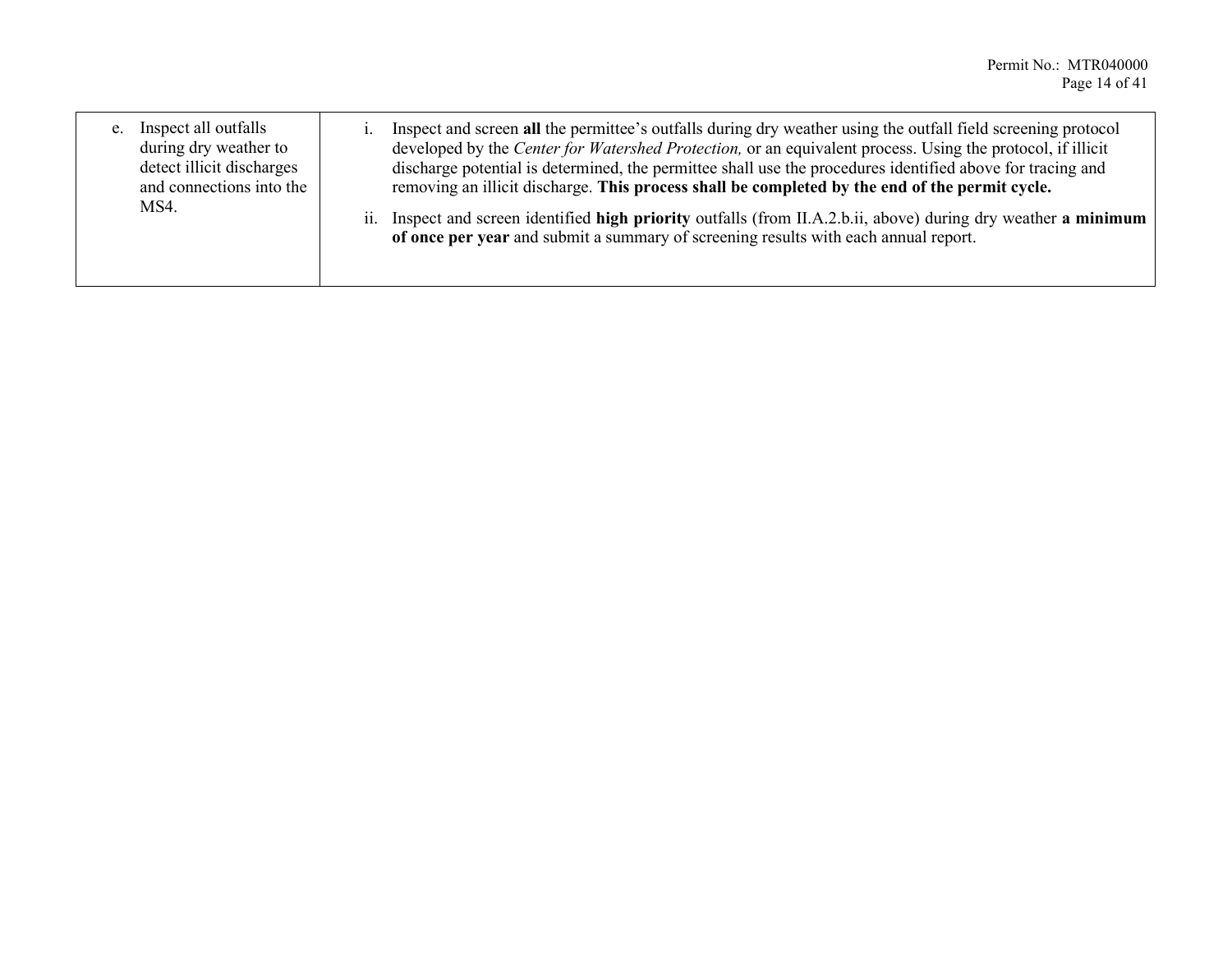#### **Minimum Measure Required BMP**

#### **3. MCM 4: Construction Site Storm Water Management**

- Develop, implement, and enforce a program to reduce pollutants in any storm water runoff to the MS4 from construction activities that result in a land disturbance of greater than or equal to one acre, including activities that are part of a larger common plan of development or sale that would disturb one acre or more.
- Develop and implement, at a minimum, the following:
	- o An ordinance or other regulatory mechanism to require erosion and sediment controls, as well as sanctions to ensure compliance, to the extent allowable under state and local law;
	- o Requirements for site operators to implement appropriate erosion and sediment control BMPs, and to control waste;
	- o Procedures for site plan reviews that incorporate consideration of potential water quality impacts;
	- o Procedures for receipt and consideration of information submitted by the public; and
	- o Procedures for site inspection and enforcement control measures.

a. Require that all regulated construction projects within the Small MS4 submit a construction storm water management plan (site plan) prior to construction. The plan shall be consistent with state and local requirements and incorporate consideration of potential water quality impacts including storm water pollution prevention through appropriate erosion, sediment, and waste control BMPs. A storm water pollution prevention plan

i. **Traditional MS4s:** Update and implement a construction storm water management plan review checklist that documents, at a minimum, the requirements described in the Technology-Based Effluent Limitations of the most current MPDES Storm Water Construction GP for all regulated construction projects. The checklist shall be used to ensure consistent review of submitted plans and to determine and document compliance with state and local requirements.

**Non-traditional MS4s:** Update and implement a construction storm water management plan review checklist that documents, at a minimum, the requirements described in the Technology-Based Effluent Limitations of the most current MPDES Storm Water Construction GP for all permittee-owned/operated project site plans. The permittee may modify the plan review checklist based on the maximum extent of contractual agreements with documentation. The checklist shall be used to ensure consistent review of submitted plans and to determine and document compliance with state and local requirements.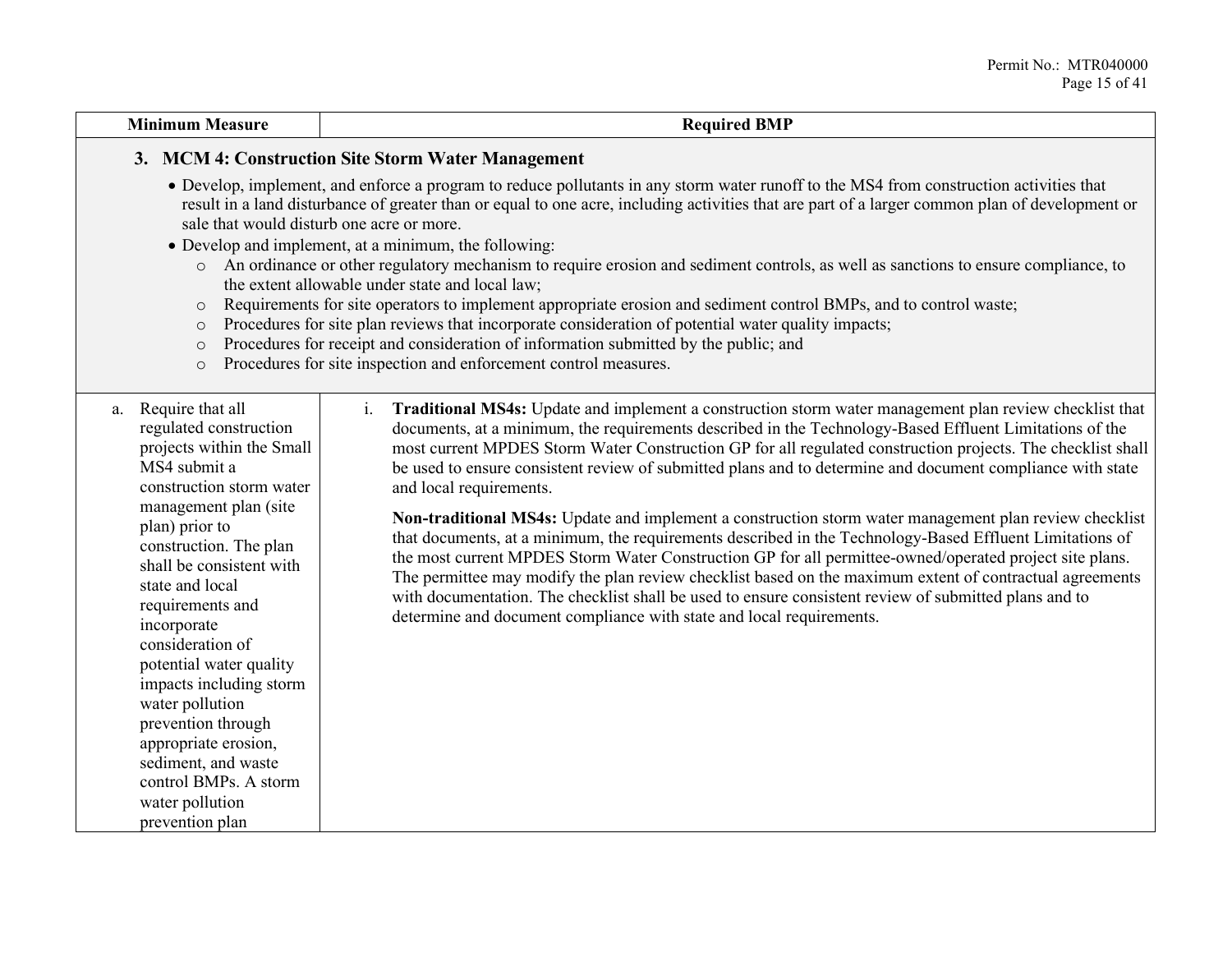| (SWPPP) developed<br>pursuant to the MPDES<br>General Permit,<br>MTR100000 for Storm<br><b>Water Discharges</b><br>Associated with<br><b>Construction Activity</b><br>(MPDES Storm Water<br>Construction GP), may<br>substitute for this site<br>plan. |                                                                                                                                                                                                                                                                                                                                                                                                                                                                                                                                                                                                                                                                                                                                                                                                                                                                                                                          |
|--------------------------------------------------------------------------------------------------------------------------------------------------------------------------------------------------------------------------------------------------------|--------------------------------------------------------------------------------------------------------------------------------------------------------------------------------------------------------------------------------------------------------------------------------------------------------------------------------------------------------------------------------------------------------------------------------------------------------------------------------------------------------------------------------------------------------------------------------------------------------------------------------------------------------------------------------------------------------------------------------------------------------------------------------------------------------------------------------------------------------------------------------------------------------------------------|
| Ensure that all<br>$h_{-}$<br>construction storm water<br>management controls<br>are installed, operated,<br>and maintained to<br>function as designed.                                                                                                | <b>Traditional MS4s:</b> Update and implement a site inspection form or checklist to complete consistent and<br>$\mathbf{1}$ .<br>thorough regulated project inspections for all regulated construction projects. The checklist shall include, at a<br>minimum, the requirements described in the Technology-Based Effluent Limitations of the most current<br>MPDES Storm Water Construction GP.<br>Non-traditional MS4s: Update and implement a site inspection form or checklist to complete consistent and<br>thorough regulated project inspections for all permittee-owned/operated project sites. The checklist shall<br>include, at a minimum, the requirements described in the Technology-Based Effluent Limitations of the most<br>current MPDES Storm Water Construction GP. The permittee may modify the plan review checklist based on<br>the maximum extent of contractual agreements with documentation. |
|                                                                                                                                                                                                                                                        | ii. Maintain a regulated project inventory to include, at minimum, the following:<br>• If the project is covered under the most current MPDES Storm Water Construction GP and if so, the<br>associated authorization number<br>• The location, size, and topography of the site<br>• The proximity of the site to waterbodies for each project                                                                                                                                                                                                                                                                                                                                                                                                                                                                                                                                                                           |
|                                                                                                                                                                                                                                                        | iii. Utilize a protocol to determine the priority and minimum routine inspection frequency of construction storm<br>water management controls. Priority is to be determined using, at a minimum, the following criteria:<br>• Project size<br>• Proximity to a water body<br>• Steepness of the project site slopes<br>• Discharge to waterbodies impaired for pollutants expected from construction projects<br>• Past record of non-compliance by the operator of the construction site                                                                                                                                                                                                                                                                                                                                                                                                                                |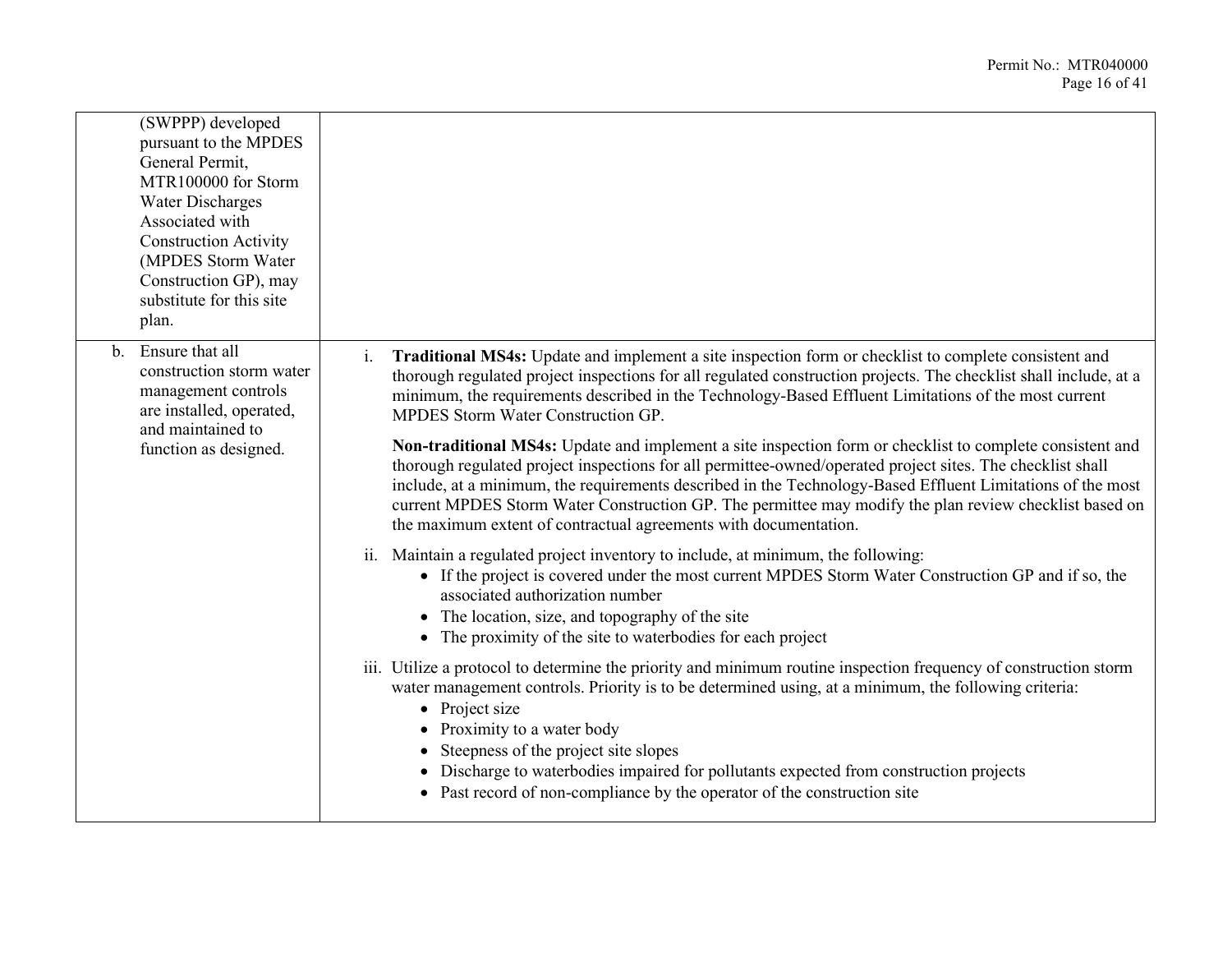|                                                                                                                                                                                                                                                                           | The protocol shall establish the following minimum routine inspection frequency for all determined high<br>priority projects:<br>• Once at commencement of construction after BMPs have been implemented<br>• Once within 48 hours after each rain event of $0.25$ inches or greater<br>Once within 48 hours after each occurrence of runoff from snowmelt due to thawing conditions that<br>cause visible surface erosion at the site<br>Once at the conclusion of the project prior to finalization (i.e. release of bond, issuance of certificate of<br>occupancy, etc.)                                                                                                                                                                                                                                                                                                                                                                                                                                                                                                                              |
|---------------------------------------------------------------------------------------------------------------------------------------------------------------------------------------------------------------------------------------------------------------------------|----------------------------------------------------------------------------------------------------------------------------------------------------------------------------------------------------------------------------------------------------------------------------------------------------------------------------------------------------------------------------------------------------------------------------------------------------------------------------------------------------------------------------------------------------------------------------------------------------------------------------------------------------------------------------------------------------------------------------------------------------------------------------------------------------------------------------------------------------------------------------------------------------------------------------------------------------------------------------------------------------------------------------------------------------------------------------------------------------------|
|                                                                                                                                                                                                                                                                           | In addition, the protocol shall include recidivism reduction and corrective measures at non-compliant sites,<br>such as processes for:<br>• Additional on-site visits;<br>Increased inspection frequency;<br>Written notice of violations;<br>Stop work orders; and<br>• Advancement to enforcement via the ERP process, as discussed below in II.A.3.c.iii.<br>iv. The permittee must annually identify and inspect a minimum number of projects not equaling zero. Conduct<br>and document inspections using the inspection form and determined routine inspection frequency protocol. If<br>a routine inspection identifies non-compliance, or a failure to implement appropriate control measures that<br>cannot be corrected at the time of initial inspection, the permittee must verify and confirm issues have been<br>corrected within 14 days of documentation of non-compliance. If the illicit discharge has not ceased after 14<br>days, or control measures are still inadequate, the permittee must advance the non-compliant site through the<br>established ERP process (II.A.3.c.iii). |
| Through ordinance or<br>c.<br>other regulatory<br>mechanism to the extent<br>allowable under state<br>and local law,<br>effectively require<br>controls of construction-<br>related pollutants (such<br>as sediment and erosion)<br>on regulated<br>construction projects | Traditional MS4s: Adopt and implement an ordinance or other mechanism to require construction storm<br>$\mathbf{i}$ .<br>water controls on private and permittee-owned regulated projects. At a minimum, the regulatory mechanism<br>must:<br>• Require the construction storm water management minimum standards (described as Technology-<br>Based Effluent Limitations in the most current MPDES Storm Water Construction GP) to be<br>implemented on all regulated construction projects.<br>Provide the permittee the authority to inspect privately-owned construction storm water management<br>controls.<br>Non-traditional MS4s: At a minimum, adopt and implement formal policies or other mechanisms to the<br>ii.<br>extent allowable (such as contractual requirements applicable to contractors performing construction work)<br>on permittee-owned/operated projects. The permittee must consider and document private development                                                                                                                                                        |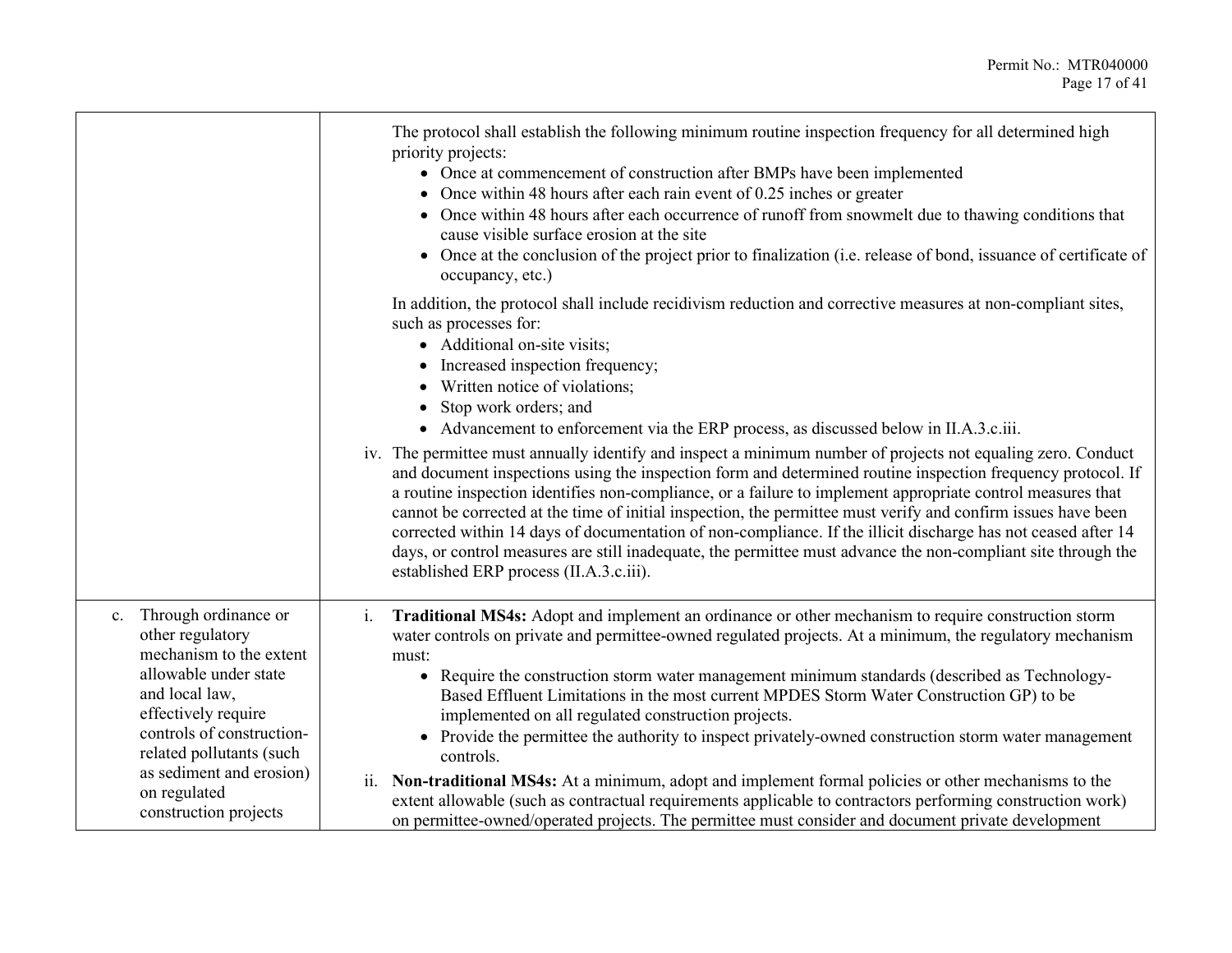| and implement<br>appropriate enforcement<br>procedures/actions. | projects regardless of legal authority. At a minimum, the regulatory mechanism must require the construction<br>storm water management minimum standards (described as Non-Numeric Technology-Based Effluent Limits<br>in the most current MPDES Storm Water Construction GP) to be implemented on all regulated construction<br>projects.                                                                                                                                                                                                                                                                                                                                                                                                                                                                                                                                                                                                                                                                                                                                                                                                                                                           |
|-----------------------------------------------------------------|------------------------------------------------------------------------------------------------------------------------------------------------------------------------------------------------------------------------------------------------------------------------------------------------------------------------------------------------------------------------------------------------------------------------------------------------------------------------------------------------------------------------------------------------------------------------------------------------------------------------------------------------------------------------------------------------------------------------------------------------------------------------------------------------------------------------------------------------------------------------------------------------------------------------------------------------------------------------------------------------------------------------------------------------------------------------------------------------------------------------------------------------------------------------------------------------------|
|                                                                 | iii. The Enforcement Response Plan (ERP) developed in II.A.2.d.i. shall be implemented and maintained to<br>ensure compliance with construction storm water management regulatory mechanisms on regulated projects<br>including private property. The ERP must include informal, formal, and judicial responses (as listed in<br>II.A.2.d.i.). Additionally, the ERP shall include sanctions and enforcement mechanisms to achieve<br>compliance and must describe or identify, at a minimum, the following:<br>• How the permittee will eliminate and abate illegal construction discharges<br>• Staff with enforcement authority<br>• Enforcement actions available<br>• Enforcement escalation processes including a schedule to quickly and consistently eliminate the<br>source of the discharge<br>• How the permittee will facilitate abatement of the damages and reduce the chance of reoccurrence<br>In addition, the ERP must also include non-monetary construction project-specific penalties such as stop<br>work orders, bonding requirements, and/or permit denials for non-compliance. Review the written ERP once<br>per permit cycle and document updates in the SWMP, as needed. |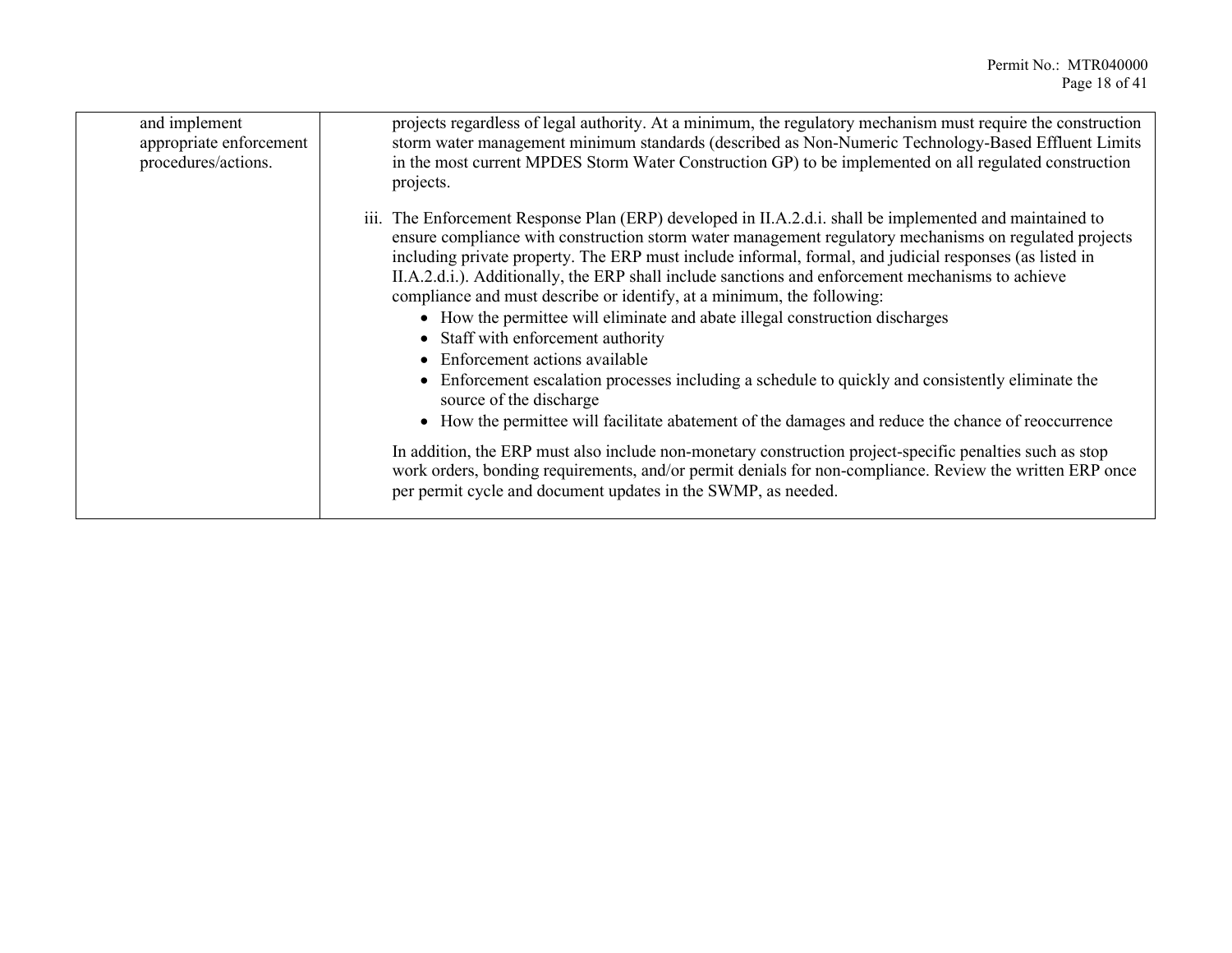#### **Minimum Measure Required BMP**

#### **4. MCM 5: Post-Construction Site Storm Water Management**

- Develop, implement, and enforce a program to address storm water runoff from new development and redevelopment projects that disturb greater than or equal to one acre, including projects less than one acre that are part of a larger common plan of development or sale. Ensure that controls are in place to prevent or minimize water quality impacts.
- Develop and implement strategies that include a combination of structural and non-structural BMPs appropriate for the community.
- Develop and implement an ordinance or other regulatory mechanism to address post-construction runoff from new development and redevelopment projects to the extent allowable under state or local law.
- Ensure adequate long-term operation and maintenance of post-construction BMPs.

| a. | Require that all regulated |  |  |
|----|----------------------------|--|--|
|    | development projects       |  |  |
|    | submit a site plan         |  |  |
|    | consistent with state and  |  |  |
|    | local post-construction    |  |  |
|    | requirements, which        |  |  |
|    | incorporates               |  |  |
|    | consideration of           |  |  |
|    | potential water quality    |  |  |
|    | impacts including          |  |  |
|    | appropriate post-          |  |  |
|    | construction storm water   |  |  |
|    | management controls.       |  |  |
|    |                            |  |  |

i. **Traditional MS4s:** Update and implement a plan review checklist to ensure consistent review of submitted plans and to determine and document compliance with state and local post-construction requirements.

**Non-traditional MS4s:** Update and implement a plan review checklist to ensure consistent review of plans for permittee-owned/operated projects and to determine and document compliance with state and local postconstruction requirements. The permittee may modify the plan review checklist based on the maximum extent of contractual agreements with documentation.

- ii. Require that all regulated projects implement post-construction storm water management controls that are designed to infiltrate, evapotranspire, and/or capture for reuse the post-construction runoff generated from the first 0.5 inches of rainfall from a 24-hour storm preceded by 48 hours of no measurable precipitation (runoff reduction requirement). For projects that cannot meet 100% of the runoff reduction requirement, the remainder of the runoff from the first 0.5 inches of rainfall must be either:
	- Treated onsite using post-construction storm water management controls expected to remove 80 percent total suspended solids (TSS);
	- Managed offsite within the same sub-watershed using post-construction storm water management controls that are designed to infiltrate, evapotranspire, and/or capture for reuse; or
	- Treated offsite within the same sub-watershed using post-construction storm water management controls expected to remove 80 percent total suspended solids (TSS)

Permittees allowing offsite treatment shall do the following:

- Develop and apply criteria for determining the circumstances under which offsite treatment may be allowed. The criteria must be based on multiple factors, including but not limited to technical or logistic infeasibility, such as:
	- Lack of available space
	- High ground water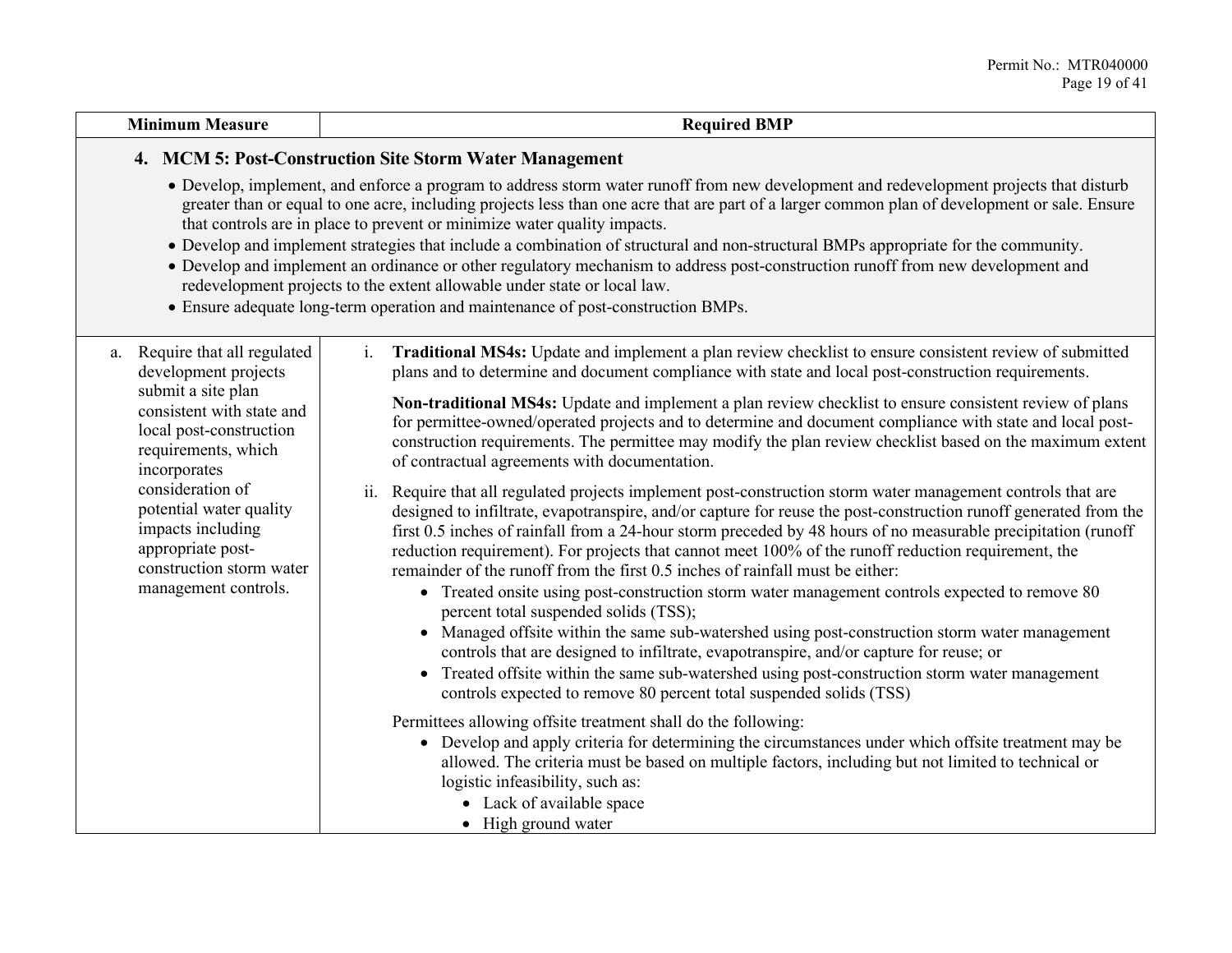|    |                                                                                                                                                    | Ground water contamination<br>Poorly infiltrating soils<br>Shallow bedrock<br>Prohibitive costs<br>A land use that is inconsistent with capture and reuse or infiltration of storm water                                                                                                                                                                                                                          |
|----|----------------------------------------------------------------------------------------------------------------------------------------------------|-------------------------------------------------------------------------------------------------------------------------------------------------------------------------------------------------------------------------------------------------------------------------------------------------------------------------------------------------------------------------------------------------------------------|
|    |                                                                                                                                                    | Determinations may not be based solely on the difficulty and/or cost of implementation. The permittee<br>must develop a formal review and approval process for determining projects eligible for offsite<br>treatment. The offsite treatment option is to be used only after available onsite options have been<br>evaluated and documented through the permittee's developed formal review and approval process. |
|    |                                                                                                                                                    | Maintain an inventory of regulated projects which utilize offsite treatment for post-construction storm<br>water runoff. The inventory must include the following information for each approved project:<br>• Geographic location of the project<br>Location of offsite treatment<br>• Documentation of the rationale for approval of offsite treatment                                                           |
| b. | Ensure that all post-<br>construction storm water<br>management controls are<br>installed, operated, and<br>maintained to function as<br>designed. | Traditional MS4s: Update and implement an inspection form or checklist to ensure consistent and thorough<br>1.<br>inspections of post-construction storm water management controls.                                                                                                                                                                                                                               |
|    |                                                                                                                                                    | Non-traditional MS4s: Update and implement an inspection form or checklist to ensure consistent and<br>thorough inspections of post-construction storm water management controls. The permittee may modify the<br>inspection form or checklist based on the maximum extent of contractual agreements with documentation.                                                                                          |
|    |                                                                                                                                                    | ii. Maintain an inventory (including at a minimum, a description and location) of all new permittee-owned and<br>private post-construction storm water management controls installed since the effective date of this permit.                                                                                                                                                                                     |
|    |                                                                                                                                                    | iii. Traditional MS4s: Maintain an inventory (including at minimum, a description and location) of all existing<br>permittee-owned and private high priority post-construction storm water management controls installed prior<br>to the effective date of this permit.                                                                                                                                           |
|    |                                                                                                                                                    | Non-traditional MS4s: Maintain an inventory (including a description and location) of all existing<br>permittee-owned post-construction storm water management controls.                                                                                                                                                                                                                                          |
|    |                                                                                                                                                    | iv. Utilize a protocol to determine the priority and minimum routine inspection frequency of post-construction<br>storm water management controls. Priority must be determined based on potential water quality impacts using<br>specific criteria, which at a minimum shall include:<br>• Operation and maintenance needs of the practices<br>• Proximity to water body                                          |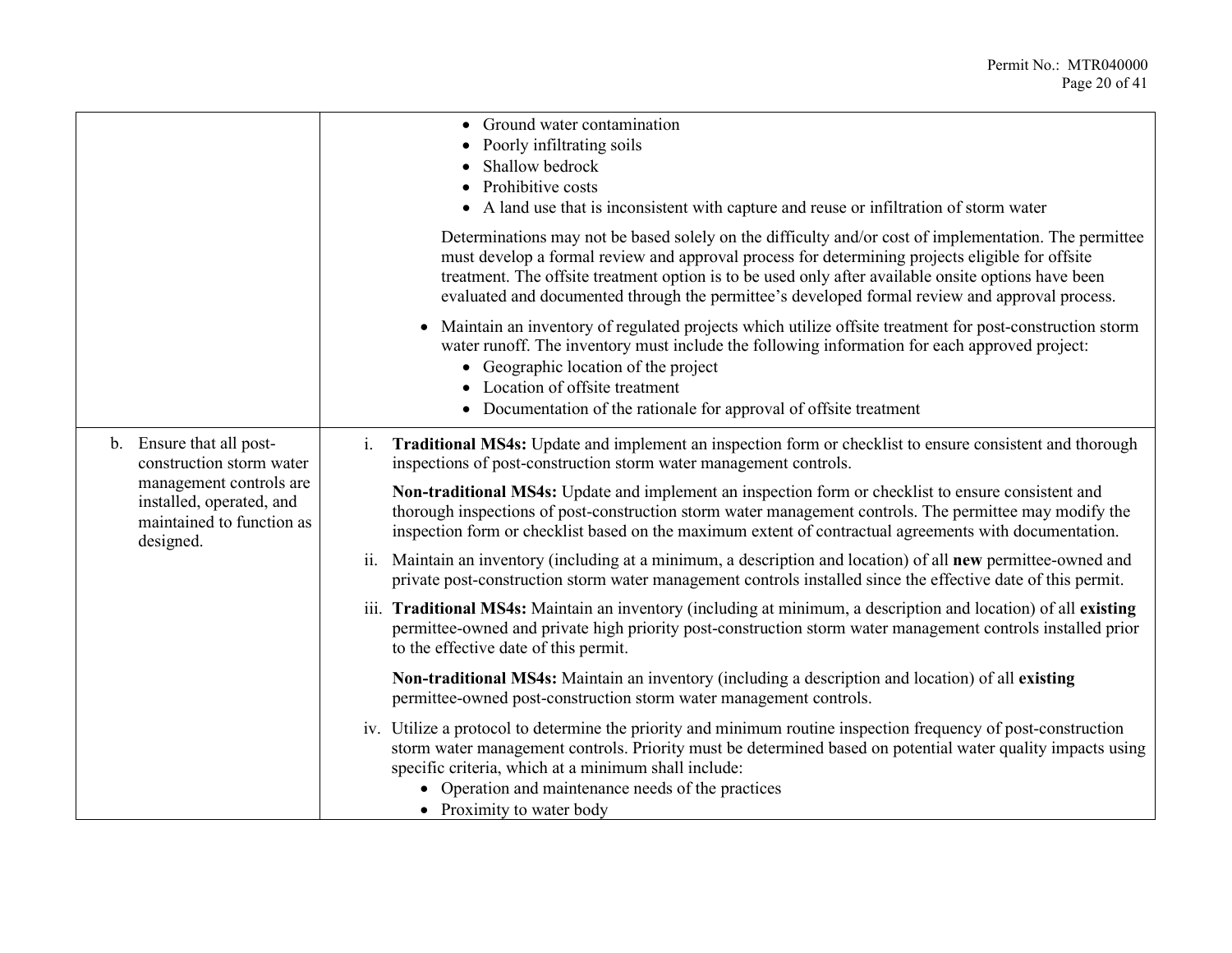|                                                                                                                                                                                                                                                           | • Drainage area treated<br>• Land use type<br>• Location within an impaired waterbody watershed<br>The permittee must annually identify a minimum number of projects for inspection not equaling zero.<br>v. Inspect all <b>permittee-owned</b> high priority post-construction storm water management controls annually and<br>document findings and resulting compliance actions.<br>vi. Traditional MS4s: Develop a program to either conduct inspections of private high priority post-<br>construction storm water management controls, or to require self-inspection and reporting by owners. Inspect<br>or have inspected all high priority privately-owned post-construction storm water management controls<br>annually. Document findings and resulting compliance actions.                                                                                               |
|-----------------------------------------------------------------------------------------------------------------------------------------------------------------------------------------------------------------------------------------------------------|-------------------------------------------------------------------------------------------------------------------------------------------------------------------------------------------------------------------------------------------------------------------------------------------------------------------------------------------------------------------------------------------------------------------------------------------------------------------------------------------------------------------------------------------------------------------------------------------------------------------------------------------------------------------------------------------------------------------------------------------------------------------------------------------------------------------------------------------------------------------------------------|
| c. To the extent allowable<br>under state or local law,<br>effectively require,<br>through ordinance, or<br>other regulatory<br>mechanism, post-<br>construction storm water<br>management controls on<br>regulated projects and<br>implement appropriate | Traditional MS4s: Adopt and implement an ordinance or other regulatory mechanism to require post-<br>construction storm water management controls on regulated projects that, at a minimum, include the<br>performance standard described in Part II.A.4.a.ii, above. Review the ordinance or regulatory mechanism<br>once per permit cycle and update as needed.<br>Non-traditional MS4s: At a minimum, adopt and implement formal policies or other mechanisms to the<br>extent allowable (such as contractual requirements applicable to contractors performing construction work)<br>requiring post-construction storm water controls on permittee-owned/operated projects. The permittee must<br>consider and document private development projects regardless of legal authority. Review these written<br>policies and procedures once per permit cycle and update as needed. |
| enforcement procedures<br>and actions.                                                                                                                                                                                                                    | iv. The ERP developed in II.A.2.d.i. shall be implemented and maintained to ensure compliance with<br>installation, operation, and maintenance requirements for post-construction storm water management controls<br>on regulated projects including private property. The ERP must include informal, formal, and judicial<br>responses (as listed in II.A.2.d.i.). Additionally, at a minimum, the ERP must describe or identify the<br>following:<br>• Legal authority to require inspection and maintenance of post-construction storm water management<br>controls<br>• Staff with enforcement authority<br>Enforcement actions available<br>$\bullet$<br>• An enforcement escalation processes<br>A schedule to be utilized to quickly and consistently enforce compliance with post-construction<br>requirements.                                                             |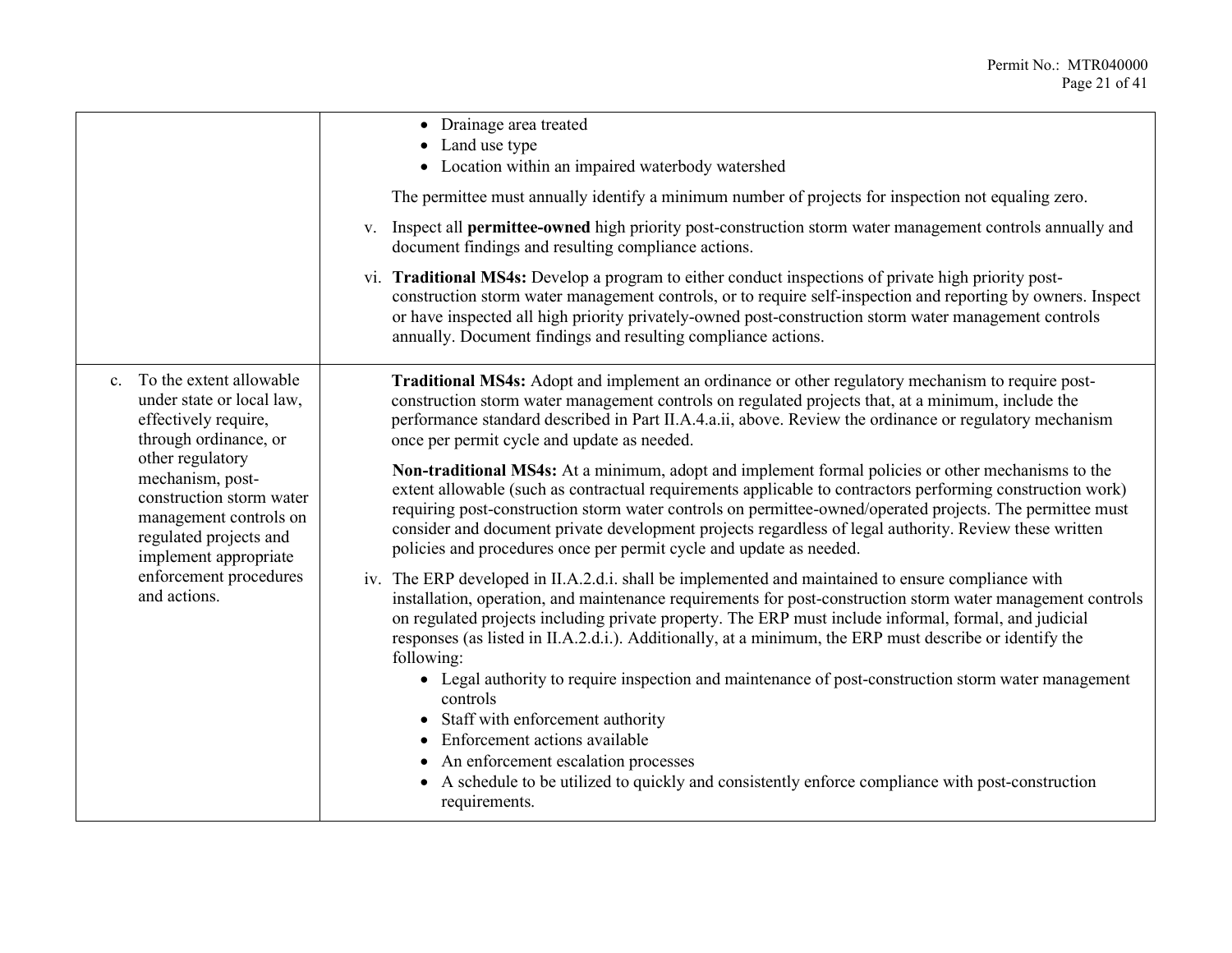d. Incorporate recommendations and requirements into plans, policies, and ordinances which allow and support the utilization of LID (low impact development) concepts and green infrastructure on public and private property.

- i. Assess and document existing ordinances, policies, programs, and studies to identify whether the following LID concepts (both structural and non-structural BMPs) have been implemented to promote protection of storm water runoff quality associated with new and redevelopment projects:
	- Directing growth to identified areas
	- Protecting sensitive areas such as wetlands and riparian areas
	- Maintaining and/or increasing open space
	- Providing buffers along sensitive water bodies
	- Minimizing impervious surfaces
	- Minimizing disturbance of soils and vegetation
- ii. By the end of the third year of the permit cycle, develop and submit a plan outlining any needed modifications to relevant codes, ordinances, policies, and programs to implement LID/green infrastructure concepts. The plan shall include, but is not limited to, the preventative actions identified above that have not yet been implemented and proposed timelines for any needed code, ordinance, policy or programmatic updates. If modifications to codes, ordinances, policies, or programs are not needed, submit a plan/overview of any work scheduled or completed to implement LID/green infrastructure concepts, such as those listed above.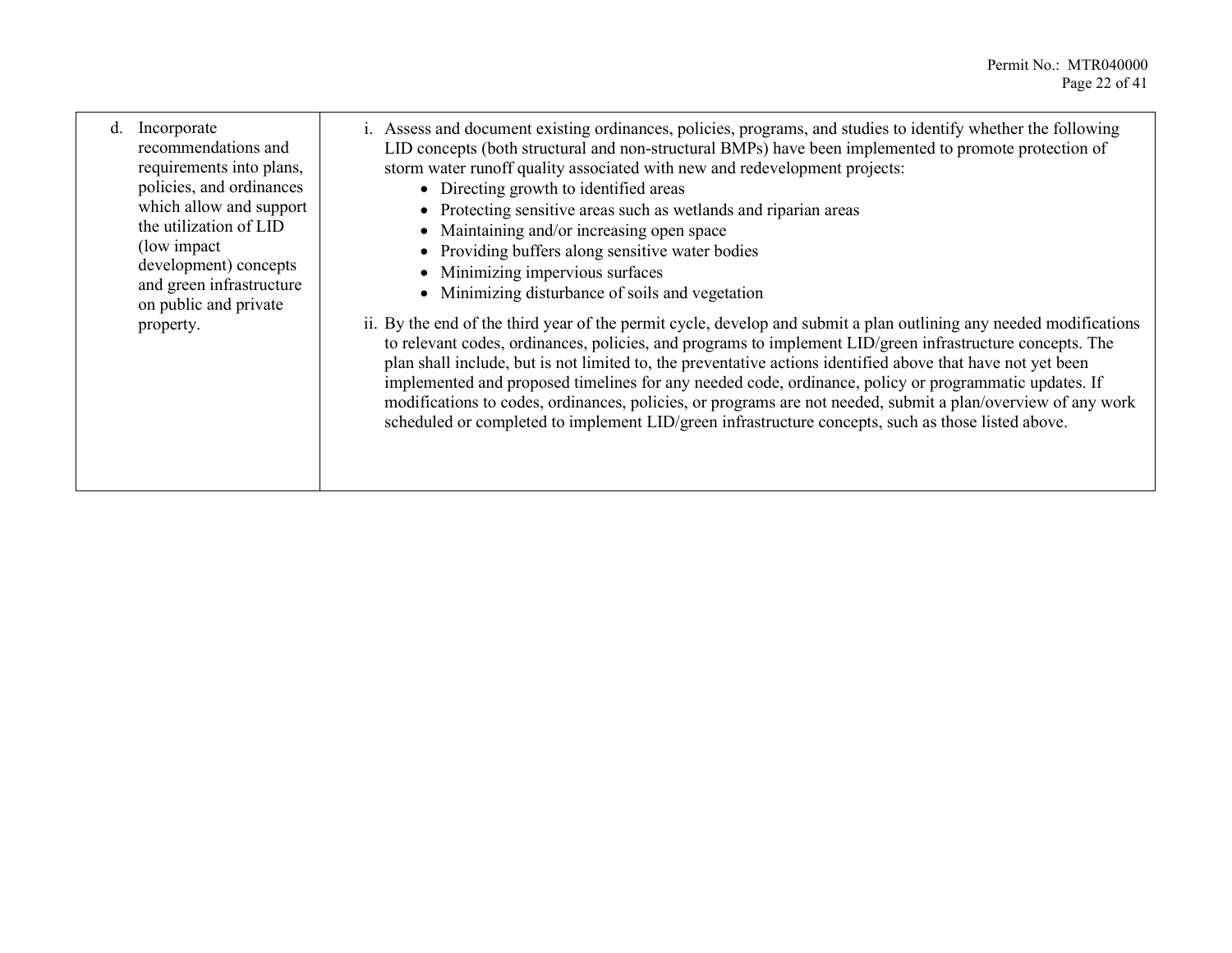#### **Minimum Measure Required BMP**

## **5. MCM 6: Pollution Prevention and Good Housekeeping**

Develop and implement an operation and maintenance program that includes a training component and has the goal of preventing or reducing pollutant runoff from municipal operations. The program must include employee training to prevent and reduce storm water pollution from activities such as park and open space maintenance, fleet and building maintenance, new construction and land disturbances, and storm water system maintenance.

| a. | Implement an operation<br>and maintenance<br>program to prevent or<br>reduce pollutant runoff<br>from permittee-<br>owned/operated facilities<br>and field activities. | Maintain a written inventory of permittee-owned/ operated facilities and activities that have the potential to<br>contribute contaminants to the MS4. The inventory should include, at a minimum, the following:<br><b>Facilities:</b><br>Maintenance and storage yards<br>$\bullet$<br>Waste handling and disposal areas<br>٠<br>Vehicle fleet or maintenance shops with outdoor storage areas<br>٠<br>Salt/sand storage locations<br>٠<br>Snow or dredge material disposal areas operated by the permittee<br>$\bullet$ |
|----|------------------------------------------------------------------------------------------------------------------------------------------------------------------------|---------------------------------------------------------------------------------------------------------------------------------------------------------------------------------------------------------------------------------------------------------------------------------------------------------------------------------------------------------------------------------------------------------------------------------------------------------------------------------------------------------------------------|
|    |                                                                                                                                                                        | <b>Activities:</b>                                                                                                                                                                                                                                                                                                                                                                                                                                                                                                        |
|    |                                                                                                                                                                        | Park and open space maintenance<br>$\bullet$                                                                                                                                                                                                                                                                                                                                                                                                                                                                              |
|    |                                                                                                                                                                        | Parking lot maintenance                                                                                                                                                                                                                                                                                                                                                                                                                                                                                                   |
|    |                                                                                                                                                                        | Building maintenance<br>٠                                                                                                                                                                                                                                                                                                                                                                                                                                                                                                 |
|    |                                                                                                                                                                        | Road maintenance/deicing<br>٠                                                                                                                                                                                                                                                                                                                                                                                                                                                                                             |
|    |                                                                                                                                                                        | Storm water system maintenance including catch basin cleaning<br>$\bullet$                                                                                                                                                                                                                                                                                                                                                                                                                                                |
|    |                                                                                                                                                                        | Organize facilities/activities into labeled categories and list the possible contaminants from each. List the<br>local department(s) and position(s) responsible for pollution prevention of each facility/activity. Update the<br>inventory annually.                                                                                                                                                                                                                                                                    |
|    |                                                                                                                                                                        | ii. For each category established, maintain written standard operating procedures (SOPs) aimed at preventing or                                                                                                                                                                                                                                                                                                                                                                                                           |
|    |                                                                                                                                                                        | reducing pollutant contributions from municipal operations. Each SOP must contain, at a minimum, the<br>following:                                                                                                                                                                                                                                                                                                                                                                                                        |
|    |                                                                                                                                                                        | • Identified storm water pollution controls (structural and non-structural controls, and operation                                                                                                                                                                                                                                                                                                                                                                                                                        |
|    |                                                                                                                                                                        | improvements) installed, implemented, and/or maintained to minimize the discharge of contaminants.                                                                                                                                                                                                                                                                                                                                                                                                                        |
|    |                                                                                                                                                                        | Inspection procedures for facilities and their structural storm water controls, which at a minimum must<br>$\bullet$<br>include:                                                                                                                                                                                                                                                                                                                                                                                          |
|    |                                                                                                                                                                        | An annual visual inspection of each applicable facility.<br>$\circ$                                                                                                                                                                                                                                                                                                                                                                                                                                                       |
|    |                                                                                                                                                                        | A verification that the written facility procedures, documentation, and site map are current.                                                                                                                                                                                                                                                                                                                                                                                                                             |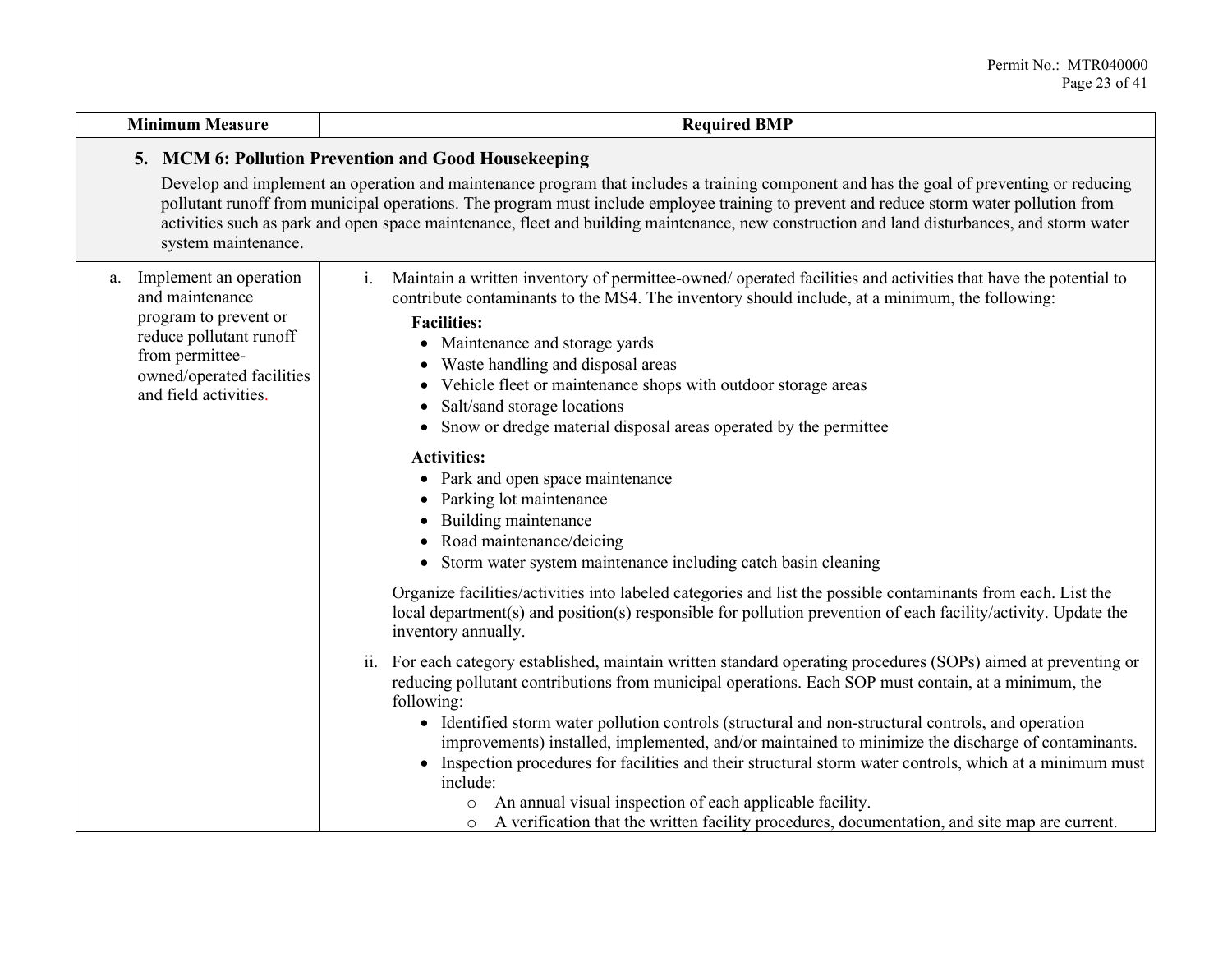| Visual observation of locations and areas where storm water from facilities is discharged off-<br>$\circ$<br>site, to state waters, or to a storm sewer system that drains to state waters.<br>Visual observation of facility conditions, including pollutant sources and control measures, to<br>$\circ$<br>identify control measures that are inadequate or needing maintenance. All inadequate control<br>measures shall be modified or replaced as soon as possible, but no later than six months from<br>visual inspection. If a control measure cannot be modified or replaced within the six-month<br>timeframe due to infeasibility (such as financial burden or time commitment of capital<br>improvement projects), the permittee will provide a written explanation and a schedule for<br>improvement with the following year's annual report. Document facility inspections and<br>communication with relevant department personnel regarding inadequate control measures. |
|----------------------------------------------------------------------------------------------------------------------------------------------------------------------------------------------------------------------------------------------------------------------------------------------------------------------------------------------------------------------------------------------------------------------------------------------------------------------------------------------------------------------------------------------------------------------------------------------------------------------------------------------------------------------------------------------------------------------------------------------------------------------------------------------------------------------------------------------------------------------------------------------------------------------------------------------------------------------------------------|
| Evaluate/update each SOP at least once over the term of this permit and submit any updates to SOPs with the<br>annual report.                                                                                                                                                                                                                                                                                                                                                                                                                                                                                                                                                                                                                                                                                                                                                                                                                                                          |
| iii. Maintain a map that identifies the locations of facilities and activities identified. Update the map annually.                                                                                                                                                                                                                                                                                                                                                                                                                                                                                                                                                                                                                                                                                                                                                                                                                                                                    |
| iv. Conduct storm water pollution prevention training in compliance with section II.B. (below) for all permittee<br>staff directly involved with implementing SOPs. Retain records of completed trainings and attendance.                                                                                                                                                                                                                                                                                                                                                                                                                                                                                                                                                                                                                                                                                                                                                              |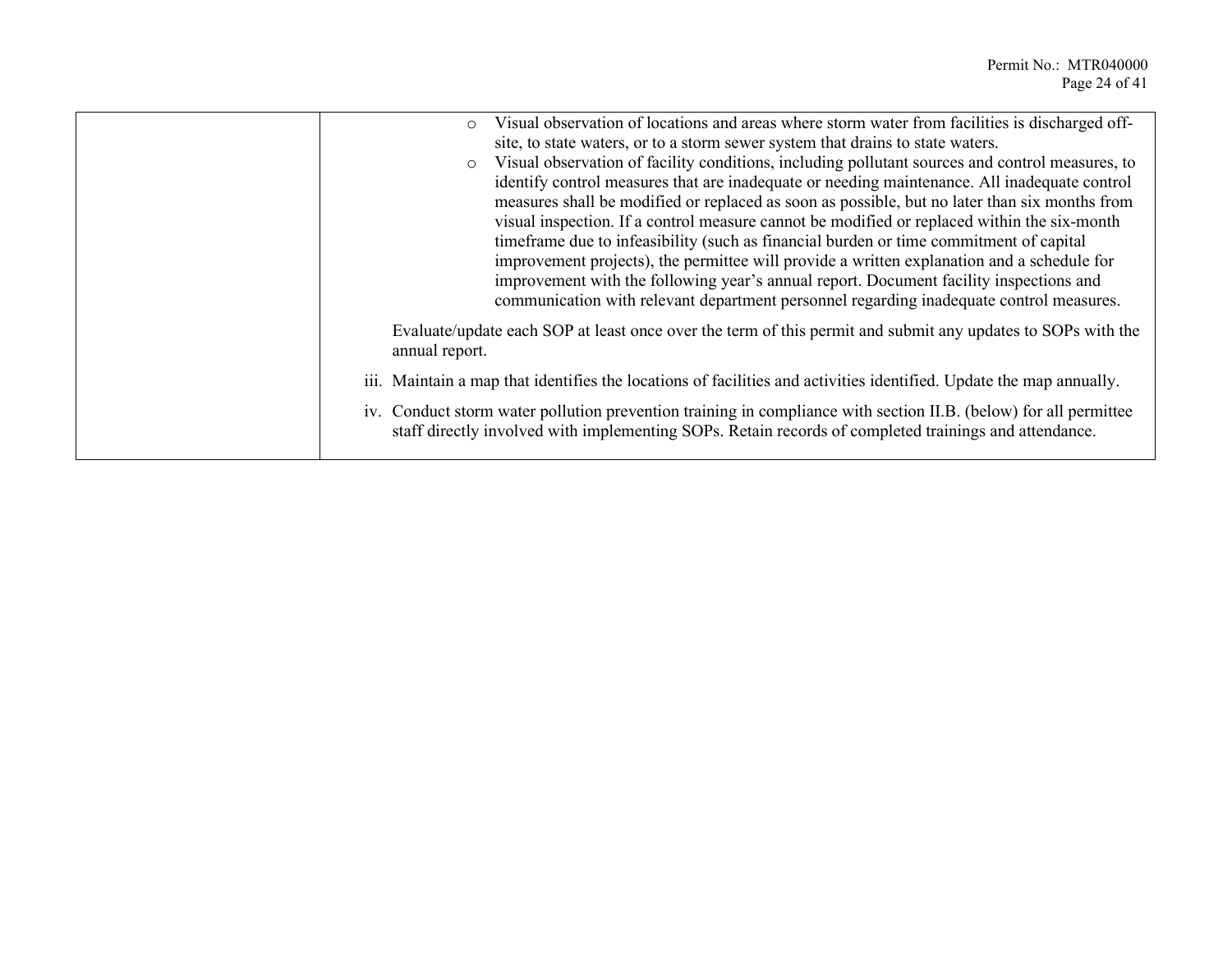## <span id="page-24-0"></span>**B. Training**

The permittee is required to conduct and/or coordinate, at a minimum, the following trainings and document applicable personnel participation. All new hires that fall into the categories below (section II.B.1-4) with potential to impact storm water pollutant contributions must receive the equivalent amount of the following training within 90 days of their hire date.

#### **1. Storm Water Management Team**

1<sup>st</sup> Year of Permit Term: Conduct comprehensive training for all members of the storm water management team to educate them about permit updates and implementation responsibilities for the upcoming permit term.

#### **2. Construction Site Personnel**

At a minimum of once during the permit term, conduct Construction Site Storm Water Pollution Prevention Plan (SWPPP) training for personnel, including inspectors and plan reviewers, responsible for the implementation of the Construction Site Storm Water Management Minimum Measure (MCM 4). Training shall include, at a minimum, inspection protocol and implementation of the MS4's ERP.

#### **3. Post-Construction Site Personnel**

At a minimum of once during the permit term, conduct plan review and stormwater facility inspection training for all personnel responsible for the implementation of the Post-Construction Site Storm Water Management Minimum Measure (MCM 5). Inspector training shall include, at a minimum, inspection protocol and implementation of the MS4's ERP.

#### **4. Field and Facility Personnel**

1st and 4<sup>th</sup> years of Permit Term: Conduct field and facility training for MS4 personnel responsible for completing work activities with storm water pollution potential. This shall include any staff or field crews subject to oversight through SOPs as part of the Pollution Prevention and Good Housekeeping Minimum Measure (MCM 6). The training must provide, at a minimum, education regarding the following:

- An overview of this permit and the requirements contained herein.
- Potential storm water impacts.
- The detection and elimination of illicit discharges.
- BMPs necessary to minimize discharges of pollutants during permittee activities or the operation of permittee-owned facilities.
- Any SOP updates completed as a result of the required work under MCM 6.

## <span id="page-24-1"></span>**C. Monitoring Requirements**

#### **1. Storm Event Monitoring**

All permittees are required to perform sampling, testing, and reporting of storm water discharges for their small MS4s during a storm event with a measurable amount of discharge. The Department reserves the right to require additional storm water sampling, testing, and reporting on a case-by-case basis. All analytical procedures must comply with the specifications of 40 CFR Part 136. The required monitoring parameters are listed in Table 1, below.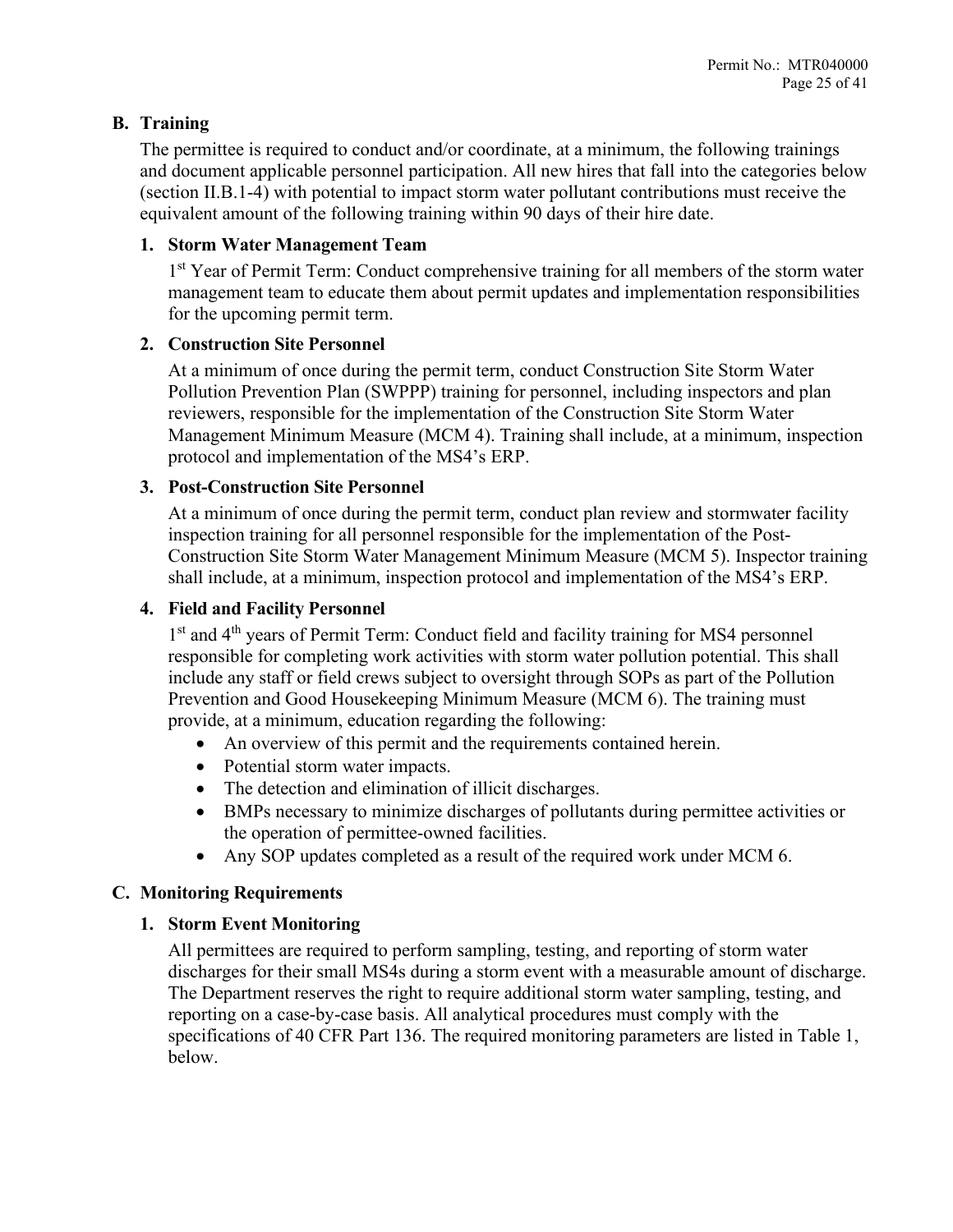| <b>Table 1. Self-Monitoring and Reporting Requirements</b>                       |           |                   |                                           |  |
|----------------------------------------------------------------------------------|-----------|-------------------|-------------------------------------------|--|
| Parameter                                                                        | Units     | Frequency         | Type $(1)$                                |  |
| <b>Estimated Flow</b>                                                            | gpm       |                   | Instantaneous <sup><math>(2)</math></sup> |  |
| pH                                                                               | s.u.      |                   | Instantaneous                             |  |
| Chemical Oxygen Demand (COD)                                                     | mg/L      |                   | Grab or Composite                         |  |
| Total Suspended Solids (TSS)                                                     | mg/L      |                   | Grab or Composite                         |  |
| <b>Total Phosphorus</b>                                                          | mg/L      |                   | Grab or Composite                         |  |
| Total Nitrogen                                                                   | mg/L      | Semi-annual $(3)$ | Grab or Composite                         |  |
| Oil and Grease <sup>(4)</sup>                                                    | mg/L      |                   | Grab                                      |  |
| Copper, Total Recoverable                                                        | $\mu$ g/L |                   | Grab or Composite                         |  |
| Lead, Total Recoverable                                                          | $\mu$ g/L |                   | Grab or Composite                         |  |
| Zinc, Total Recoverable                                                          | $\mu$ g/L |                   | Grab or Composite                         |  |
| (1)<br>See definition section at the end of this permit for explanation of terms |           |                   |                                           |  |

nition section at the end of this permit for explanation of terms.

(2) Estimated flow rates are appropriate in cases where measurement gauges are not installed. (3) Twice per year. One sample at each monitoring location must be taken between January  $1<sup>st</sup>$  and June

 $30<sup>th</sup>$  of each permitted calendar year and the other sample between July 1<sup>st</sup> and December 31<sup>st</sup>. (4) Hexanes extraction (EPA Method 1664A).

#### **a. Storm Event Monitoring Locations**

For each semi-annual monitoring period, MS4 permittees must sample within the permitted geographic area during a storm event with a measurable amount of discharge. Permittees will establish a network of at least four monitoring locations with at least one location representing a predominantly commercial and/or industrial area and at least one location representing a predominantly residential area. One monitoring location may be upstream, outside the MS4 boundary to evaluate water quality entering the MS4.

Monitoring locations must be consistently identified using a naming scheme of the permittee's choice, but the permittee can only use a chosen name once. The permittee may request, in writing, to replace a monitoring location outfall. If DEQ approves the request, the new outfall monitoring location must be identified with an unused outfall name/number. Replacement monitoring locations can only occur once per permit cycle for each outfall.

#### **b. Storm Event Monitoring Frequency**

Sampling must be conducted at least semi-annually (two times per year) for each of the parameters listed in Table 1 during a storm event with a measurable amount of discharge. One sample at each monitoring location must be taken between January  $1<sup>st</sup>$  and June  $30<sup>th</sup>$  of each permitted calendar year and the other sample between July  $1<sup>st</sup>$  and December 31 $<sup>st</sup>$ .</sup>

If a permittee is not able to dependably obtain a sample at the identified required sampling outfall during a six-month monitoring period, rationale must be recorded in the corresponding annual report (discussed in II.E.1., below) on why the collection of a sample was impracticable. The permittee must collect a substitute sample during the subsequent sixmonth monitoring period in addition to the required sample. The substitute and required sixmonth sample may be collected from back-to-back storm events when there has been at least 48 hours of no measurable precipitation in between events.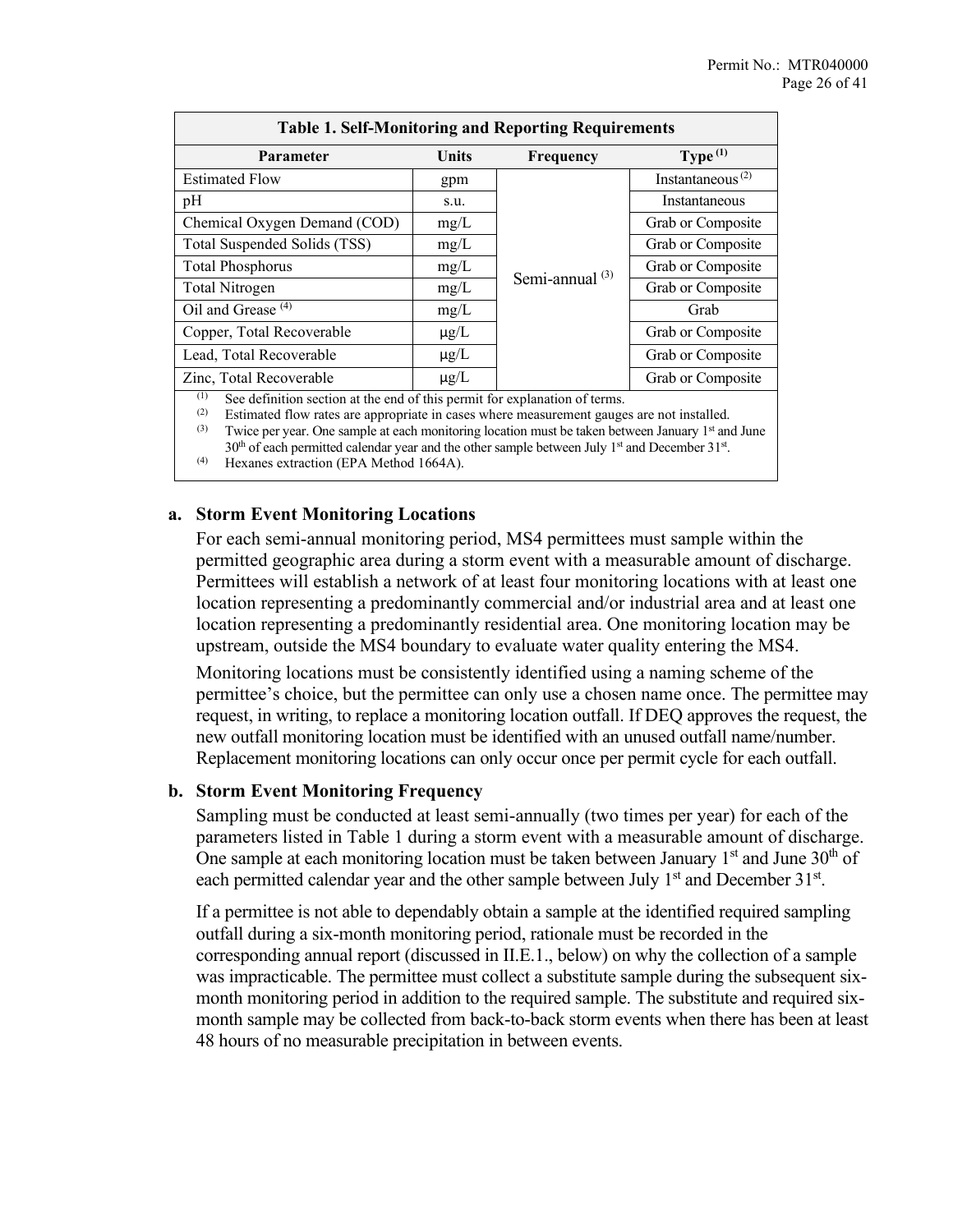#### **2. Impaired Waterbody Monitoring**

Permittees shall maintain an inventory of all outfalls that discharge to impaired waterbodies including the impaired waterbody name and associated pollutant(s) of impairment. Based on the status of an approved total maximum daily load (TMDL) described below, the permittee must target and reduce discharges to impaired waterbodies via implementation of BMPs and/or through additional TMDL-related monitoring. Information on impaired waterbodies may be obtained from DEQ or from the Clean Water Act Information Center website [\(http://cwaic.mt.gov/\)](http://cwaic.mt.gov/).

#### **a. Pre-Total Maximum Daily Load**

The permittee's SWMP shall include a section describing BMPs used to target and reduce discharges to impaired waterbodies **without** an approved TMDL for any identified pollutant(s) of impairment related to storm water. The permittee's annual report shall contain a summary of BMPs implemented over the reporting period and a schedule of BMPs planned for the following year.

#### **b. Approved TMDL Wasteload Allocations (WLAs)**

Appendix A of this permit contains a list of TMDLs with WLAs assigned to MS4s approved by the Department and EPA as of the effective date of this permit. Permittees must comply with all MS4-related requirements associated with the TMDLs. The permittee shall include in its SWMP a section identifying the measures and BMPs it plans to implement to address TMDL MS4-related requirements. This section shall describe the MS4's impairment priorities and long-term strategy in making progress towards meeting the TMDL. The long-term strategy must outline interim milestones (i.e., a completion schedule for action items) for controlling the discharge of the pollutants of concern. Based on TMDL monitoring results (discussed below), this section must be evaluated by the end of the third year of the permit cycle, revised as needed, and resubmitted with the following annual report (March 1, 2025). Rationale shall be provided for any revisions.

## **TMDL-Related Monitoring**

The permittee must supplement the Storm Event Monitoring Requirements in Part II.C. with additional monitoring targeted at further evaluating MS4 loading to impaired waterbodies and evaluating the effectiveness of BMPs, as outlined below. The permittee's SWMP must include a TMDL-related monitoring sampling plan. The sampling plan shall address monitoring for storm water-related pollutant(s) listed as a source of impairment specific to the receiving waterbody and be collected following procedures in 40 CFR Part 136. Additionally, the plan shall include strategy rationale, monitoring frequency, and monitoring locations as outlined below. The permittee must re-submit a sampling plan to the Department for review and approval by the first annual report (due March 1, 2023).

Provide a minimum of one opportunity annually for the public to provide comments on the written sampling plan. This may be accomplished via the MS4's storm water website and in conjunction with the public comment requirements set forth in MCMs 1&2 (Part II.A.1.a.ii.). Document all relevant input, responses, and sampling plan modifications made as a result.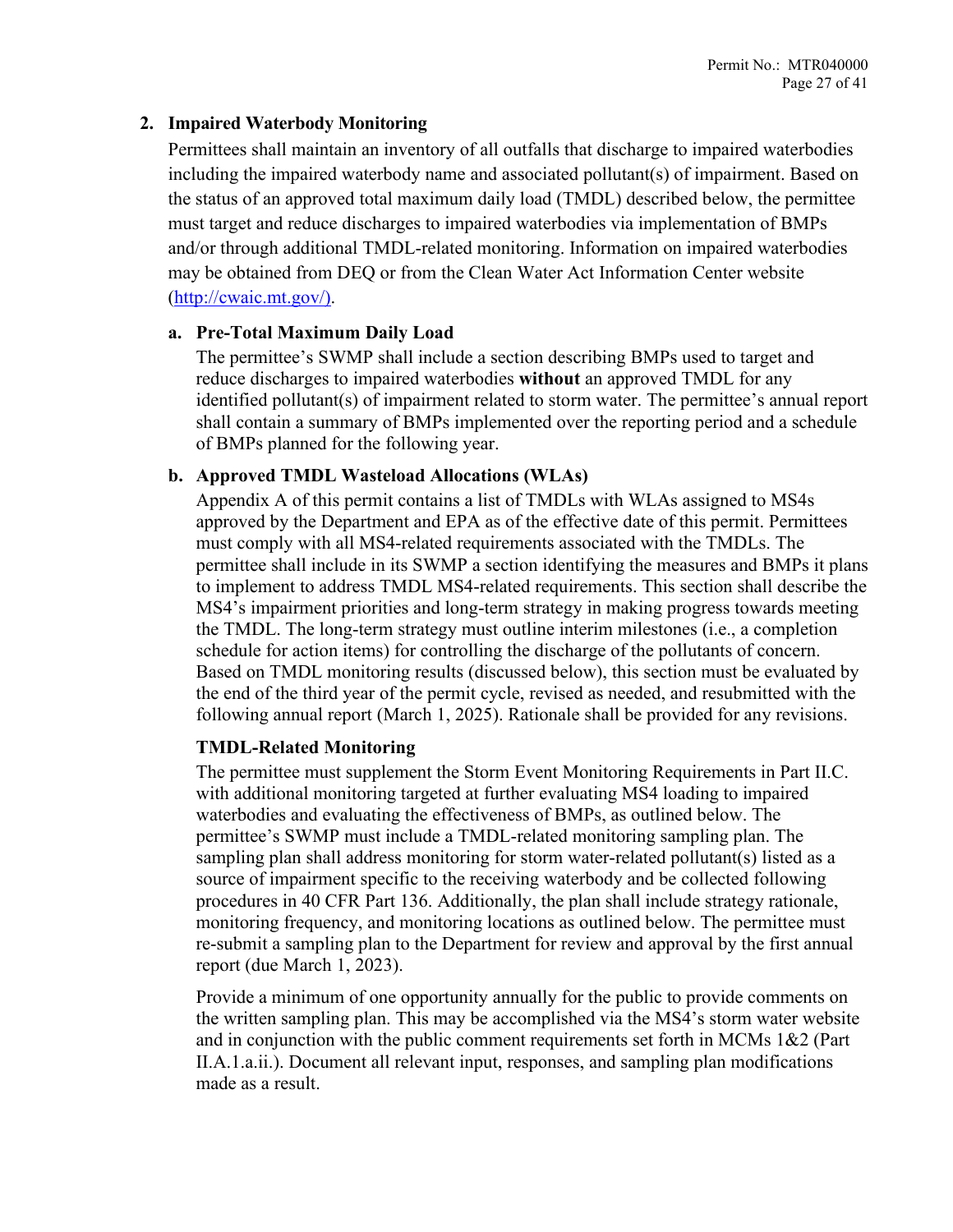## **i. TMDL-Related Monitoring Locations**

TMDL related monitoring allows for an MS4-specific strategy that will provide the data required to track and evaluate effectiveness of BMPs. At a minimum, select four sampling locations that discharge to impaired waterbodies. The same sample sites and sampling events may be used for both Storm Event Monitoring and TMDL Monitoring. When selecting the location of these outfalls, permittees should consider, at a minimum, the following:

- The largest drainage areas
- The surrounding land uses which could contribute to impairments
- High priority areas identified via the requirements in MCM 3: Illicit Discharge Detection and Elimination

Monitoring locations must be consistently identified using a naming scheme of the permittee's choice, but the permittee can only use a chosen name once. The permittee may request, in writing, to replace a monitoring location outfall. If DEQ approves the request, the new outfall monitoring location must be identified with an unused outfall name/number. Replacement monitoring locations can only occur once per permit cycle for each outfall.

## **ii. TMDL-Related Monitoring Frequency**

Sampling must be conducted at least semi-annually (two times per year) for each of the storm water-related pollutant(s) listed as a source of impairment specific to the receiving waterbody.

#### <span id="page-27-0"></span>**D. Recording Requirements**

## **1. Monitoring Records**

The following information must be recorded and maintained at the office of the contact person/position for all monitoring samples:

- Date, exact place, and time of sampling
- Estimated duration (in hours) of the storm event(s) sampled
- Total rainfall measurements or estimates (in inches) of the storm event which generated the sampled runoff
- Name(s) of the individuals which performed the sampling or measurements
- Analytical laboratory test result data and reports for storm water samples, and/or records, which minimally indicate:
	- The date(s) analyses were performed
	- The time analyses were initiated
	- The initials or name(s) of individual(s) who performed the analyses
	- References and written procedures, when available, for the analytical techniques or methods used
	- The results of such analyses, including the bench sheets, instrument readouts, computer disks or tapes, etc. used to determine these results.

## **2. Retention of Records**

The permittee shall retain records of all monitoring information for a period of at least five years from the date of sample, measurement, report, or application. Records shall include: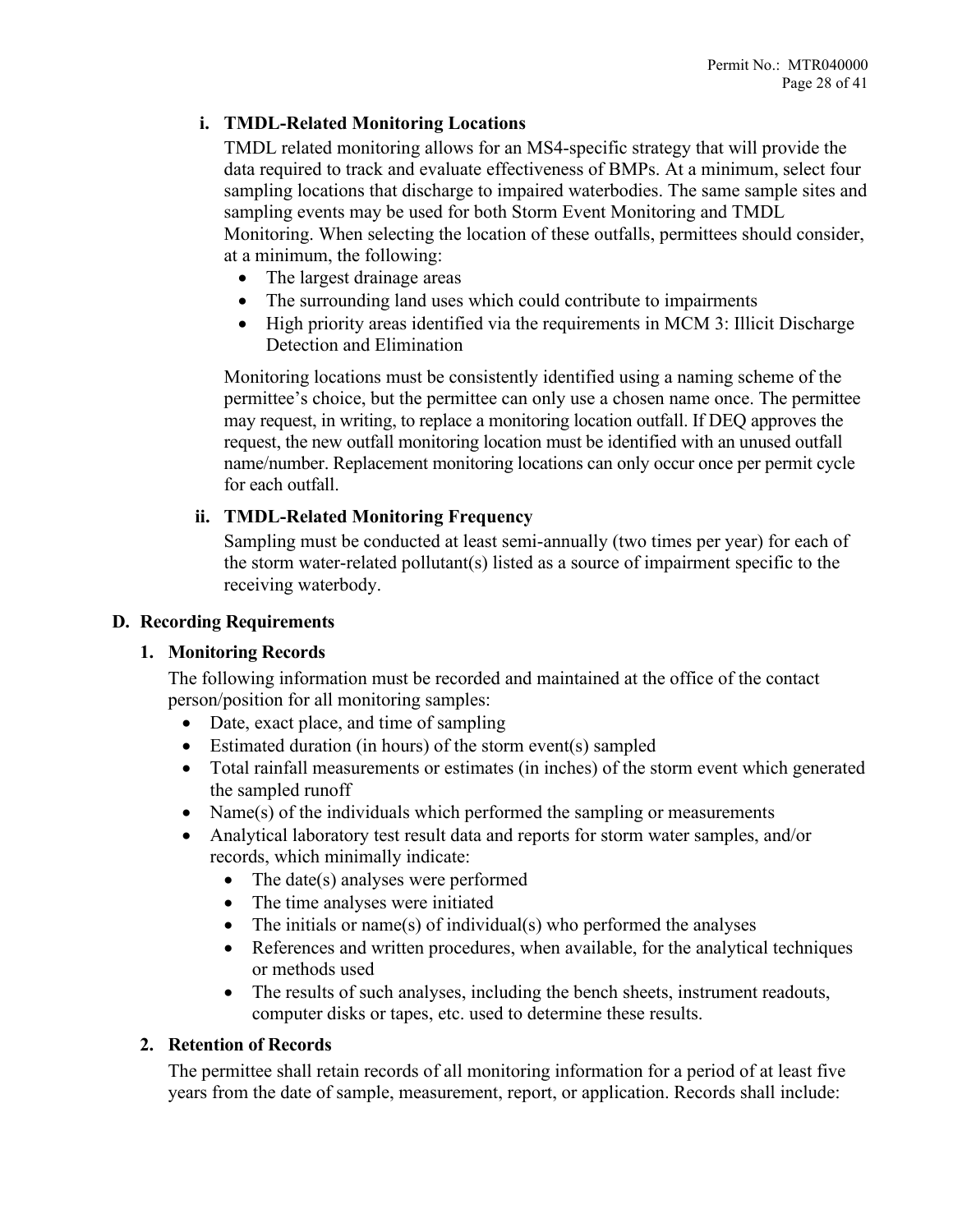- Performed calibrations.
- Maintenance records
- Original strip chart recordings
- Copies of reports required by this General Permit
- Records of data used to complete the application for this General Permit

#### <span id="page-28-0"></span>**E. Reporting and Evaluation of the SWMP**

#### **1. Annual Report and SWMP Updates**

The permittee shall prepare and submit an annual report to DEQ for each calendar year within the General Permit term starting March 1, 2023. The permittee shall electronically submit the signed copy of the annual report form (supplied by DEQ), all required attachments, and any additional requested information to the Department by March 1<sup>st</sup> of each year for the preceding calendar year. Co-permittees shall submit an annual report form pertaining to their respective permitted Small MS4(s) unless formal written shared responsibilities allow another entity to complete the annual report form obligations.

If the permittee or co-permittee has made any updates, changes, or improvements to their Storm Water Management Program during the prior calendar year, an attachment to the annual report must provide a date and description of these updates. Updates to the storm sewer map(s) should also be submitted electronically via GIS shapefiles, PDFs, or reference to available online maps. Updates or revisions to submitted documents shall be retained onsite with the last revision date, and documents must be available upon request.

## <span id="page-28-1"></span>**III. SPECIAL CONDITIONS**

#### <span id="page-28-2"></span>**A. Sharing Responsibility**

A small MS4 may share responsibility to implement the minimum control measures with another entity to satisfy their MPDES permit obligations. Shared obligation must be in writing and maintained as part of the permittee's SWMP. In annual reports, the owners and operators of each MS4 must specify if they are relying on another entity to satisfy some, or any, of their permit obligations. Implementation of the control measure, or any component thereof, must be completed to a degree at least as stringent as the corresponding MPDES permit requirement.

Each individual MS4 remains responsible for compliance with its permit obligations if the other entity fails to implement the control measure, or any component thereof. Therefore, DEQ recommends MS4s with shared obligations enter into a legally binding agreement to minimize uncertainty about compliance with this MPDES permit.

## <span id="page-28-3"></span>**B. Qualifying Local Program**

If a qualifying local program (defined in ARM 17.30.1111(9)) requires a small MS4 to implement one or more of the six minimum control measures, the permittee is directed to follow that qualifying program's requirements rather than the applicable storm water management program requirements stated in Part II.A.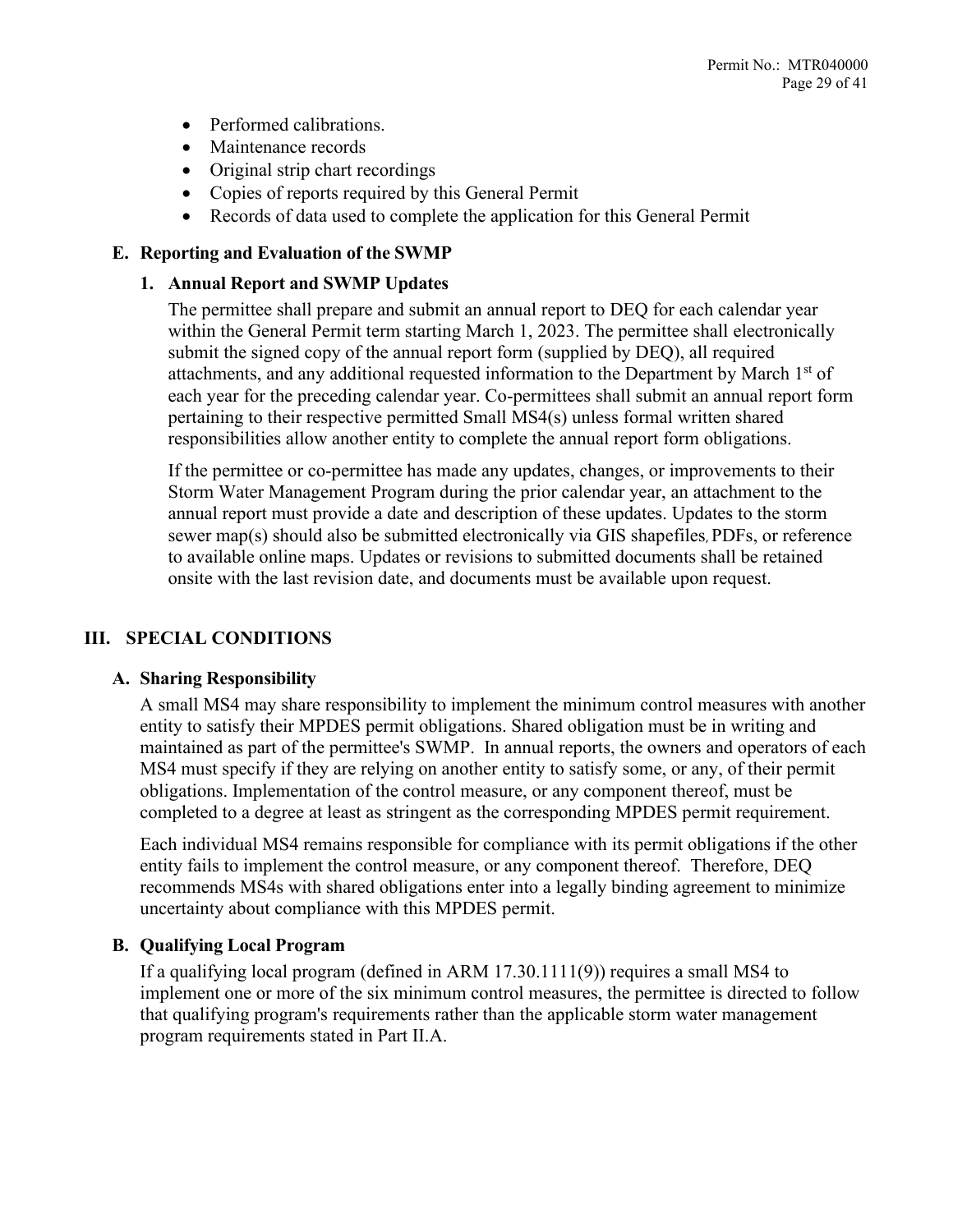## <span id="page-29-0"></span>**C. Ownership, Authority, or Responsibility for SWMP Implementation**

The permittee must implement the SWMP on all new areas added to the permittee's portion of the Small MS4 (or for which the permittee becomes responsible for implementation of storm water quality controls) as expeditiously as possible. Within 90 days of transfer of ownership, operational authority, or responsibility for SWMP implementation, the permittee must have a plan for implementing the requirements of this General Permit on all newly added areas. The plan may include phases/schedules for implementation to allow for controls that cannot be implemented immediately. Information on all new annexed areas and any resulting updates to the SWMP must be included in the Annual Report.

## <span id="page-29-1"></span>**D. Changes in Storm Water Coordinator**

If the Storm Water Coordinator person/position, mailing address, email address, or telephone number identified on the application form change, the permittee shall notify the Department in writing within 15 calendar days of the change. Written notice must reference a "change of Storm Water Coordinator", identify the permit authorization number, identify the formal Small MS4 Name as identified on the application, and be signed by a person meeting the signatory requirements of Part IV.M., below.

## <span id="page-29-2"></span>**E. Records for Inspection**

A copy of the General Permit, permit authorization letter, required SWMP documents, annual reports, discharge monitoring reports (if required), and other pertinent records required by the General Permit shall be maintained by the Storm Water Coordinator and made available to Department inspectors upon request.

## <span id="page-29-3"></span>**F. Twenty-four Hour Notice of Noncompliance or Illicit Discharge**

The permittee shall report any serious incident of noncompliance or illicit discharge affecting the environment as soon as possible, but no later than twenty-four (24) hours from the time the permittee first became aware of the circumstances. The report shall be made to the Water Protection Bureau at (406) 444-5546 or the Office of Disaster and Emergency Services at (406) 324-4777. The following examples are considered serious incidents:

- Any noncompliance which may seriously endanger health or the environment.
- Any unanticipated bypass which exceeds any effluent limitation in the permit.
- Any upset which exceeds any effluent limitation in the permit.

Additionally, a written submission shall be provided within five days of the time that the permittee becomes aware of the circumstances. The written submission shall contain:

- A description of the noncompliance/illicit discharge and its cause/origin.
- The period of noncompliance/illicit discharge, including exact dates and times.
- The estimated time for correction if it has not been corrected already.

DEQ may waive the written report on a case-by-case basis if the oral report has been received within 24 hours by the Water Protection Bureau, by phone, (406) 444-5546. Reports shall be submitted to the following address: DEQ Water Protection Bureau, PO Box 200901, Helena, MT 59620.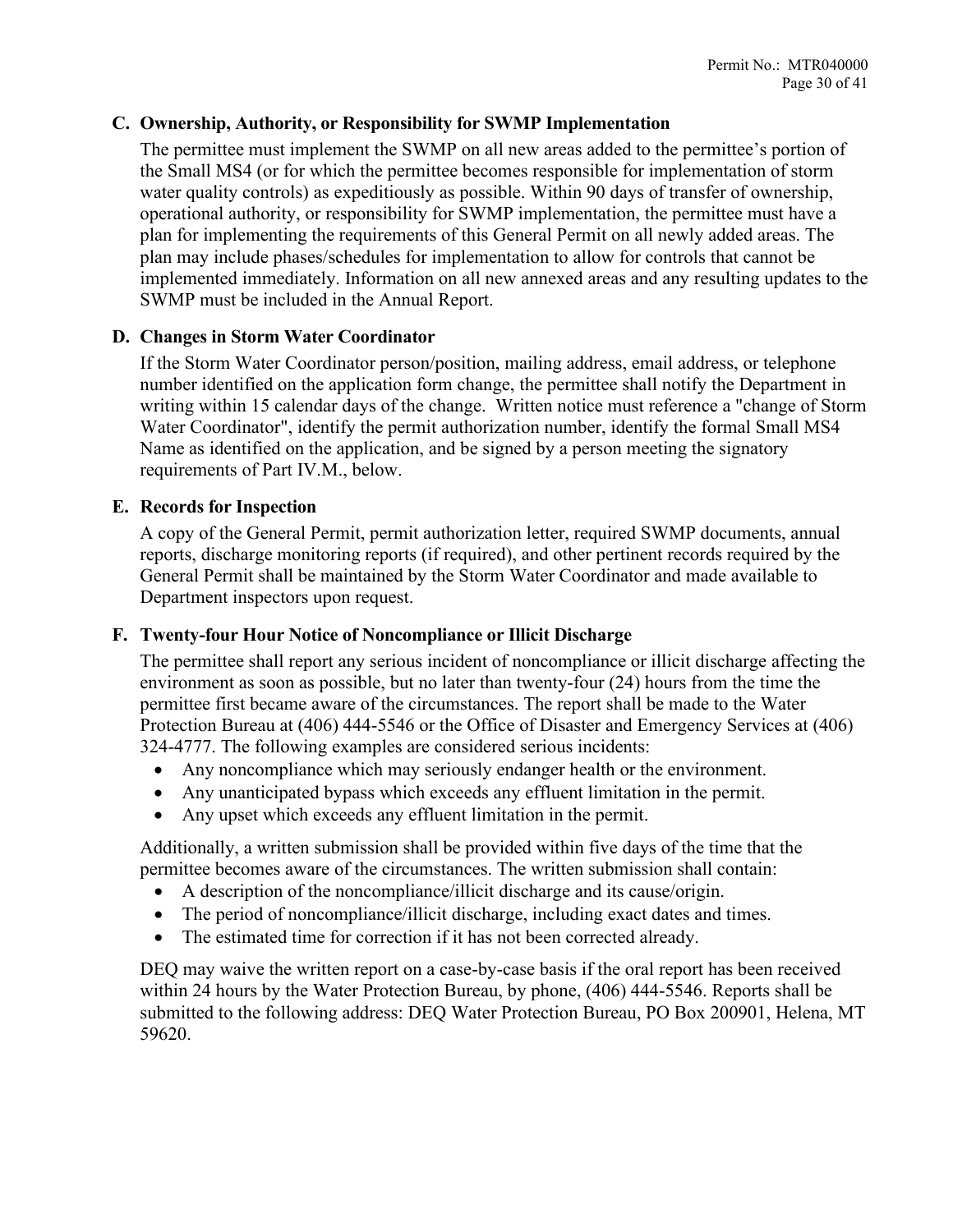#### <span id="page-30-0"></span>**IV. STANDARD CONDITIONS**

#### <span id="page-30-1"></span>**A. Duty to Comply**

The permittee must comply with all conditions of this permit. Any permit noncompliance constitutes a violation of the Montana Water Quality Act and is grounds for enforcement action, for termination under the General Permit, or for denial of coverage under this General Permit renewal. The permittee shall give the Department advance notice of any planned changes at the permitted facility or of an activity which may result in permit noncompliance.

#### <span id="page-30-2"></span>**B. Penalties for Violations of Permit Conditions**

The Montana Water Quality Act provides that any person who violates a permit condition of the Act is subject to civil or criminal penalties not to exceed \$25,000 per day or one year in prison, or both, for the first conviction, and \$50,000 per day of violation or by imprisonment for not more than two years, or both, for subsequent convictions. MCA 75-5-611(a) also provides for administrative penalties not to exceed \$10,000 for each day of violation and up to a maximum not to exceed \$100,000 for any related series of violations.

#### <span id="page-30-3"></span>**C. Duty to Reapply**

If the permittee wishes to continue an activity regulated by this permit after the expiration date of this permit, the permittee must apply for and obtain a new permit. The reapplication must be submitted at least 30 days before the expiration date of this permit.

#### <span id="page-30-4"></span>**D. Need to Halt or Reduce Activity not a Defense**

It shall not be a defense for a permittee in an enforcement action that it would have been necessary to halt or reduce the permitted activity in order to maintain compliance with the conditions of this permit.

#### <span id="page-30-5"></span>**E. Duty to Mitigate**

The permittee shall take all reasonable steps to minimize or prevent any discharge in violation of this permit which has a reasonable likelihood of adversely affecting human health or the environment.

#### <span id="page-30-6"></span>**F. Proper Operation and Maintenance**

The permittee shall at all times properly operate and maintain all facilities and systems of treatment and control (and related appurtenances) which are installed or used by the permittee to achieve compliance with the conditions of this permit. Proper operation and maintenance also include adequate laboratory controls and appropriate quality assurance procedures. This provision requires the operation of back-up or auxiliary facilities or similar systems which are installed by a permittee only when the operation is necessary to achieve compliance with the conditions of the permit.

#### <span id="page-30-7"></span>**G. Permit Actions**

This permit may be modified, revoked and reissued, or terminated for cause. The filing of a request by the permittee for a permit modification, revocation and reissuance, or termination, or a notification of planned changes or anticipated noncompliance, does not stay any permit condition.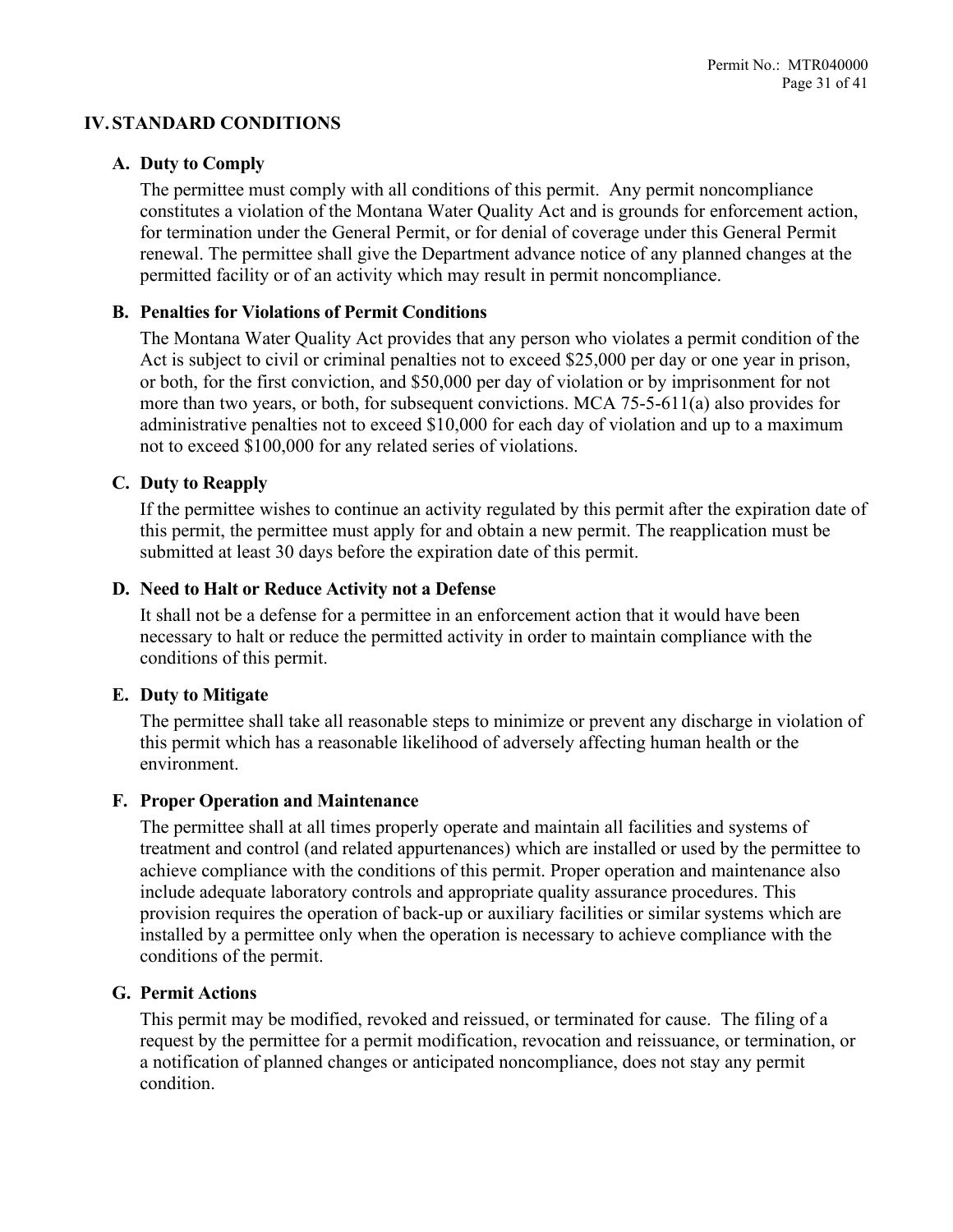#### <span id="page-31-0"></span>**H. Property Rights**

The issuance of this permit does not convey any property or water rights of any sort, or any exclusive privileges.

#### <span id="page-31-1"></span>**I. Duty to Provide Information**

The permittee shall furnish to the Department, within a reasonable time, any information which the Department may request to determine whether cause exists for modifying, revoking and reissuing, or terminating this permit, or to determine compliance with this permit. The permittee shall also furnish to the Department, upon request, copies of records required to be kept by this permit.

#### <span id="page-31-2"></span>**J. Inspection and Entry**

Upon the presentation of credentials and other documents as may be required by law, the permittee shall allow the head of DEQ, the Regional Administrator, or any authorized representative, at reasonable times, to:

- Enter upon the permittee's premises where a regulated facility or activity is located or conducted, or where records must be kept under the conditions of this permit;
- Have access to and copy any records that must be kept under the conditions of this permit;
- Inspect any facilities, equipment (including monitoring and control equipment), practices, or operations regulated or required under this permit; and
- Sample or monitor for any substance or parameters at any location for the purpose of assuring permit compliance.

## <span id="page-31-3"></span>**K. Availability of Reports**

Except for data determined to be confidential under 40 CFR Part 2, all reports prepared in accordance with the terms of this permit shall be available for public inspection at the offices of the Department. As required by the Clean Water Act, applications, permits and effluent data shall not be considered confidential.

## <span id="page-31-4"></span>**L. Penalties for Falsification and Tampering**

The Montana Water Quality Act provides that any person who knowingly falsifies, tampers with, or renders inaccurate any monitoring device or method, or makes any false statement, representation, or certification in any record or other document submitted or required to be maintained under this permit, including monitoring reports or reports of compliance or noncompliance shall, upon conviction be punished by a fine of not more than \$25,000 per violation, or by imprisonment for not more than six months per violation, or by both.

#### <span id="page-31-5"></span>**M. Signatory Requirements**

All applications, reports or information submitted to the Department or EPA shall be signed and certified. All permit notices of intent shall be signed by either a principal executive officer or ranking elected official. All reports required by the permit and other information requested by the Department shall be signed by a person described above or by a duly authorized representative of that person. A person is considered a duly authorized representative only if:

• The authorization is made in writing by a person described above and submitted to the Department; and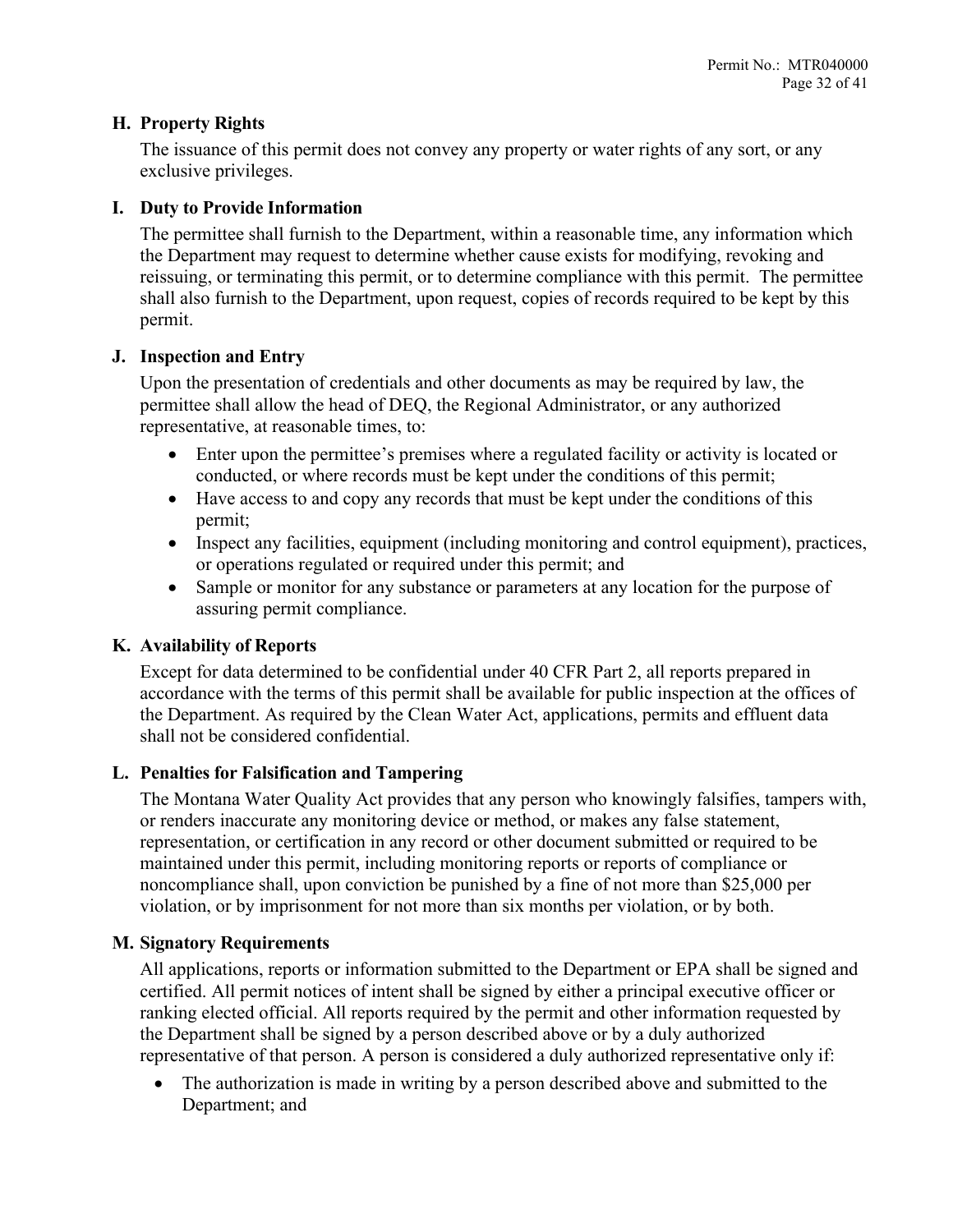• The authorization specified either an individual or a position having responsibility for the overall operation of the regulated facility or activity, such as the position of plant manager, operator of a well or a well field, superintendent, position of equivalent responsibility, or an individual or position having overall responsibility for environmental matters for the company. (A duly authorized representative may thus be either a named individual or an individual occupying a named position.)

If an authorization described above is no longer accurate because a different individual or position has responsibility for the overall operation of the facility, a new authorization satisfying the above requirements must be submitted to the Department prior to or together with any reports, information, or applications to be signed by an authorized representative.

Any person signing a document under this section shall make the following certification:

"I certify under penalty of law that this document and all attachments were prepared under my direction or supervision in accordance with a system designed to assure that qualified personnel properly gather and evaluate the information submitted. Based on my inquiry of the person or persons who manage the system, or those persons directly responsible for gathering the information, the information submitted is, to the best of my knowledge and belief, true, accurate, and complete. I am aware that there are significant penalties for submitting false information, including the possibility of fine and imprisonment for knowing violations."

## <span id="page-32-0"></span>**N. Planned Changes**

The permittee shall give notice to the Department as soon as possible of any planned physical alterations or additions to the permitted facility. Notice is required only when the alteration or addition could significantly change the nature or increase the quantity of pollutant discharged. This notification applies to pollutants which are not subject to effluent limitations in the permit.

## <span id="page-32-1"></span>**O. Anticipated Noncompliance**

The permittee shall give advance notice to the Department of any planned changes in the permitted facility or activity which may result in noncompliance with permit requirements.

## <span id="page-32-2"></span>**P. Transfers**

This permit is not transferable to a new permittee. A new owner or operator of a facility must apply according to the standard application procedures 30 days prior to taking responsibility for the facility.

## <span id="page-32-3"></span>**Q. Other Information**

When the permittee becomes aware that it failed to submit any relevant facts in an application, or submitted incorrect information in an application or any report to the Department, it shall promptly submit such facts or information with a narrative explanation of the circumstances of the omission or incorrect submittal and why they weren't supplied earlier.

#### <span id="page-32-4"></span>**R. Fees**

The permittee is required to submit payment of an annual fee as set forth in ARM 17.30.201. If the permittee fails to pay the annual fee within 90 days after the due date for the payment, the Department may: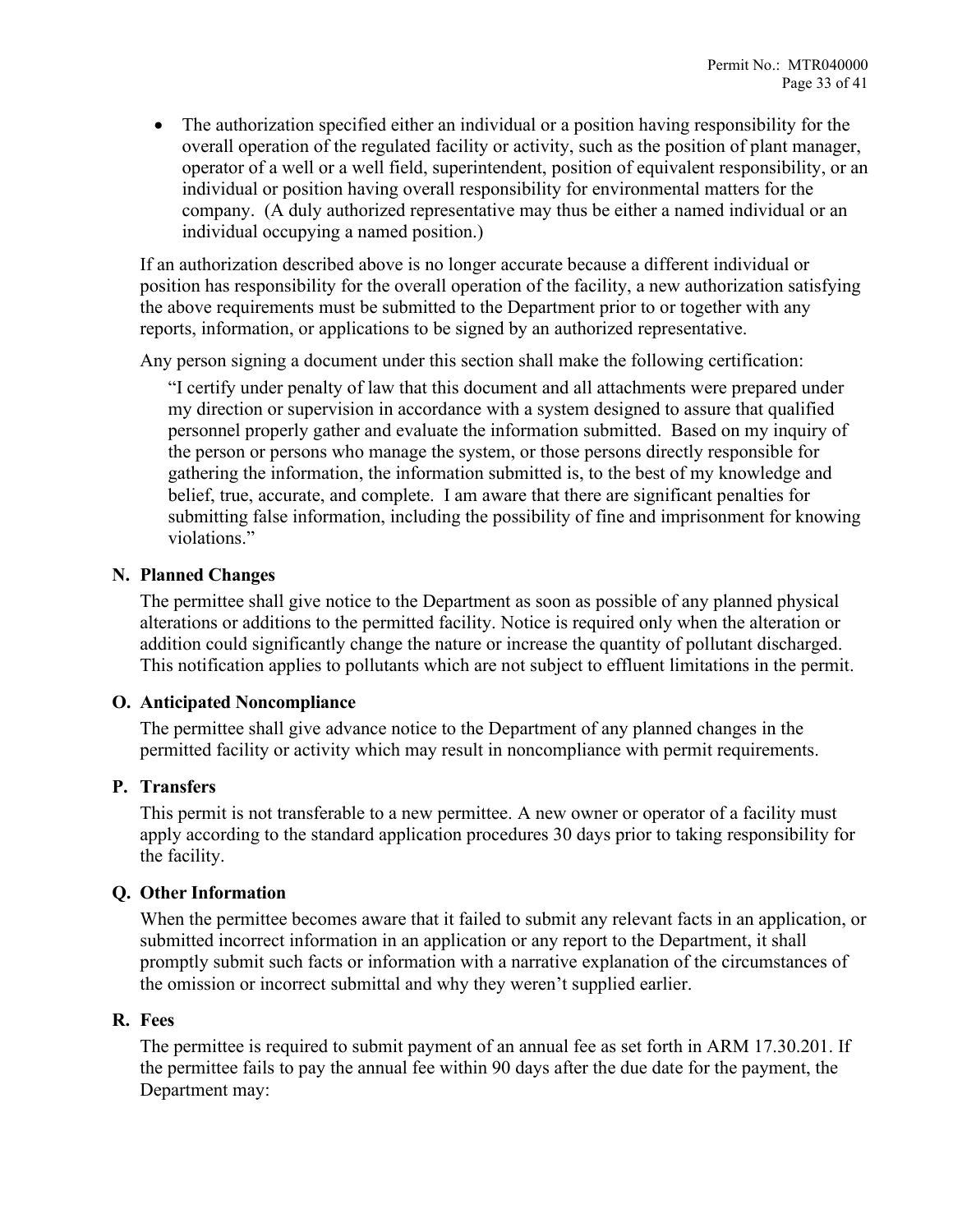- Impose an additional assessment computed at the rate established under ARM 17.30.201: and,
- Suspend the processing of the application for a permit or authorization or, if the nonpayment involves an annual permit fee, suspend the permit, certificate or authorization for which the fee is required. The Department may lift suspension at any time up to one year after the suspension occurs if the holder has paid all outstanding fees, including all penalties, assessments and interest imposed under this sub-section. Suspensions are limited to one year, after which the permit will be terminated.

#### <span id="page-33-0"></span>**S. Removed Substances**

Collected screenings, grit, solids, sludges, or other pollutants removed during treatment shall be disposed of in such a manner so as to prevent any pollutant from entering any waters of the state or creating a health hazard.

## <span id="page-33-1"></span>**T. Oil and Hazardous Substance Liability**

Nothing in this permit shall be construed to preclude the institution of any legal action or relieve the permittee from any responsibilities, liabilities, or penalties to which the permittee is or may be subject under Section 311 of the Clean Water Act.

#### <span id="page-33-2"></span>**U. Severability**

The provisions of this permit are severable, and if any provision of this permit, or the application of any provision of this permit to any circumstance, is held invalid, the application of such provision to other circumstances, and the remainder of this permit, shall not be affected thereby.

#### <span id="page-33-3"></span>**V. Reopener Provisions**

This permit may be reopened and modified (following proper administrative procedures) to include the appropriate effluent limitations (and compliance schedule, if necessary), or other appropriate requirements if one or more of the following events occurs:

- Water Quality Standards: The water quality standards of the receiving water(s) to which the permittee discharges are modified in such a manner as to require different permit conditions than contained in this permit.
- Water Quality Standards are Exceeded: If it is found that water quality standards or trigger values in the receiving stream are exceeded either for parameters included in the permit or others, the Department may modify the permit conditions or water management plan.
- TMDL or Wasteload Allocation: TMDL requirements or a wasteload allocation is developed and approved by the Department and/or EPA for incorporation in this permit.
- Water Quality Management Plan: A revision to the current water quality management plan is approved and adopted which calls for different effluent limitations than contained in this permit.

## <span id="page-33-4"></span>**W.Toxic Pollutants**

A toxic standard or prohibition is established under Section 307(a) of the Clean Water Act for a toxic pollutant which is present in the discharge and such standard or prohibition is more stringent than any limitation for such pollutant in this permit.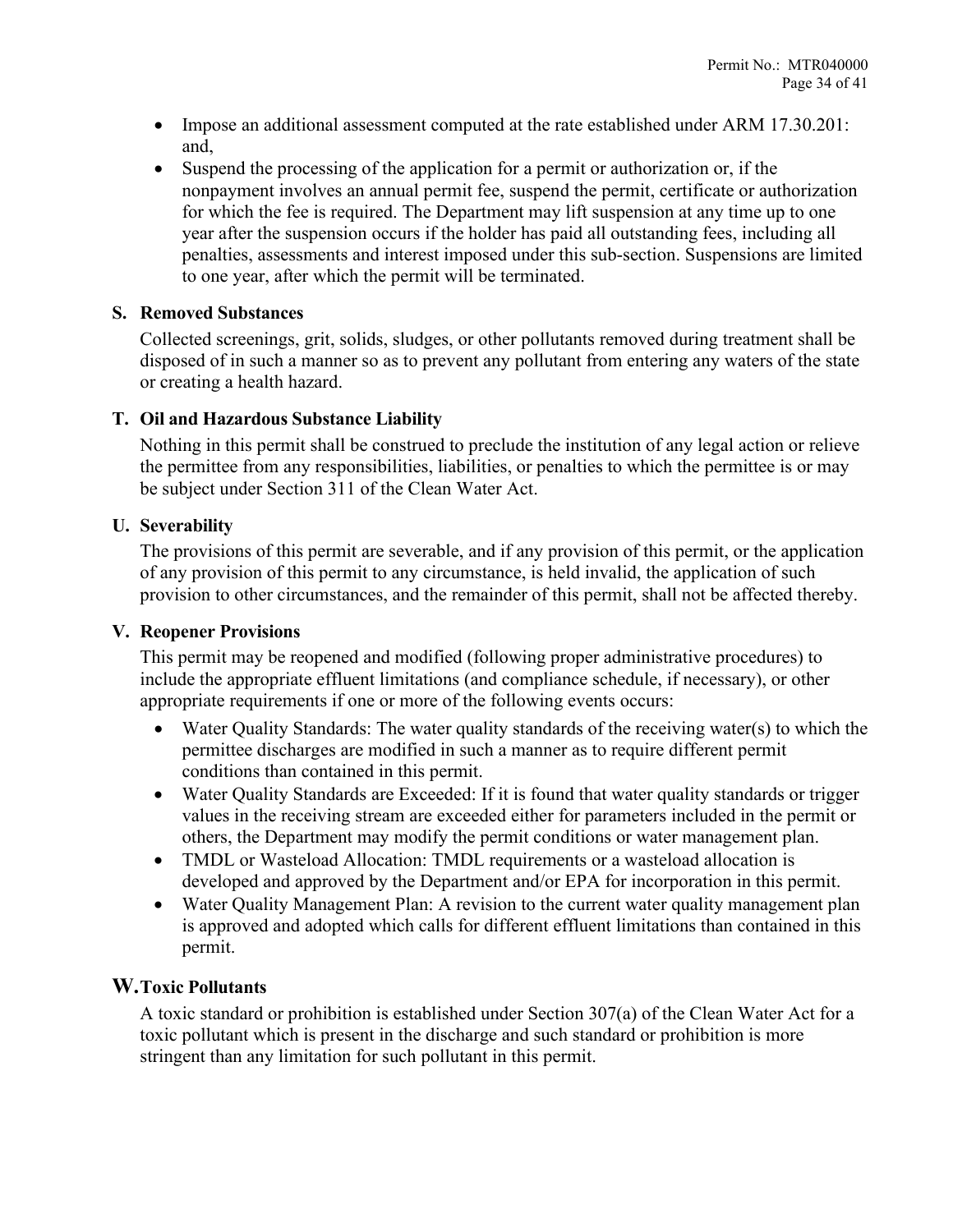## <span id="page-34-0"></span>**V. DEFINITIONS**

The following definitions and abbreviations apply to terms used in this permit:

The **"Act"** means the Federal Clean Water Act.

**"BMPs"** is an acronym for **"Best Management Practices"** and means schedule of activities, prohibition of practices, maintenance procedures, and other management practices to prevent or reduce the pollution of state waters. BMPs also include treatment requirements, operating procedures, and practices to control plant site runoff, spillage or leaks, sludge or waste disposal, or drainage from raw material storage.

**"Control measure"** as used in this General Permit, means any Best Management Practice or other method used to prevent or reduce the discharge of pollutants to state waters.

The **"Department"** and **"DEQ"** means the Montana Department of Environmental Quality.

**"Flow-weighted composite sample"** means a composite sample consisting of a mixture of aliquots collected at a constant time interval, where the volume of each aliquot is proportional to the flow rate of the discharge.

**"Grab Sample"** for monitoring requirements, is defined as a single "dip and take" sample collected at a representative point in the discharge stream.

**"Green Infrastructure"** means vegetation, soils, and natural processes used to manage water and create healthier urban environments. At the scale of a city or county, green infrastructure refers to the patchwork of natural areas that provides habitat, flood protection, cleaner air, and cleaner water. At the scale of a neighborhood or site, green infrastructure refers to storm water management systems that mimic nature by soaking up and storing water.

**"Hazardous substance"** means any substance designated under 40 CFR Part 116 pursuant to section 311 of the federal Clean Water Act.

**"Illicit Connection"** means any man-made conveyance connecting an illicit discharge directly to a municipal separate storm sewer.

**"Illicit discharge"** means any discharge to a municipal separate storm sewer that is not composed entirely of storm water except discharges pursuant to an MPDES permit (other than the MPDES permit for discharges from the municipal separate storm sewer) and discharges resulting from firefighting activities.

**"MEP"** is an acronym for **"Maximum Extent Practicable",** the technology-based discharge standard for Municipal Separate Storm Sewer Systems to reduce pollutants in storm water discharges that was established by the Clean Water Act, Section 402(p). A discussion of MEP as it applies to Small MS4s is found in ARM 17.30.1111(5). The MEP standard requires the development, implementation, and enforcement of measures including BMPs, control techniques, system design, engineering methods, and other provisions that the Department determines to be appropriate for the control of such pollutants. MEP is an iterative, dynamic, flexible standard that the permittee shall evaluate and update continuously, as necessary, to better tailor or expand the program based on its effectiveness in reducing pollutant discharge load.

**"MS4"** means a municipal separate storm sewer system.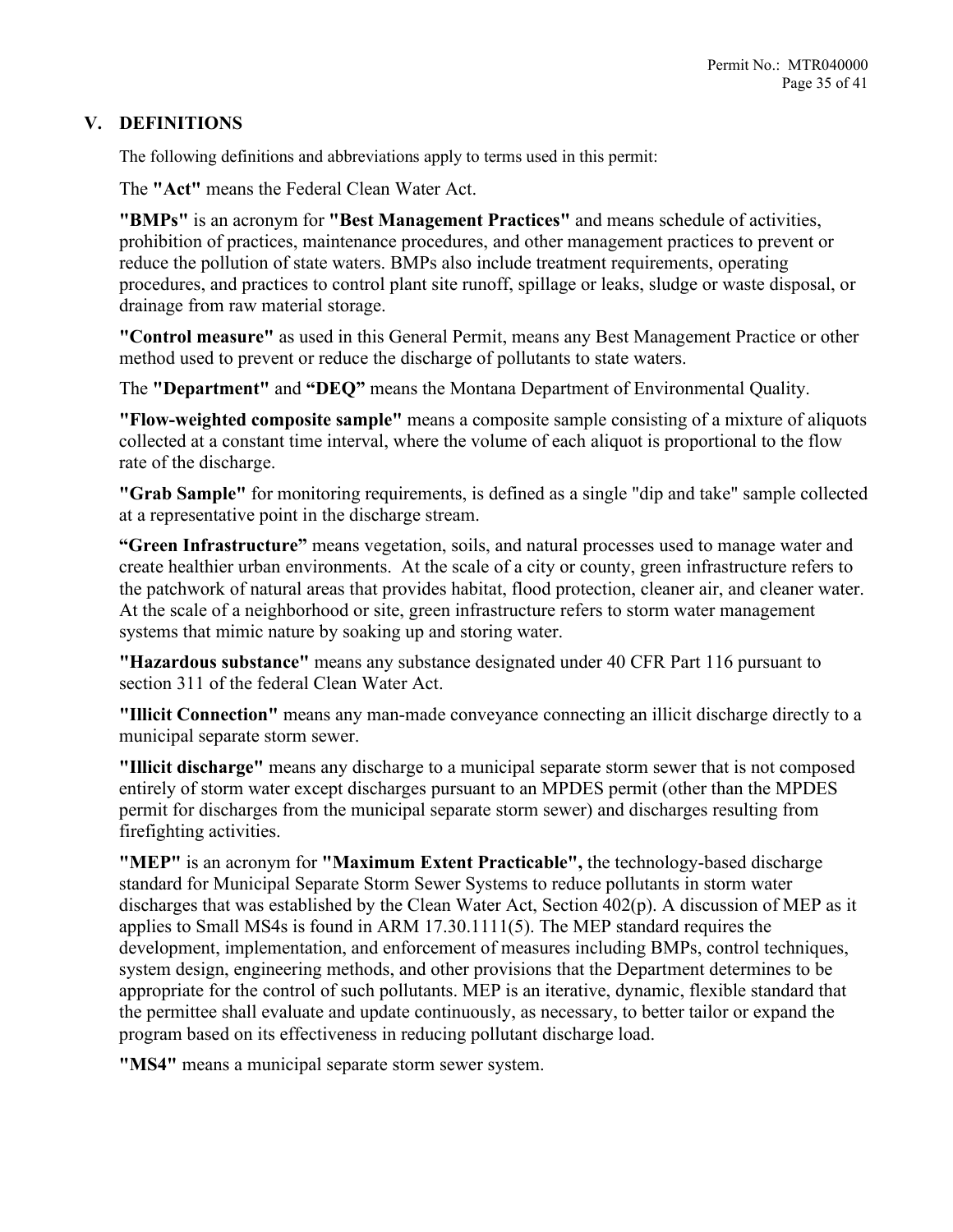**"Municipal separate storm sewer"** means a conveyance or system of conveyances (including roads with drainage systems, municipal streets, catch basins, curbs, gutters, ditches, man-made channels, or storm drains) that discharges to surface waters and is: (a) owned or operated by the state of Montana, a governmental subdivision of the state, a district, association, or other public body created by or pursuant to Montana law, including special districts such as sewer districts, flood control districts, drainage districts and similar entities, and designated and approved management agencies under section 208 of the federal Clean Water Act, which has jurisdiction over disposal of sewage, industrial wastes, storm water, or other wastes, and is:

- designed or used for collecting or conveying storm water;
- not a combined sewer; and
- not part of a publicly owned treatment works (POTW) as defined in ARM Title 17, chapter 30, subchapter 13.

**"Non-Traditional MS4"** means MS4s which are designated as Small MS4s but are not cities or counties, such as drainage districts, transportation agencies, municipal utility districts, military bases, prisons and universities.

**"Outfall"** means a physical location where conveyance structures discharge pollutants of storm water into surface water or where they leave the boundary of the designated MS4. The term does not include open conveyances connecting two municipal separate storm sewers, or pipes, tunnels or other conveyances that connect segments of the same stream or other surface waters and that are used to convey surface waters.

**"Owner or operator"** means a person who owns, leases, operates, controls, or supervises a point source.

**"Point Source"** means any discernible, confined, and discrete conveyance, including but not limited to any pipe, ditch, channel, tunnel, conduit, well, discrete fissure, container, rolling stock, concentrated animal feeding operation, landfill leachate collection system, vessel or other floating craft, from which pollutants are or may be discharged. This term does not include return flows from irrigated agriculture or agricultural storm water runoff.

**"Process wastewater"** means any water which, during manufacturing or processing, comes into direct contact with or results from the production or use of any raw material, intermediate product, finished product, byproduct, or waste product.

## **"Small municipal separate storm sewer system"** means:

- a. small MS4s, and portions of them, that are located in the following urbanized areas in Montana as determined by the latest decennial census by the United States census bureau:
	- i. the city of Billings and Yellowstone County;
	- ii. the city of Missoula and Missoula County; and
	- iii. the city of Great Falls and Cascade County;
- b. the following small MS4s serving a population of at least 10,000 as determined by the latest decennial census by the United States census bureau and that are located outside of an urbanized area:
	- i. MS4s located in the city of Bozeman;
	- ii. MS4s located in the city of Butte;
	- iii. MS4s located in the city of Helena; and
	- iv. MS4s located in the city of Kalispell;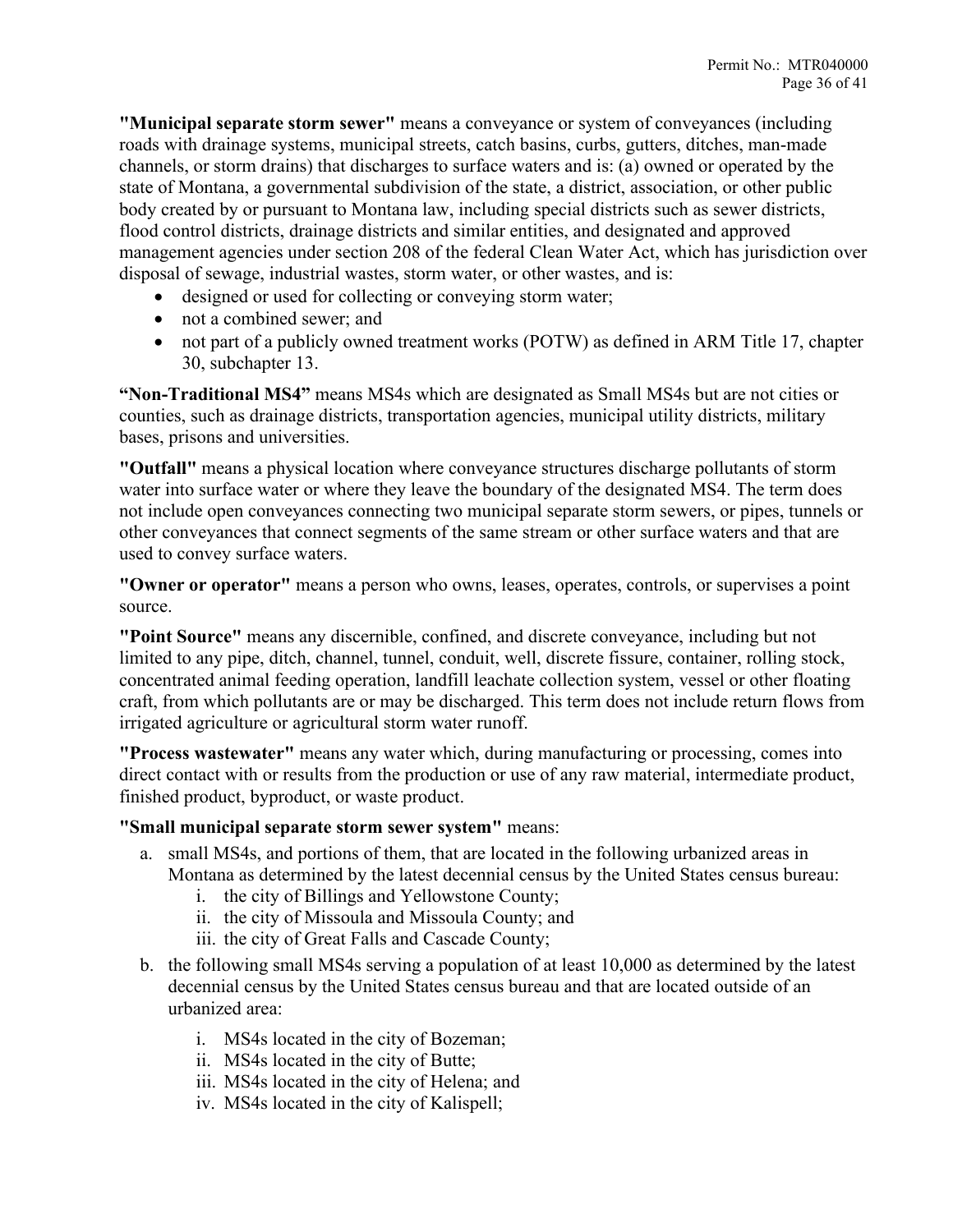- c. MS4s designated by the department pursuant to 17.30.1107; and
- d. systems similar to separate storm sewer systems in municipalities, such as systems at military bases, large educational, hospital or prison complexes, and highways and other thoroughfares. The term does not include separate storm sewers in very discrete areas, such as individual buildings.

**"Small MS4"** means a small municipal separate storm sewer system.

**"State waters"** is defined at 75-5-103, MCA.

**"Storm Water"** means storm water runoff, snow melt runoff, and surface runoff and drainage.

**"Storm Water Management Program"** or **"SWMP"** means a comprehensive program to manage the quality of storm water discharged from the Small municipal separate storm sewer system.

**"Surface waters"** means any waters on the earth's surface including, but not limited to, streams, lakes, ponds, and reservoirs, and irrigation and drainage systems discharging directly into a stream, lake, pond, reservoir, or other surface water. Water bodies used solely for treating, transporting, or impounding pollutants shall not be considered surface water.

**"Time-weighted composite sample"** means a composite sample consisting of a mixture of equal volume aliquots collected at a constant time interval.

**"Total Maximum Daily Load"** or **"TMDL"** is defined at 75-5-103, MCA.

**"Traditional MS4"** means all cities and counties covered by this General Permit.

**"Waste Load Allocation"** or **"WLA"** means the portion of a receiving water's loading capacity that is allocated to one of its existing or future point sources.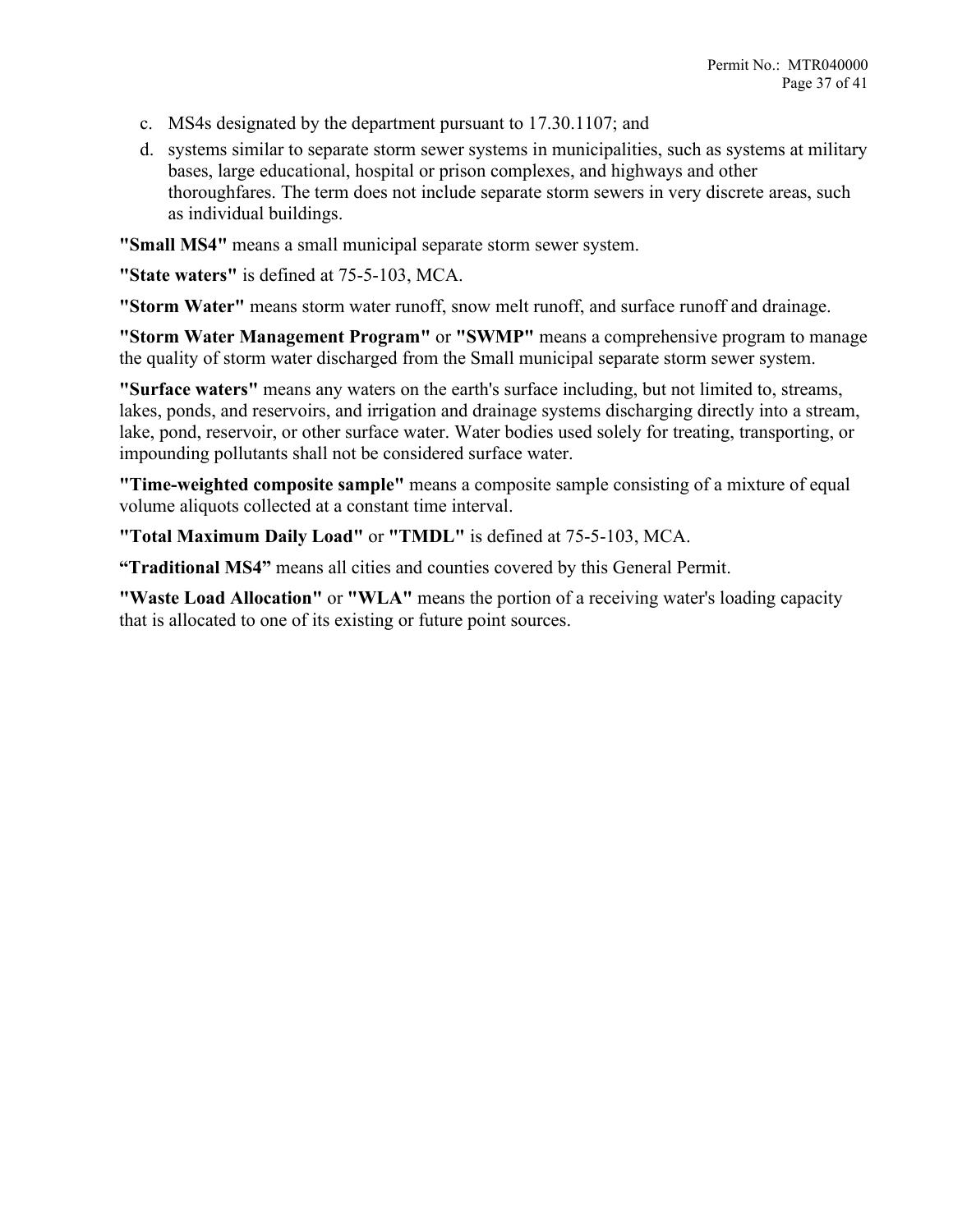#### **APPENDIX A: MS4-RELATED TMDLs WITH APPROVED WLAs**

<span id="page-37-0"></span>MS4-related TMDLS and approved WLAs are summarized below. For full requirements and information, please review the documents in their entirety at the listed web addresses.

#### **CITY OF HELENA**

**Name of TMDL:** Framework Water Quality Restoration Plan and Total Maximum Daily Loads (TMDLs) for the Lake Helena Watershed Planning Area: Volume II – Final Report (August 2006); <http://deq.mt.gov/Portals/112/Water/WQPB/CWAIC/TMDL/M09-TMDL-02a.pdf>

**Pollutants of Concern:** Total Phosphorus, Total Nitrogen, Total Suspended Solids

**MS4 WLA:** None specified

**Assumptions and Actions:** To meet the intent of the TMDL goals and future recommendations, Helena must follow their permit requirements, evaluate potential impacts to impaired receiving waters, and utilize monitoring to implement an adaptive management approach to minimize pollutant loads.

#### **CITY OF GREAT FALLS**

**Name of TMDL:** Water Quality Restoration Plan and Total Maximum Daily Loads for the Sun River Planning Area (December 2004); [http://deq.mt.gov/Portals/112/Water/WQPB/CWAIC/TMDL/M13-](http://deq.mt.gov/Portals/112/Water/WQPB/CWAIC/TMDL/M13-TMDL-01a.pdf) [TMDL-01a.pdf](http://deq.mt.gov/Portals/112/Water/WQPB/CWAIC/TMDL/M13-TMDL-01a.pdf)

**Pollutants of Concern:** Total Phosphorus, Total Nitrogen, and Sediment

**MS4 WLA:** None specified

**Assumptions and Actions:** To meet the intent of the TMDL goals and future recommendations, Great Falls must follow their permit requirements, evaluate potential impacts to impaired receiving waters, and utilize monitoring to implement an adaptive management approach to minimize pollutant loads.

## **CITY OF BOZEMAN and MONTANA STATE UNIVERSITY-BOZEMAN**

**Name and Date of TMDL:** Lower Gallatin Planning Area TMDLs & Framework Water Quality Improvement Plan (March 2013); [http://deq.mt.gov/Portals/112/Water/WQPB/CWAIC/TMDL/M05-](http://deq.mt.gov/Portals/112/Water/WQPB/CWAIC/TMDL/M05-TMDL-02a.pdf) [TMDL-02a.pdf](http://deq.mt.gov/Portals/112/Water/WQPB/CWAIC/TMDL/M05-TMDL-02a.pdf)

**Pollutants of Concern:** Total Suspended Solids, Total Phosphorus, Total Nitrogen, and *E*.coli

**MS4 WLAs:** WLAs apply to all MS4s that were co-permittees at the time of TMDL development; therefore, WLAs are aggregated and not individually assigned to each MS4.

**TSS –** 137 tons/year for Bozeman Creek watershed and 3.4 tons/year for Bear Creek watershed based on a 37% reduction in sediment loads.

**Nutrients –** Since the storm water system should not be actively discharging during typical summer low flow conditions, both the existing load and WLA are defined as zero for Bozeman Creek, East Gallatin River, Bridger Creek, and Mandeville Creek.

*Escherichia* **coli (E. coli) –** The MS4 will is assigned a WLA of zero in Bozeman Creek when the storm water system is not activated.

**Assumptions and Actions:** Percent reduction allocations and WLAs are not intended to add load limits to the permit. When the storm water system is activated, WLAs are met by adhering to the permit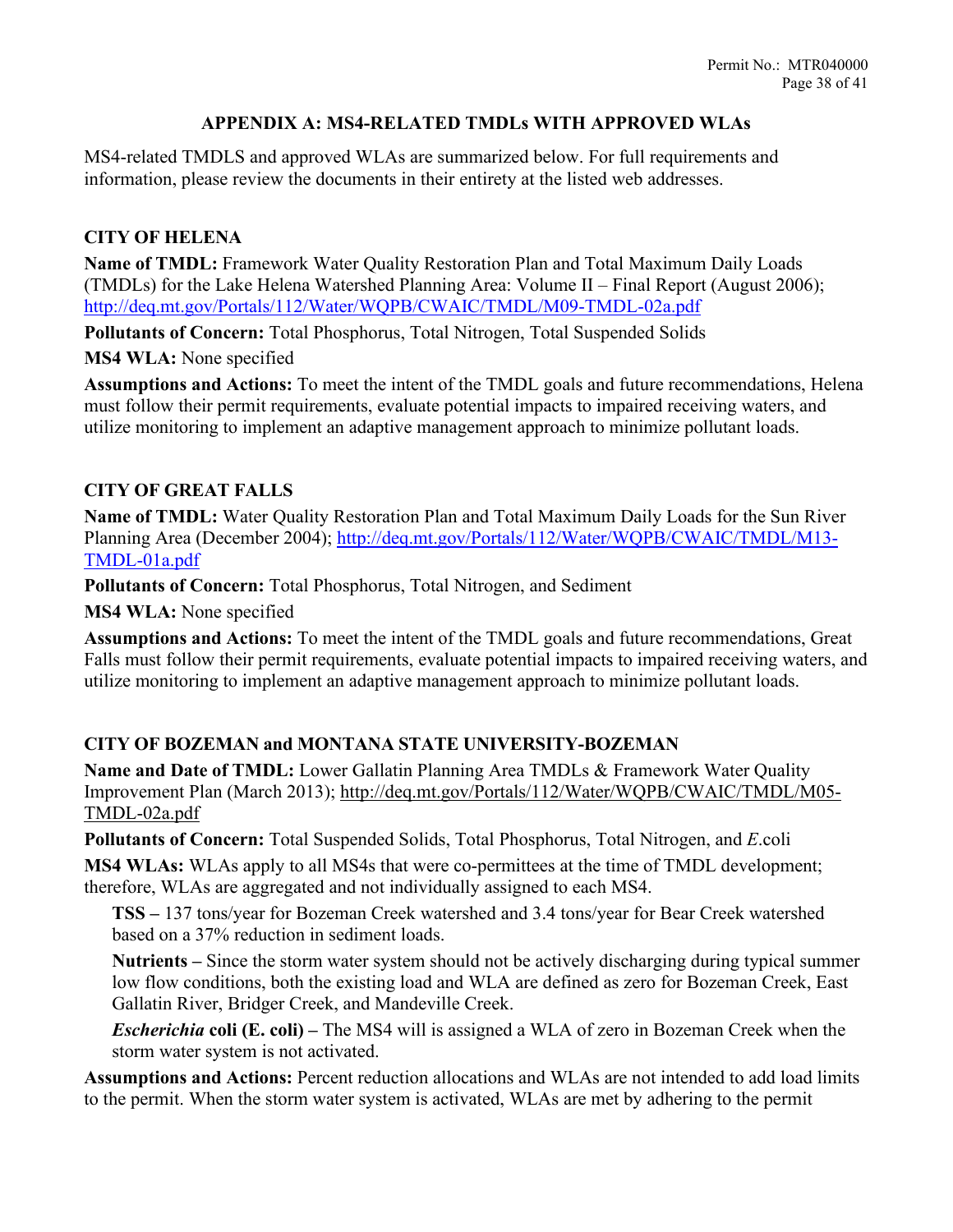requirements to minimize pollutant loads. Monitoring data should continue to be evaluated to assess BMP performance, help determine where additional BMPs may be necessary, and implement an adaptive management approach to minimize pollutant loads. As required by the permit, an illicit discharge detection and elimination program is necessary to achieve WLAs for nutrients and *E.*coli.

## **BUTTE-SILVER BOW (BSB)**

**Name and Date of TMDL:** Upper Clark Fork Phase 2 Sediment and Nutrients TMDLs and Framework Water Quality Improvement Plan (April 2014);

<http://deq.mt.gov/Portals/112/Water/WQPB/CWAIC/TMDL/C01-TMDL-04a.pdf>

**Pollutants of Concern:** Total Phosphorus, Total Nitrogen, Total Suspended Solids, Metals (Arsenic, Cadmium, Copper, Lead, Mercury, and Zinc)

#### **MS4 WLAs:**

**TSS –** 179 tons/year to Silver Bow Creek (a 76% reduction from the current estimated loads).

**Nutrients –** Zero lbs/day total nitrogen and total phosphorus in Silver Bow Creek when the storm water system is not activated.

**Metals –** The BSB MS4 and the Butte Area Superfund Site are presently addressed in Silver Bow Creek via a composite WLA (WLA Butte) due to areas that overlap:

Arsenic: 2.38 lbs/day Cadmium: 0.07 lbs/day Copper: 2.85 lbs/day Lead: 1.09 lbs/day Mercury: 0.01 lbs/day Zinc: 36.6 lbs/day

**Assumptions and Actions:** Percent reduction allocations and WLAs are not intended to add load limits to the permit. When the storm water system is activated, WLAs are met by adhering to the permit requirements to minimize pollutant loads. Additionally, the Superfund site has the goal of meeting water quality targets in Silver Bow Creek with direction from the CERCLA program. Monitoring data should continue to be evaluated to assess BMP performance, help determine where additional BMPs may be necessary, and implement an adaptive management approach to minimize pollutant loads. As required by the permit, an illicit discharge detection and elimination program is necessary to achieve the WLA for nutrients.

# **CITY OF KALISPELL**

**Name and Date of TMDL:** Flathead-Stillwater Planning Area Nutrient, Sediment, and Temperature TMDLs and Water Quality Improvement Plan (December 2014) which references Flathead Lake Nutrient TMDL Document (Phase 1, 2002);

<http://deq.mt.gov/Portals/112/Water/WQPB/TMDL/PDF/FlatheadStillwater/C11-TMDL-02a.pdf> **Pollutants of Concern:** Total Phosphorus, Total Nitrogen, Nitrate + Nitrite, Dissolved Oxygen, Sediment, Temperature **MS4 WLAs:**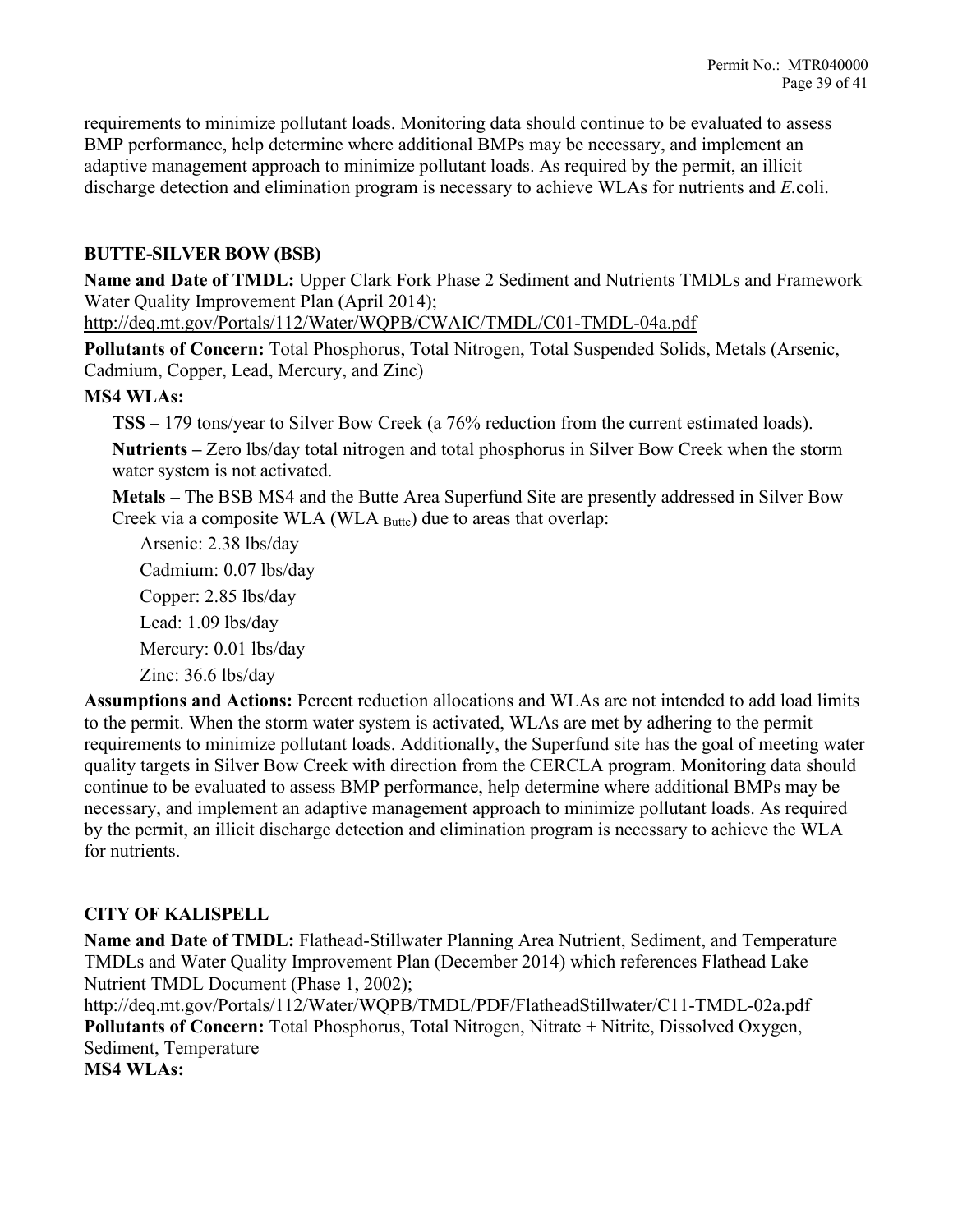**Phosphorus –** 15 lbs/growing season for Middle Ashley Creek (44% reduction), 13 lbs/growing season for Spring Creek (44% reduction), and 54 lbs/growing season for Lower Ashley Creek (44% reduction).

**Nitrogen** – 292 lbs/growing season for Middle Ashley Creek (30% reduction), 269 lbs/growing season for Spring Creek (30% reduction), and 1030 lbs/growing season for Lower Ashley Creek (30% reduction).

**Nitrate + Nitrite** – Water quality improvements that address excess total nitrogen loading will also result in decreased Nitrate + Nitrite loading and concentrations.

**Sediment** – 15.4 tons/year for Middle Ashley Creek (62% reduction), 46.5 tons/year for Lower Ashley Creek (62% reduction), and 16.5 tons/year for Stillwater River (62% reduction).

**Dissolved Oxygen and Temperature** – None specified.

**Assumptions and Actions:** The Kalispell MS4 only sporadically discharges during the dry summer growing season. Percent reduction allocations and WLAs are not intended to add load limits to the permit. When the storm water system is activated, WLAs are met by adhering to the permit requirements to minimize pollutant loads. Water quality improvements addressed in Nutrient TMDLs will result in improved DO concentrations and discharge temperatures will be consistent with naturally occurring conditions by adhering to the permit requirements. Monitoring data should continue to be evaluated to assess BMP performance, help determine where additional BMPs may be necessary, and implement an adaptive management approach to minimize pollutant loads.

# **CITY OF MISSOULA and UNIVERSITY OF MONTANA- MISSOULA**

**Name and Date of TMDL:** Silver Bow Creek and Clark Fork River Metals TMDLs (May 2014); [http://deq.mt.gov/Portals/112/Water/WQPB/CWAIC/TMDL/C01-TMDL-05a.pdf,](http://deq.mt.gov/Portals/112/Water/WQPB/CWAIC/TMDL/C01-TMDL-05a.pdf) Bitterroot Watershed Total Maximum Daily Loads and Water Quality Improvement Plan (December 2014); [http://deq.mt.gov/Portals/112/Water/WQPB/TMDL/PDF/Bitterroot/C05-TMDL-04a.pdf,](http://deq.mt.gov/Portals/112/Water/WQPB/TMDL/PDF/Bitterroot/C05-TMDL-04a.pdf) Bitterroot Temperature and Tributary Sediment Total Maximum Daily Loads and Framework Water Quality Improvement Plan (August 2011); [http://deq.mt.gov/Portals/112/Water/WQPB/CWAIC/TMDL/C05-](http://deq.mt.gov/Portals/112/Water/WQPB/CWAIC/TMDL/C05-TMDL-03a.pdf) [TMDL-03a.pdf,](http://deq.mt.gov/Portals/112/Water/WQPB/CWAIC/TMDL/C05-TMDL-03a.pdf) and Central Clark Fork Basin Tributaries TMDLs and Water Quality Improvement Plan (September 2014);<http://deq.mt.gov/Portals/112/Water/WQPB/CWAIC/TMDL/COL-TMDL-01a.pdf>

**Pollutants of Concern:** Total Nitrogen, Sediment, Metals (Arsenic, Cadmium, Copper, Lead, Iron, and Zinc)

# **MS4 WLAs:**

**Nutrients** – Zero lbs/day for Grant Creek.

**Sediment** – 7.8 tons/year for Grant Creek (53% reduction).

**Temperature** – None specified.

**Metals** – 0.009 lbs/day of copper, 0.0045 lbs/day of lead, and 0.00004 lbs/day of zinc for the Clark Fork River (MT76M001\_030, Blackfoot River to Rattlesnake Creek) (55% reduction).

1.1 lbs/day of copper and 0.51 lbs/day of lead for the Clark Fork River (MT76M001\_020, Rattlesnake Creek to Fish Creek) (40% reduction).

0.08 lbs/day of lead for the Bitterroot River (54% reduction).

**Assumptions and Actions:** Percent reduction allocations and WLAs are not intended to add load limits to the permit. When the storm water system is activated, WLAs are met by adhering to the permit requirements to minimize pollutant loads. As required by the permit, an illicit discharge detection and